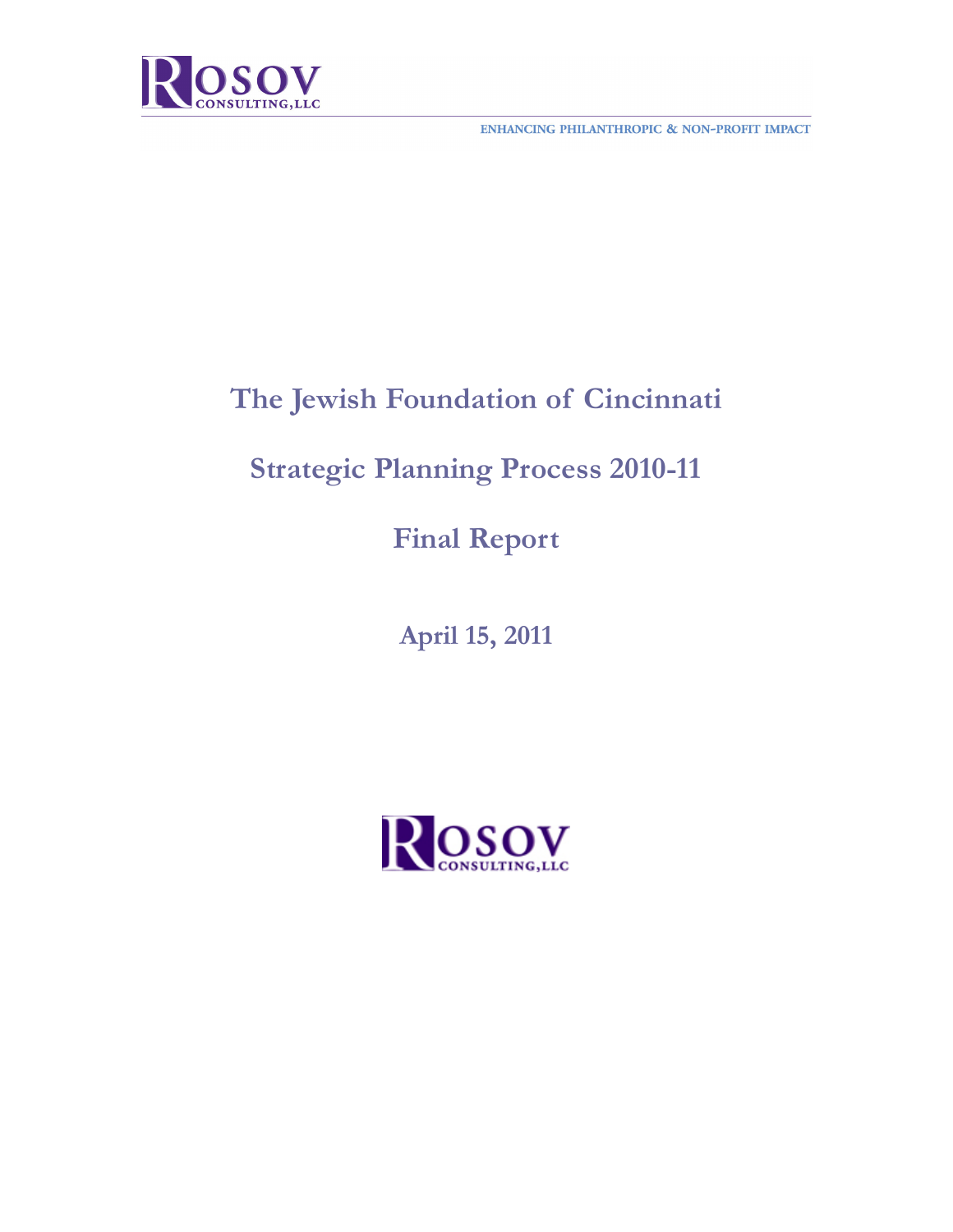## **Table of Contents**

| Ι.   |  |
|------|--|
| II.  |  |
|      |  |
|      |  |
|      |  |
| III. |  |
|      |  |
|      |  |
|      |  |
|      |  |
|      |  |
|      |  |
|      |  |
|      |  |
|      |  |
|      |  |
| IV.  |  |
| V.   |  |
| VI.  |  |
| VII. |  |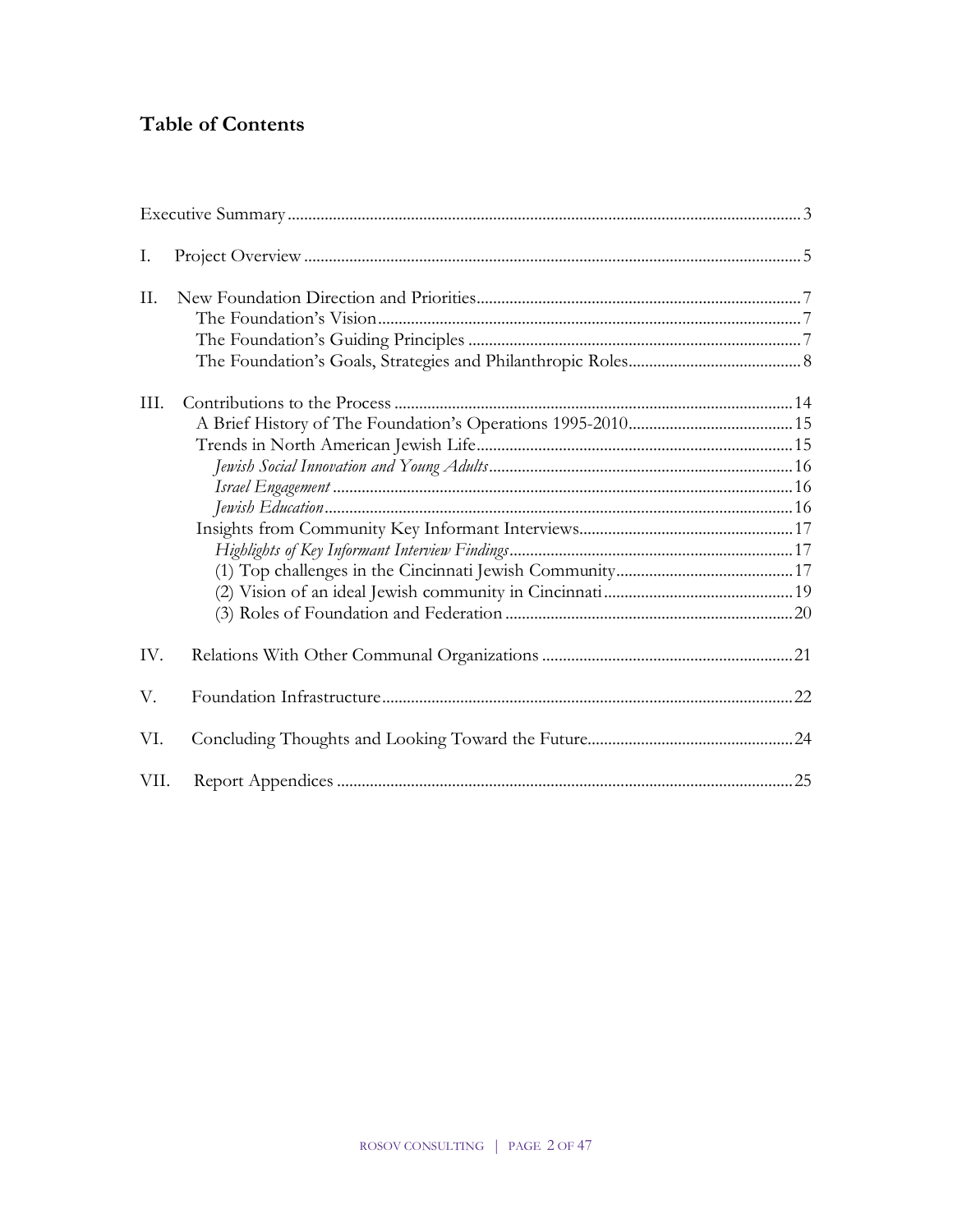### **Executive Summary**

This report serves as formal documentation of the strategic planning process facilitated by Rosov Consulting, LLC from September 2010 to February 2011.

### **Background**

The Jewish Foundation was established in 1995, with an endowment of approximately \$70 million. The Foundation's Mission Statement reads as follows:

*The Jewish Foundation of Cincinnati recognizes its special relationship to the Jewish community and its institutions. As provided in its Articles of Incorporation, the Foundation will support, promote, advance and strengthen the Jewish community and Jewish causes in Greater Cincinnati and throughout the world which the Foundation's Board of Trustees deems appropriate to support.* 

*The Jewish Foundation of Cincinnati may also support, promote, advance and strengthen The Jewish Health System, Inc. and The Jewish Hospital of Cincinnati, Inc. and any other entity operating a health care provider as part of a health care delivery system which includes The Jewish Health System, Inc. and The Jewish Hospital of Cincinnati, Inc.* 

For the subsequent 15 years, the Foundation's Board of Trustees made grants totaling approximately \$3.5 million annually, contributing to the needs (with particular focus on capital needs) of the Cincinnati Jewish community.

In 2010, Mercy Health Partners purchased the Jewish Hospital generating a new asset base expected to grow to between \$275 and \$300 million. The Board of Trustees engaged Rosov Consulting to provide perspective, information and guidance and to facilitate the process of planning for its new community role.

### **Overview of Process**

The strategic planning process consisted of three distinct, but overlapping, components: (1) "**Discovery**," whereby the consultants reviewed, collected and presented information intended to impact Foundation decision-making; (2) **Trustee planning and development**, consisting of an intensive two-day retreat followed by three facilitated planning meetings, supported by numerous preparatory and summary documents; and (3) **Philanthropic advising**, involving one-to-one consulting between Rosov Consulting and trustees/staff complemented by additional research on issues of interest.

Specific "inputs" of the strategic planning process included:

(1) A review of Foundation grantmaking from 1995 – 2010;

(2) Expert presentations on major issues and trends in the North American Jewish community, with focus on patterns in Israel engagement, innovative efforts to engage young adults, and the latest thinking in "cradle-to-grave" Jewish education;

(3) The results of interviews with 58 community members (including all 11 trustees) yielding an array of viewpoints on the possibilities and perceived challenges for the Cincinnati Jewish community;

(4) An overview of philanthropic models and approaches available to the Foundation

### **Results: Principles, Goals and Strategies**

Vested with new information and aided by facilitated retreat and planning meetings, the trustees created a unified set of principles intended to undergird the Foundation's work; five specific and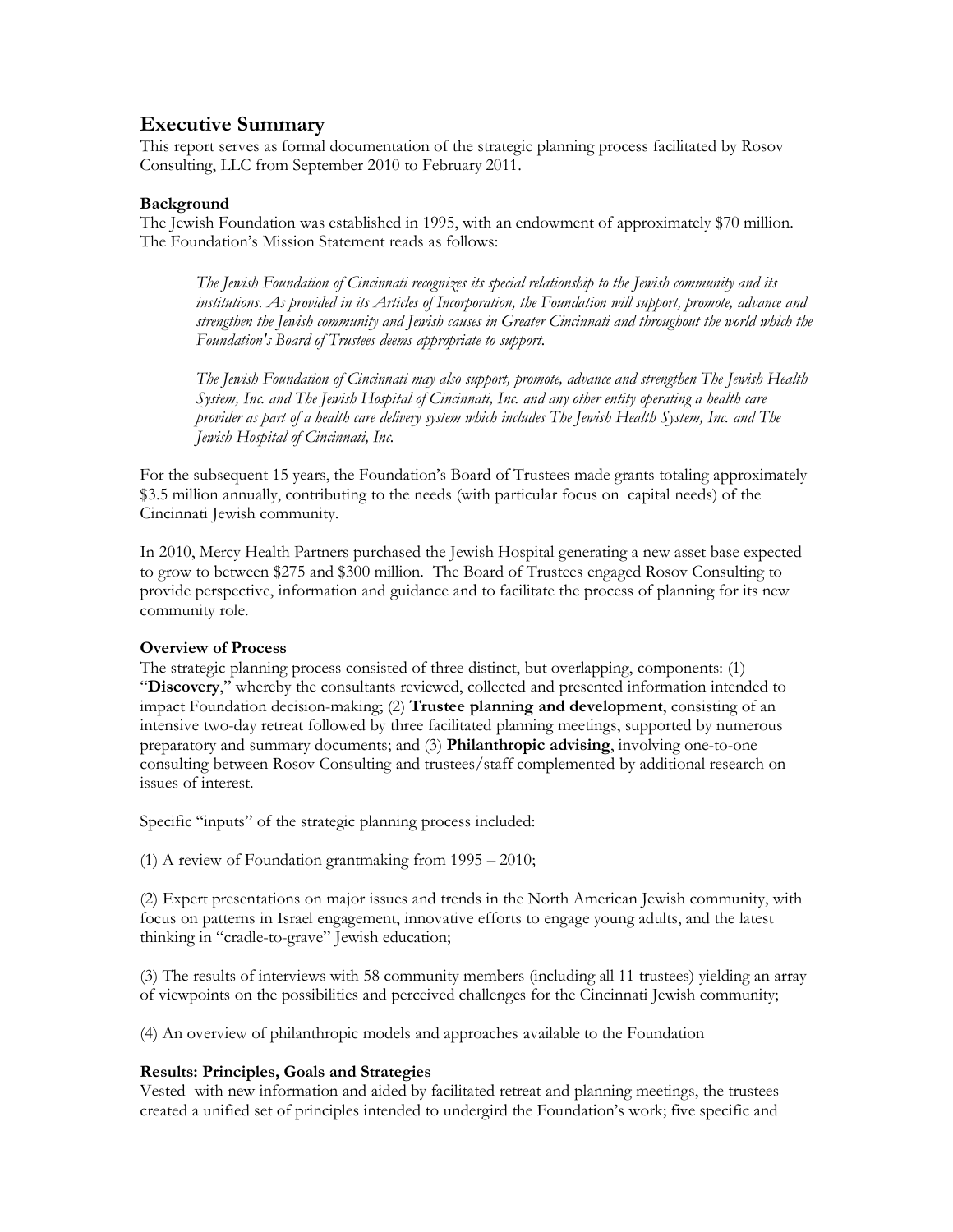distinct grantmaking goals; and a set of strategies that support those goals. This work constitutes the direction and focus of the Foundation moving into the exciting early stages of its enhanced philanthropic capacity.

The Foundation generated the following as its new vision, guiding principles and goals:

The Foundation's Vision: **"A Vibrant Cincinnati Jewish Community."**

The Foundation's Guiding Principles: **Excellence, Accessibility**, **Sustainability, Adaptability**, **Data-Driven.**

The Foundation's Goals: **(**1**) Basic Needs; (**2) **Jewish Educational Opportunities;** (3) **Leadership Development;** (4) **Continuity of Jewish Involvement; and** (5) **Israel Connection**.

**Relationship with the Federation and Other Cincinnati Jewish Communal Organizations** 

There is a high degree of convergence between the Foundation's new priorities and the hopes and visions expressed by those in congregations, agencies, schools and many other Cincinnati Jewish community organizations during the consultancy's research phase. Early drafts of the Jewish Federation of Cincinnati 2020 plan also reveal striking synergies and similar ideals. Consequently, the Foundation will be eagerly waiting the Federation's final set of priorities and plan of action in order to begin thinking about joint and parallel endeavors. The stage is certainly set to unify community efforts around some very big shared goals.

### **Approaches to Grantmaking**

The trustees and staff of the Foundation displayed a hunger for learning about the wide array of progressive approaches being practiced in philanthropy today. Throughout the strategic planning process, Foundation leaders explored and debated the merits of different philanthropic approaches and programming options in the context of their strategic conversations. Consequently, the Foundation is now ready to learn more about and ultimately adopt a novel blend of philanthropic "personae" and, among other things, to partner, convene, undertake additional research and develop model programs. By engaging with the community in this way, the Foundation will position itself as a creative, forward-thinking leader and partner.

### **Increased Capacity Requirements**

The Foundation's trustees also gained clarity and cohesion around the significantly expanded requirements and responsibilities inherent in the new kind of philanthropic entity the Foundation will soon become. Rosov Consulting provided initial guidelines and benchmarking data on reasonable ratios for administrative expenses and staffing levels to sustain the Foundation's new vision and expanded grantmaking.

### **The Way Forward**

With vision, clear direction and focus established the groundwork has been laid for the Foundation to begin its transition from a \$3-4M per year traditional grantmaking entity, to a \$12.5-15M (and possibly more) per year strategic philanthropy. This transition constitutes tectonic and paradigmatic shifts and will require a full implementation plan for how to bring the strategic plan "to life." The Foundation will need to make significant strides in the next 18-36 months, and garner early success in the initial stages of execution. This is truly an exciting moment in the rich and venerable history of the Jewish community of Cincinnati and the Foundation is primed to make a significant impact.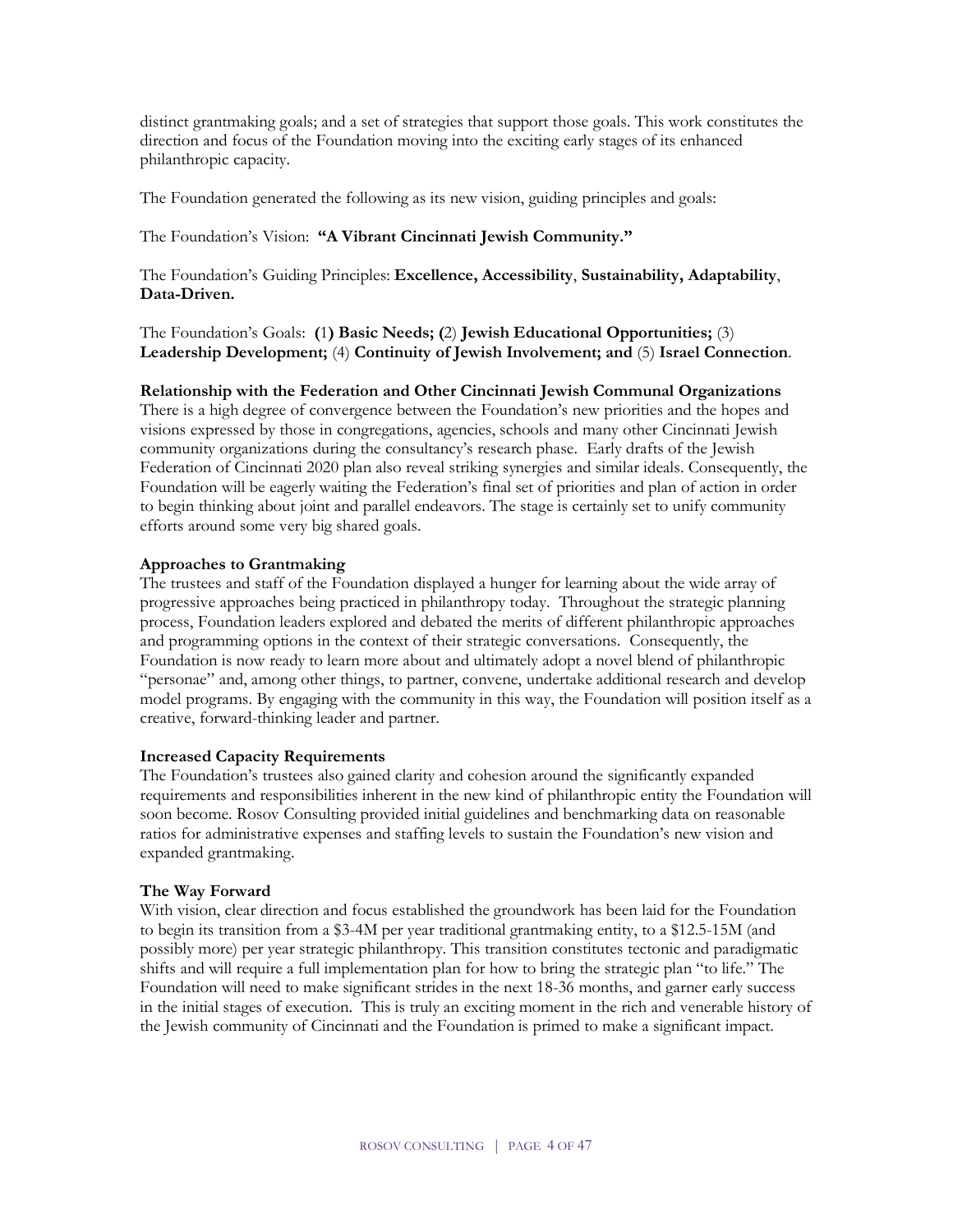### **I. Project Overview**

Founded in 1995, the Jewish Foundation of Cincinnati initially vested with nearly \$70 million in assets from the transition of the Jewish Hospital into the Health Alliance of Greater Cincinnati. In March of 2010, the hospital was sold outright for approximately \$250 million and once fully vested, the Foundation will be positioned to embark upon an annual grant making portfolio exceeding \$12 million – roughly three times that of the local Federation. The sale of the Jewish Hospital, along with the resulting drastic increase in the Foundation's asset base, provided an historic opportunity for the Foundation to explore playing an active and significant role as a enhancing the quality of Jewish life in Cincinnati.

For this foundation with a fifteen-year track record, the transition to increased grantmaking calls for integration of past strategies with new approaches. In particular, the Foundation required a set of strategic priorities to focus and guide its grantmaking decisions in this new era as well as an infrastructure plan to support them for the long term.

During July and August 2010 the Foundation fielded an RFP and reviewed proposals for a strategic planning consultancy. In September the Foundation engaged Rosov Consulting, LLC, of Berkeley, CA to facilitate the planning process. Over the course of the next six months, through February 2011, Rosov Consulting's team worked closely with Foundation professionals and trustees to execute an ambitious planning process.

The consultancy and concomitant planning process was designed around three core objectives comprising six primary areas of activities as follows:

### *Learning*

- I. Providing pertinent intelligence on key issues and trends in the contemporary Jewish communal landscape to support Foundation decisions.
- II. Highlighting practices in philanthropy worth emulating and analyzing their potential relevance to the Foundation's work.

### *Deliberating and Deciding*

- III. Identifying and articulating Foundation directions and general areas of focus.
- IV. Assistance in identifying necessary infrastructure for initial implementation period.

### *Beginning to Implement*

- V. Guiding the Foundation in the development of an optimized Foundation Federation longterm relationship.
- VI. Supporting the Foundation in managing its communications during the strategic planning process as well as sharing results with the broader community.

Figure 1 below shows an overview of the entire strategic planning consultancy.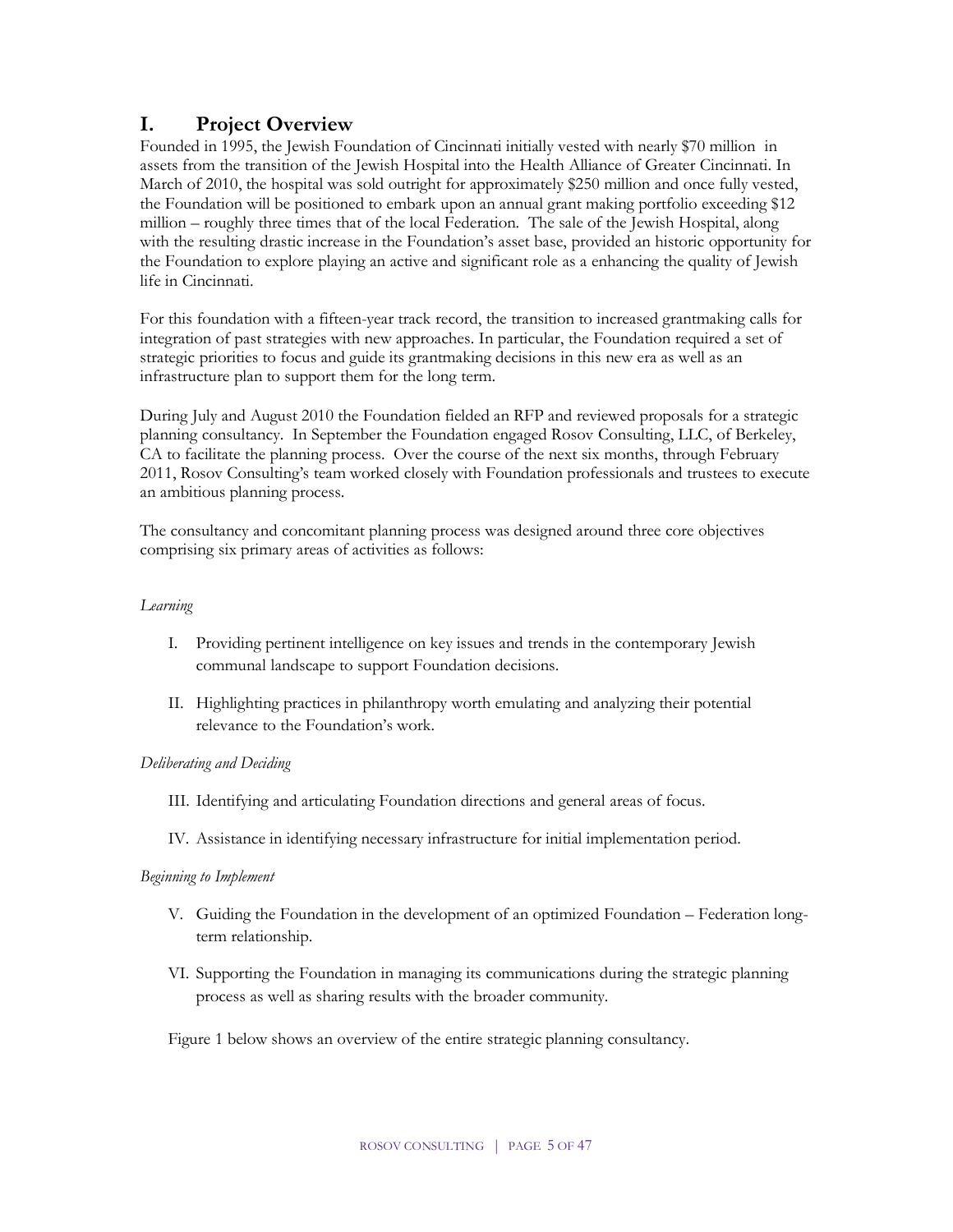### JEWISH FOUNDATION OF CINCINNATI ROSOV CONSULTING - STRATEGIC PLANNING CONSULTANCY



Figure 1: Overview of the Strategic Planning Consultancy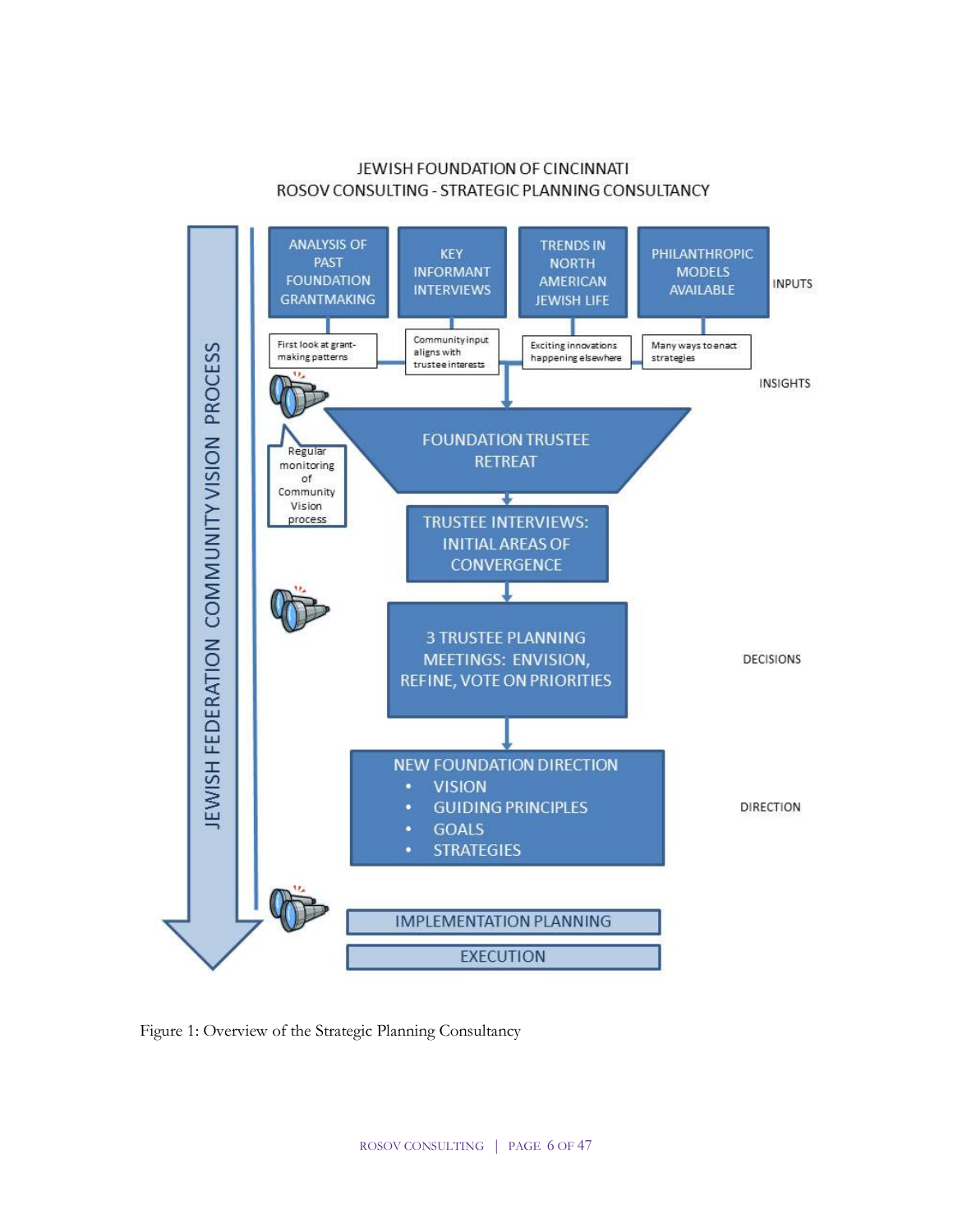### **II. New Foundation Direction and Priorities**

Facing an entirely new level of giving, the Foundation's Board of Trustees recognized a need to reevaluate all aspects of Foundation functioning, including staffing, goals, guidelines, grantmaking approaches and community relations. Over the course of a two-day retreat and three subsequent planning meetings designed and facilitated by Rosov Consulting, the trustees reached agreement on core priorities for the Foundation. Trustees established an ambitious vision; adopted five guiding principles; and ratified and prioritized five goals, each with several associated strategies.

### **The Foundation's Vision**

The Foundation's hopes and dreams for the future of Jewish Cincinnati and for how the Foundation itself is viewed by others are encapsulated in its new vision statement. Trustees were careful to fuse the information obtained about community stakeholders' visions and perceptions with their individual and collective opinions. The resulting vision will serve as an important standard against which the Foundation will measure all of its activities going forward; it will also provide the Cincinnati Jewish community and the community-at-large with an understanding of what the Foundation seeks to achieve. It is critical to note that Foundation trustees understand that only in partnership with a broad array of communal institutions and individuals will this ambitious and exciting vision be realized.

### **The Foundation's Vision of the Future: "A Vibrant Cincinnati Jewish Community"**

- The Cincinnati Jewish Community is growing, vibrant, and caring.
- Cincinnati is a Jewish destination: Jews move to Cincinnati, stay in Cincinnati, and invest in Cincinnati.
- Being Jewish in Cincinnati is attractive, affordable, enjoyable, and meaningful.

### **We are Proud to Say That…**

- Our Jewish Community is inclusive and welcoming.
- Local Jewish organizations and programs are flourishing.
- New, innovative, and diverse opportunities for participating in Jewish life are sprouting.
- Congregational life is thriving.

### **The Foundation is Known For…**

- Building and enhancing Jewish identity and pride through excellent Jewish educational opportunities, including Jewish camping and connections with Israel.
- Attracting and developing volunteer and professional Jewish communal leaders.
- Building bridges with the larger Cincinnati community.
- Increasing participation in and removing barriers to participation in Jewish life/community.
- Integrating rich local tradition with emerging ideas and trends.
- Being staffed and resourced to function as a "high impact" philanthropy.

### **The Foundation's Guiding Principles**

At the heart of trustees' deliberations were a series of deeply-held values or Guiding Principles that animated and influenced their thinking, interactions and ultimately their decisions. The trustees decided to adopt this set of guiding principles as a concrete embodiment of their commitment to a set of standards that will inform all the Foundation does from this point forward. All five principles selected reflect values of the trustees as individuals and a collective and will be used as critical filters in designing, implementing, and evaluating goals, strategies and tactics. The Foundation's guiding principles will be the following: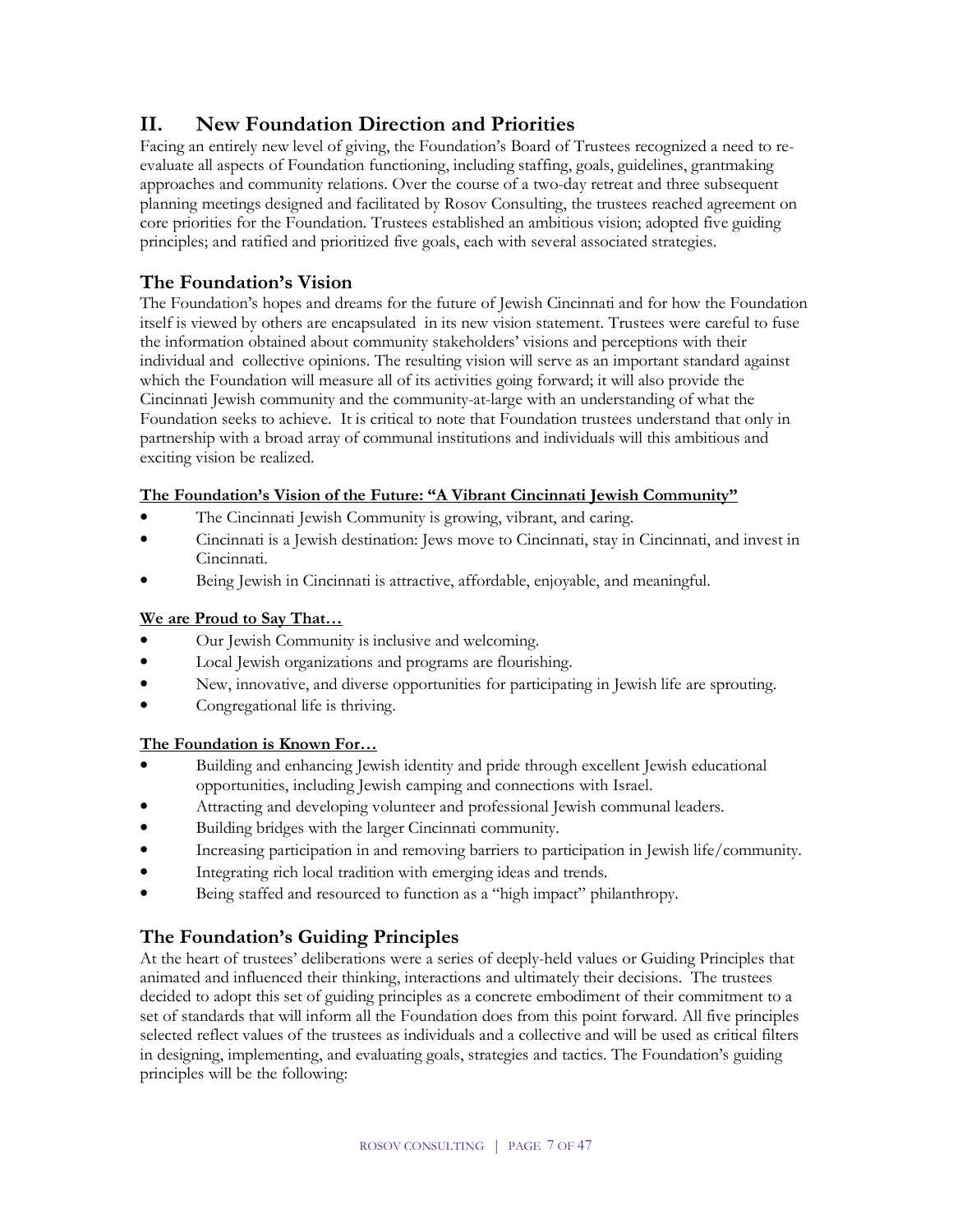**Excellence** – Striving for and achieving excellence in everything in which we are involved paves the path to our vision.

**Accessibility** – Easing access to and affordability of programs and services promotes Jewish involvement for community members of all ages and abilities.

**Sustainability** – Our plans must be envisioned and enacted to ensure a vibrant Cincinnati Jewish community for generations to come.

**Adaptability** – Programs and services must adapt to changing circumstances and lessons learned from our successes and failures.

**Data-Driven** – Being data-driven ensures informed strategy development, tactical decision-making, and accountability.

### **The Foundation's Goals, Strategies and Philanthropic Roles**

Following the articulation of a bold vision for the future of the Jewish community of Cincinnati and the values or guiding principles that the trustees seek to embody in working to realize this vision, the core of the trustees planning work comprised the articulation, prioritization, and ratification of a set of goals and strategies that will constitute the Foundation's direction and focus in the coming years. The Foundation's goals, detailed below, communicate the big ideas that will help reach the envisioned future vision as well as provide some indication of actions to be taken. The strategies for each goal specify approaches that the Foundation will take in efforts to accomplish its goals.

Over the past 15 years, the Foundation has made significant contributions to the Cincinnati Jewish community. Its special focus has been capital investment in Jewish organizations and The Jewish Hospital and as such has provided the community with structures that will serve the community well into the future. It also has played an important role is creating and solidifying close ties between Jewish Cincinnatians and Israel.

The trustees recognized that this new era of funding required a much more detailed set of goals and strategies to guide the Foundation's work and to provide the community with a full and complete understanding of what the Foundation intends to achieve. Developing these fully articulated, achievable and concrete targets, therefore, constituted the most difficult and intensive part of this planning process. It asked a lot of the trustees: Each had to reflect deeply – individually and as a group – about community priorities and needs and were called upon to think "big" and to represent the best interests of the community as a whole.

To complicate the process, the Trustees simultaneously needed to consider what new philanthropic "persona" the Foundation was willing and able to assume. Rosov Consulting provided the Trustees with definitions of the various relevant funding approaches and options, including some pioneered with great success only in recent years. Trustees were excited to learn that there are many effective approaches to philanthropic work beyond traditional grantmaking and resolved to think carefully about the most appropriate models for each strategy in order to achieve the greatest possible impact.

The Foundation thus far has primarily taken a **traditional** approach to funding, meaning that it gave grants based on the extent to which a project fit the Foundation's defined interests. Going beyond the traditional approach requires a re-positioning of the funder as a social investor and problemsolver. **Tactical philanthropy** involves investing in great organizations that are solving big problems, and **venture philanthropy**, whereby marketplace principles are applied to philanthropy, is a type of tactical philanthropy. Those funders who want to create model solutions and develop new pathways typically turn to **strategic and catalytic philanthropic models***,* which typically go beyond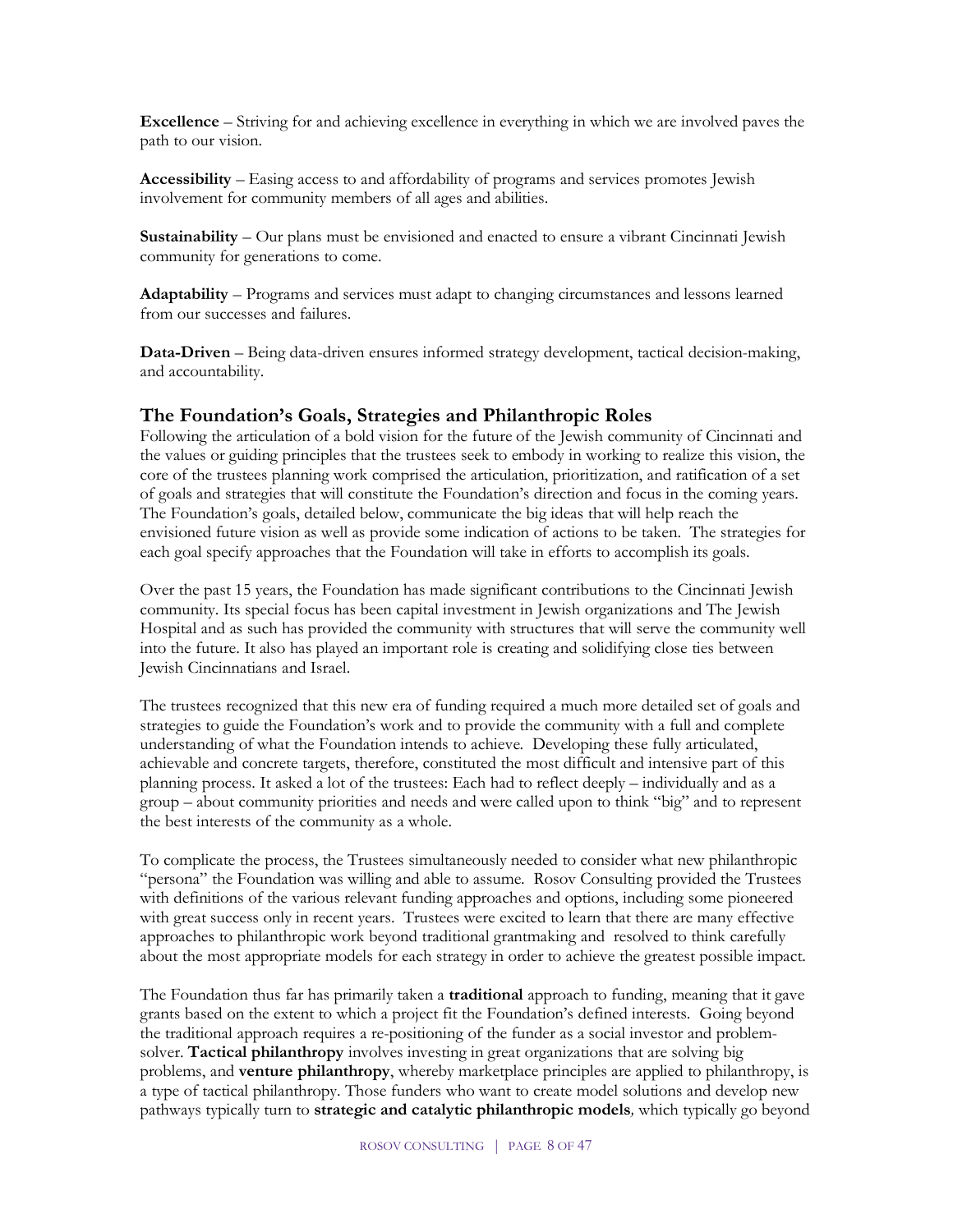investment in organizations to support a whole constellation of organizations and efforts that, together, achieve a larger goal of social change.

Outside of philanthropic models, foundations are able to structure their grantmaking so as to most effectively achieve their specific goals. Possible options include **capital grants, challenge grants, matching grants, demonstration project grants, general operating/unrestricted grants, and seed money***.* Foundations also may decide to use funding to undertake vital background research, carry out surveys or other forms of qualitative or quantitative data collection and convene important partners and/or stakeholders.

These approaches are detailed in the Rosov Consulting Memo on "Philanthropic Approaches and Strategies," December 10, 2010, which is included in the appendix section of this report.

The bottom line: doing philanthropic work well, wisely and strategically is a complex job. During their planning work, the trustees listened intently to their own and others' voices as they deliberated on core goals upon which to focus and as they selected and specific strategies to pursue. Moving forward they will have to consider a variety of philanthropic models and roles the Foundation will employ (these will differ from strategy to strategy); and they will need to decide on the forms that individual grants will take.

What follows outlines the five new goals of the Foundation, the strategies it selected for each goal, and the philanthropic approaches that are likely to be used in exploring and addressing each strategy. It is important to view the strategies listed here as a "menu," from which the Foundation will select and prioritize. In addition, each chosen strategy will be pursued on its own timeline – and some, in the end, may be determined to be less viable than others.<sup>1</sup>

### **Goal #1 -- Basic Needs: Fortify the entire Cincinnati Jewish community by helping to ensure that the basic needs of all Jews are met, including housing, food, medical, transportation, and jobs.**

On the path to determining the five goals that frame this strategic plan, the trustees grappled with the critical question of what was most important to them. It did not take long before they decided that prioritizing the basic needs of Jewish community members was fundamental to achieving the Foundation's new vision. This need had certainly emerged as critical in the community interviews, and the Trustees knew intuitively that it had to be at the top of the list. Indeed, how could the whole Jewish community of Cincinnati be a vibrant one if some members of the community have to worry every day about basic needs like sustenance, shelter, and health care?

Further discussions about how to strategically approach this daunting goal led to a shared realization that this will be a tough nut to crack. While many different organizations in the city work to address discreet basic needs, the commitment to developing a coordinated system of care has been missing. It was acknowledged that the Federation, the United Way, the Greater Cincinnati Foundation, Free Store Food Bank and others have shown leadership in this arena, particularly during the recent "Great Recession." And at the same time, the Trustees concluded that full success will require a sustained effort, significant ingenuity, multiple partnerships, substantial resources, and an unparalleled level of information flow and coordination. The Trustees saw what it would take, acknowledged the nature and size of the task, and took it on without hesitation.

 $\overline{a}$ 

<sup>1</sup> Tactics, the ground-level activities that the Foundation will need to undertake to enact its strategies, are to be developed in subsequent phases of planning.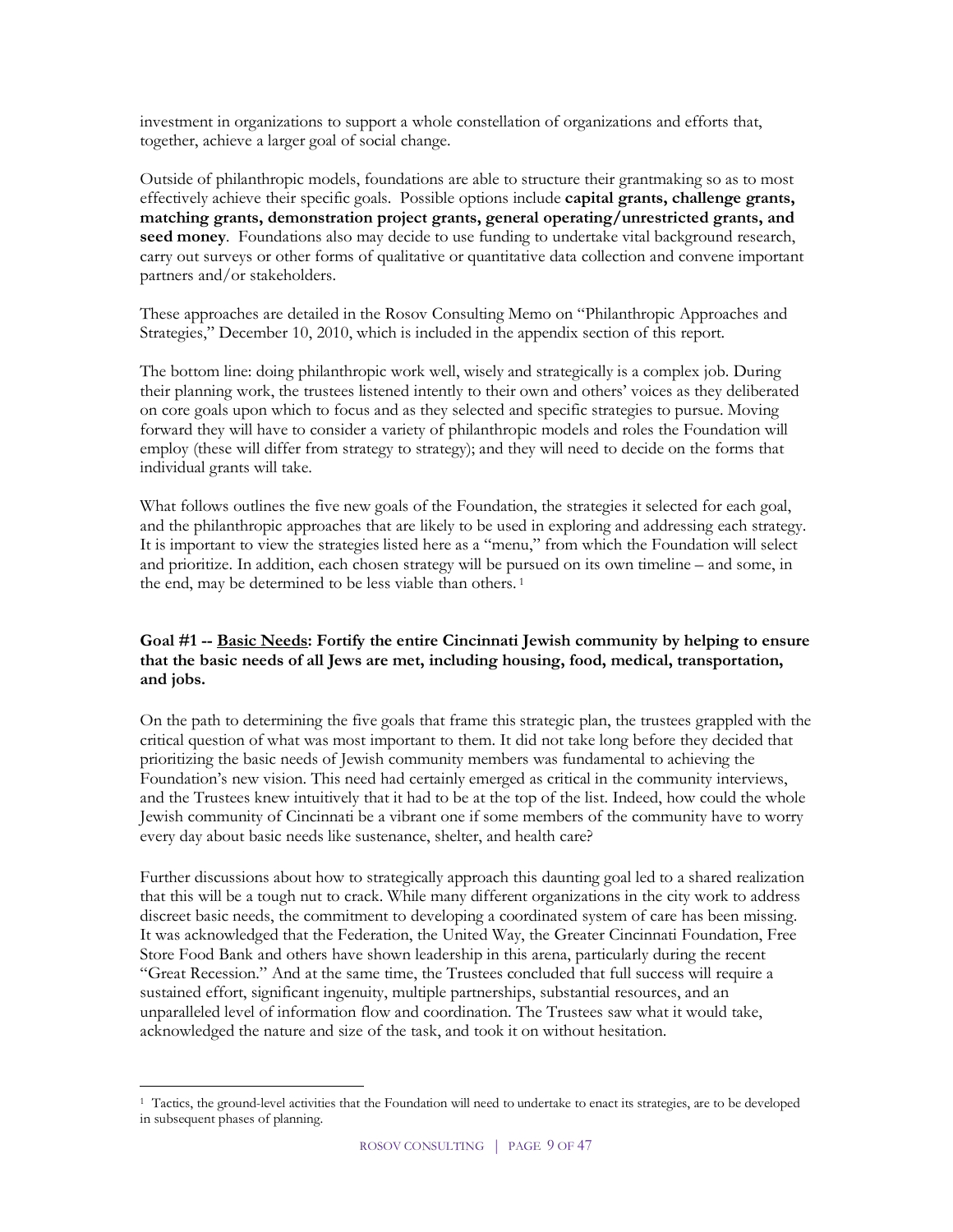| <b>STRATEGIES</b>                           | <b>ROLES</b>            |
|---------------------------------------------|-------------------------|
| Facilitate a community-wide assessment      | Research                |
| to identify service targets and needs       | Partner                 |
|                                             | Convene                 |
| Facilitate a community-wide assessment      | Research                |
| of the current quality, rates, and coverage |                         |
| of existing services                        |                         |
| Build partnerships with civic               | Partner                 |
| organizations in Cincinnati that support,   |                         |
| provide, and assess these services          |                         |
|                                             |                         |
| Establish appropriate eligibility criteria  | Research                |
| for receiving services                      | Gather input            |
|                                             | Partner                 |
|                                             |                         |
| Facilitate coordination and connection of   | Traditional grantmaking |
| services                                    | Partner                 |
|                                             | Convene                 |
|                                             | Demonstration projects  |

This goal overall and the particular strategies selected by the trustees call for the Foundation to become a visible community convener and leader, advocating for this issue, helping to create new alliances and new programs and not solely funding existing organizations to provide "more of the same." Implementation will mean undertaking rather extensive research on these issues and, subsequently, helping the community to digest research and explore its implications. It will also require very careful shepherding of the process to engage all stakeholders and to enable effective coordination in the interest of achieving the end goal. As such, this goal will require the Foundation to become a catalyst for action on the issue of basic needs, i.e. assume a "Catalytic" approach to philanthropy. At various times, either the Federation or the Foundation may take the lead in the community as needed, and the Foundation may need to form partnerships with other Jewish and broader, community-based organizations.

### **Goal #2 – Jewish Educational Opportunities: Make all forms of Jewish education in Cincinnati exemplary by investing in institutional leadership, educators, institutions, materials, tools and programs.**

Jewish education has been a part of every conversation about goals and strategies from the outset of this planning effort. Trustees have been very clear about how central and integral Jewish Education had to be in the ultimate plan of action. The challenge was finding the right elevation and points of focus. For example, the gravitational pull was to talk about issues like day school and camp - and the specific challenges of Rockwern and Camp Livingston - but trustees came to ask themselves whether these should be the only conversations they ought to engage?

Answering that question enabled the Trustees to unpack just what they believed were the essential elements of Jewish Education. It turned out their definition of Jewish Education was much broader camps, youth groups, congregational schools, and other forms of informal Jewish education were identified as critical components. This perspective, informed by the Day of Learning, enabled the Trustees to develop strategies that could cut across and enhance all of these different educational frameworks, while leveraging exemplary resources already in place. This approach was not only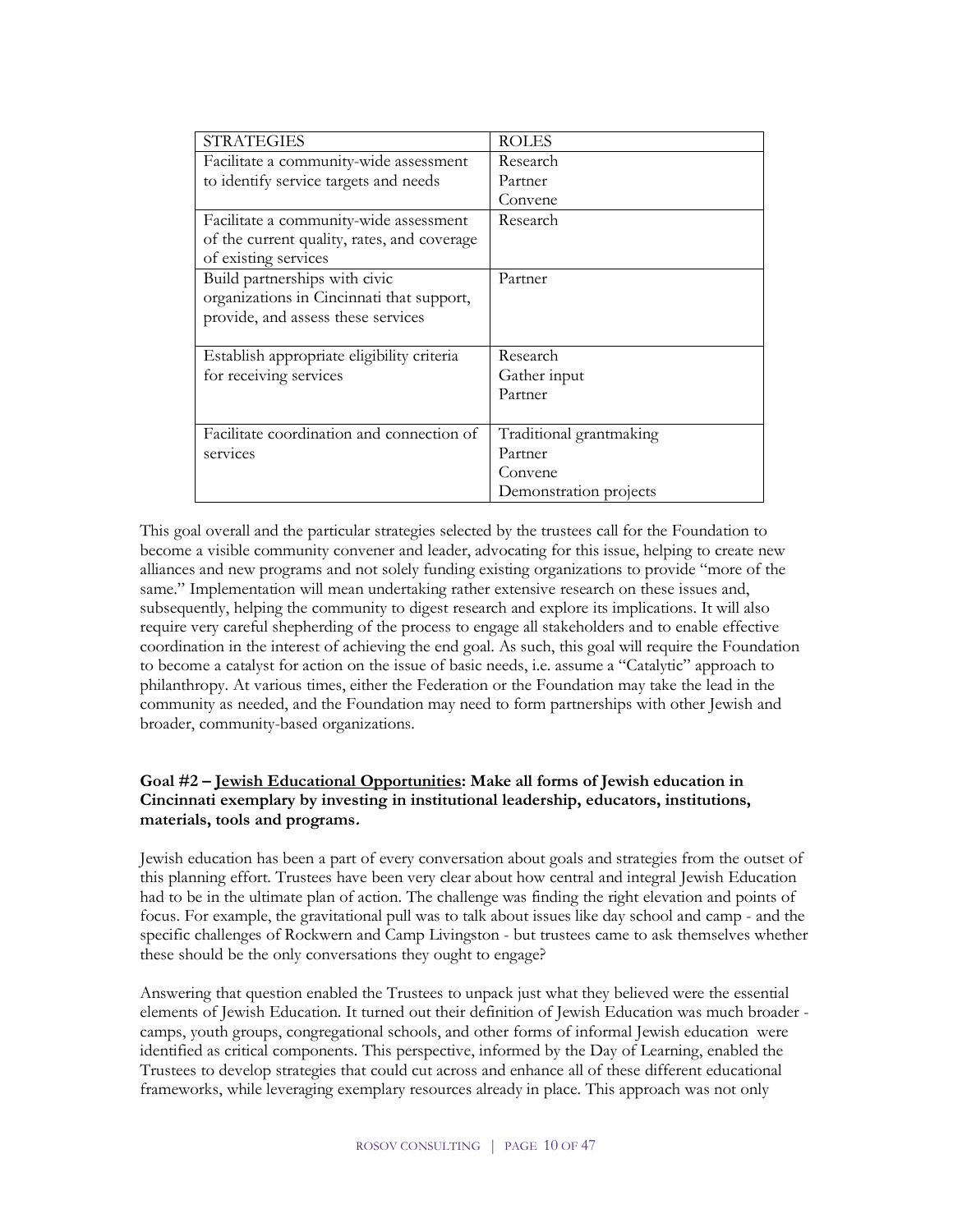extremely satisfying to the Trustees, but confirmed and strengthened their commitment to making deep and wide impact within this domain.

| <b>STRATEGIES</b>                                 | <b>ROLES</b>                    |
|---------------------------------------------------|---------------------------------|
| Develop and attract more first-rate educational   | Traditional grantmaking Partner |
| leaders                                           | Demonstration projects          |
| Elevate the status of Jewish educators across the | Traditional grantmaking         |
| community                                         | Research                        |
|                                                   | Partner                         |
|                                                   | Convene                         |
|                                                   | Demonstration projects          |
| Strengthen the sustainability and viability of    | Traditional grantmaking         |
| Jewish educational institutions (financial and    |                                 |
| human capital)                                    |                                 |
| Support improvements and enhancements of          | Traditional grantmaking         |
| Jewish educational physical plants                |                                 |
| Provide highest quality curricula and associated  | Traditional grantmaking         |
| resources                                         | Research                        |
|                                                   | Partner                         |
|                                                   |                                 |
| Upgrade and modernize instructional technology    | Traditional grantmaking         |
|                                                   |                                 |

Goal #2 requires a mix of Catalytic, Venture, and Conventional philanthropic approaches, as it involves, potentially, campaigning across a variety of different educational settings, capacity-building, and scaling up of existing capacity in schools and other settings. Among other things, the realization of this goal will necessitate hands-on work by Foundation staff with existing educational institutions; if it is to accomplish its goal, the Foundation must become deeply involved and invested in, and knowledgeable about the inner workings of these organizations.

### **Goal #3 – Leadership Development: Enhance all components of Jewish life by developing volunteer and professional Jewish communal leadership within organizations of all kinds**.

A common and early realization among Foundation Trustees was that all of their ambitious objectives would only be as successful as the quality of the lay and professional leadership inside of the Jewish community. They came to a tough conclusion that there simply were not enough existing and up-and-coming leaders to facilitate the execution of their plan and lead the community towards their vision over time. Consequently they decided that investing in growing and improving Jewish communal leadership in Cincinnati was an essential priority. But first they had to answer a core question – where would they find these leaders?

The answer to that question ended up being two-fold. On the one hand, Trustees decided that many of the future leaders were already in the community, and the challenge would be to identify and develop them early and often. They also realized that existing leaders could play a big role in that work. On the other hand, the long-term vision of making the Cincinnati Jewish Community a more attractive place for Jews to move and stay brings with it the prospect of new leaders coming in from the outside. The combination of building on internal capacity and attracting excellence from the outside provided an exciting well-rounded approach to this important aim.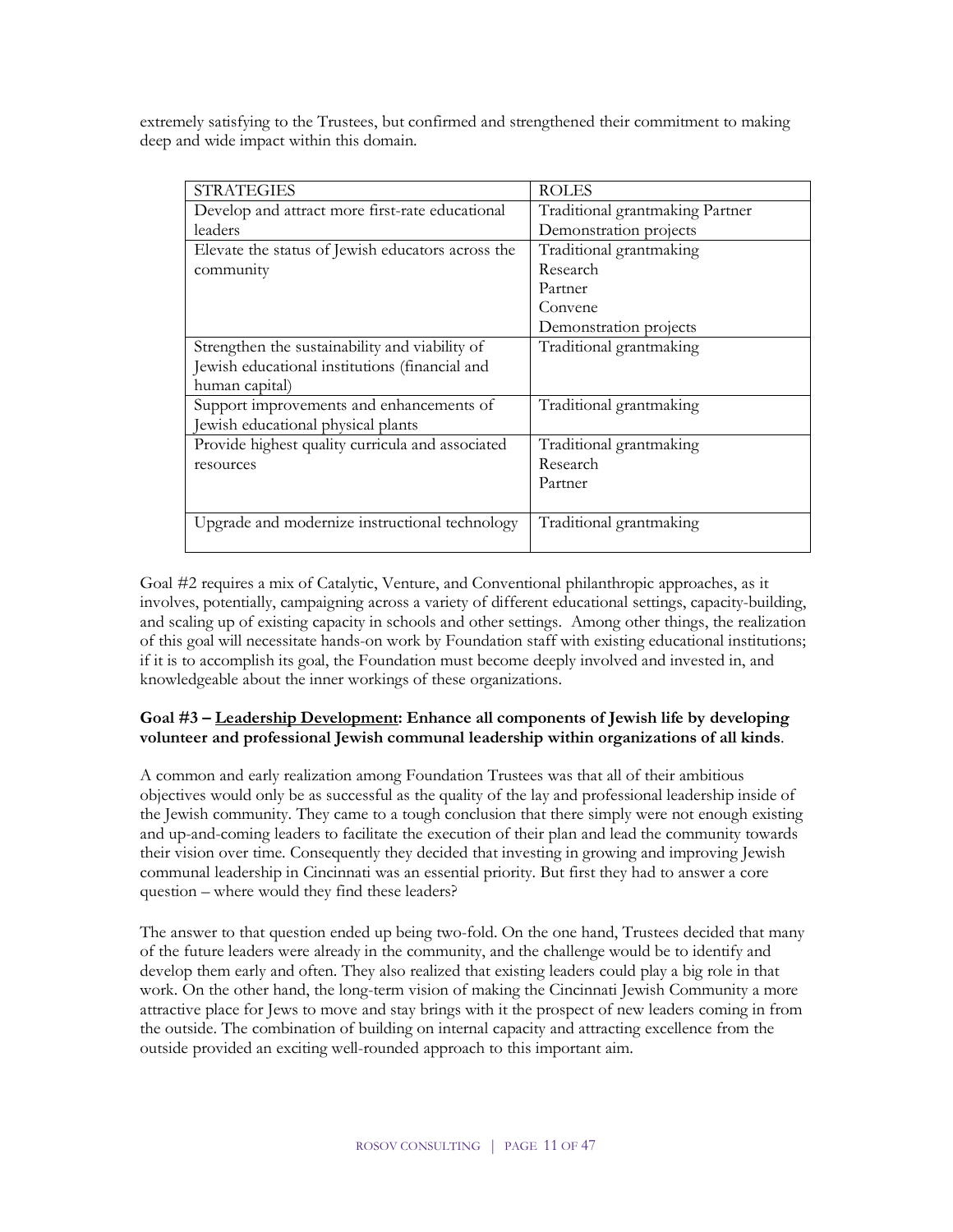| <b>STRATEGIES</b>                                  | <b>ROLES</b>            |
|----------------------------------------------------|-------------------------|
| Identify and "tap" emerging and potential          | Traditional grantmaking |
| younger leadership                                 | Research                |
|                                                    | Gather input            |
|                                                    | Partner                 |
|                                                    | Convene                 |
|                                                    | Demonstration projects  |
| Develop a suite of opportunities for growth and    | Traditional grantmaking |
| development of existing and emerging leaders       | Research                |
|                                                    | Gather input            |
|                                                    | Partner                 |
|                                                    | Convene                 |
|                                                    |                         |
| Engage existing and veteran leaders to actively be | Traditional grantmaking |
| involved in the above efforts (identification and  | Convene                 |
| tapping of new leadership)                         |                         |
| Engage existing and veteran leaders to actively be | Traditional grantmaking |
| involved in the above efforts (identification and  | Convene                 |
| tapping of new leadership)                         |                         |
| Expose existing and emerging leaders to "the       | Traditional grantmaking |
| greats" in the field beyond Cincinnati             | Research                |
|                                                    | Partner                 |
|                                                    |                         |

Implementation of Goal #3 will involve enhancing what already exists as well as adding new ideas, programs and people to the current mix. Like Goal #1, this goal will require the Foundation to play a public convening role, constantly learning and advocating through its actions for the merits of working together to achieve positive results for Jewish Cincinnati. Implementation, therefore, will combine the Traditional and Venture approaches and will also involve an initial stage of research and planning.

### **Goal #4 – Continuity of Jewish Involvement: Facilitate system-wide integration of services and programs to enable ongoing/lifetime involvement in Jewish life.**

One shared "takeaway" from trustee discussions on this topic and some of what was offered at the Day of Learning was that things are changing fast in the Jewish communal landscape, and that engaging compelling services, programs, and activities are springing up everywhere, even in the most informal settings. They do not necessarily require paid staff to be initiated or implemented, and are often only known about by a small segment of the population. Another insight, supported especially by the stakeholder interviews, indicated that the totality of offerings "from cradle to grave," formal and informal, were not well coordinated or connected. These two realizations raised many important questions. Beside the obvious dilemma of how to create a service continuum given these realities, the Trustees also knew they had to answer these questions first - Where are the gaps in service? Why and at which points do people tend to drop out of participation in Jewish communal activity?

Trustees acknowledged that this goal is going to involve a significant amount of learning before doing. Answering these questions would take time and concerted effort. Yet with more information and a deeper understanding of the challenges, Trustees felt that taking on a large coordinating goal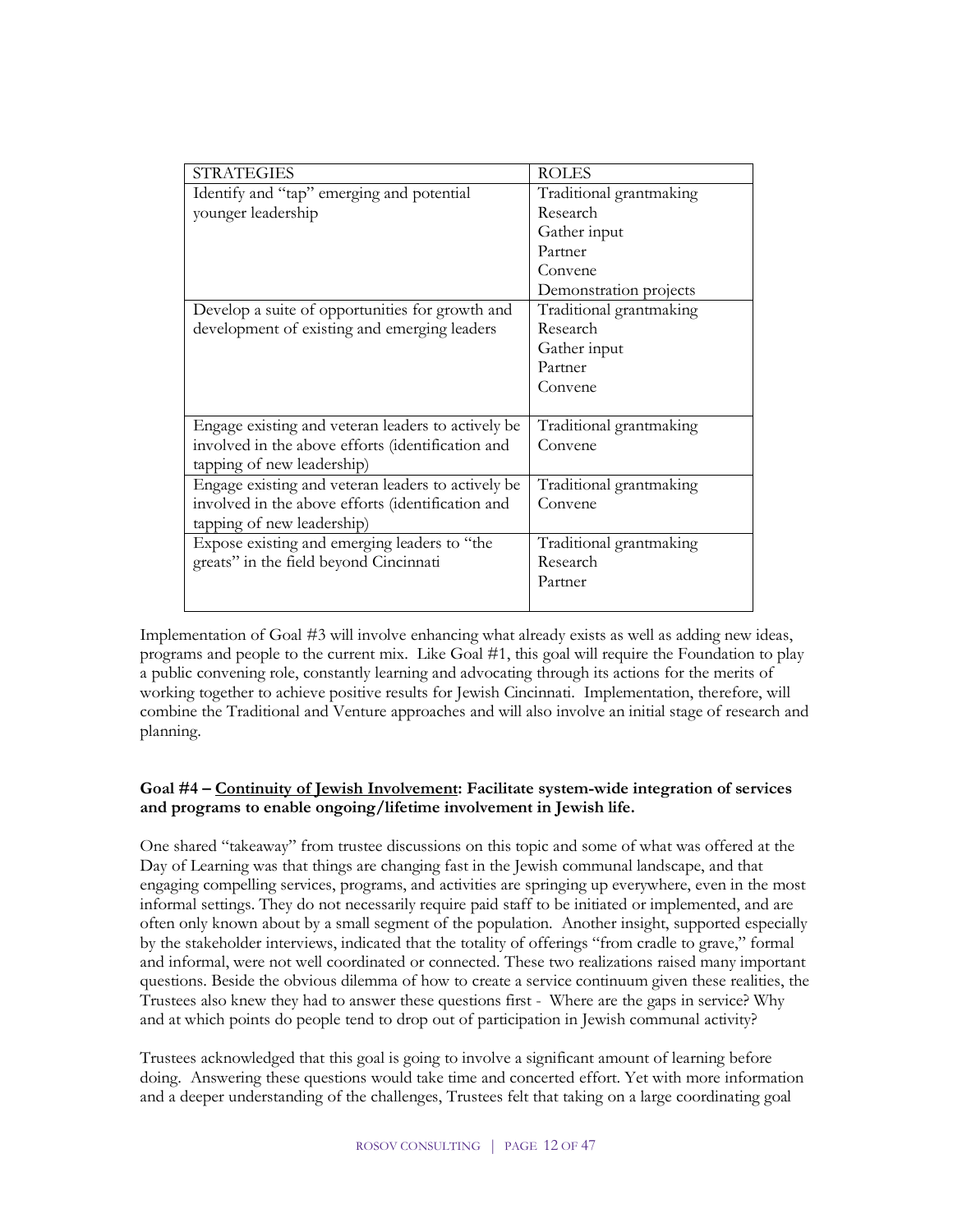like this would be more doable, and that it had the potential to transform the way in which people move through the stages of their lives as Jews in this unique community.

| <b>STRATEGIES</b>                                   | <b>ROLES</b>            |
|-----------------------------------------------------|-------------------------|
| Identify and assess gaps in service across the life | Research                |
| continuum                                           | Gather input            |
|                                                     |                         |
| Identify and assess main reasons for drop-offs      | Research                |
| and dropouts at various points                      | Gather input            |
|                                                     |                         |
| Devise plan to enable and support local             | Traditional grantmaking |
| organizations to cooperate and coordinate within    | Research                |
| a deliberate service continuum                      | Gather input            |
|                                                     | Partner                 |
|                                                     | Convene                 |

Goal #4 is the facet of the Foundation's new strategic direction with the broadest potential impact on the community, because the Foundation has enough autonomy to take a "high-altitude" look at the community and to identify gaps in the "Jewish experience." These strategies essentially involve planning to plan. This is Catalytic philanthropy at its best. The intention of this strategy is to maximize the effectiveness of disparate programs and services by creating new connections, synergies, and relationships. Programs and services also live in many places, sometimes outside of typical institutions. The Foundation will want to harness the best of what is happening and help create continuity within the cradle to grave context.

### **Goal #5 – Israel Connection: Promote meaningful connections to Israel in order to deepen Jewish identity and involvement in Jewish life.**

Connection to Israel has been a cornerstone of Foundation priorities over the years. Indeed, the Jewish Foundation of Cincinnati's Israel Travel Grants program has received national acclaim and has demonstrated proven evidence of impact. The Trustees did not have much doubt this emphasis would continue. However, conversations about Israel, always complex, did not easily lead to shared agreement about why it was so important. Trips to Israel had been supported and facilitated for years, but to what end? Was it about supporting the Jewish State, Zionism, and building stronger Jews? The Board had to struggle with this question on a number of occasions, and eventually arrived at a point of agreement – The commitment to promoting connection to Israel was tied to a deeply held belief that such a bond actually strengthened and deepened Jewish identity, and increased the likelihood of sustained involvement in Jewish life. While this understanding unified the Board around this particular goal, one hard question remained: Was this just about trips to Israel, or was there something more?

Of all the strategy development, work within this goal was the least clear. Israel trips had been the primary means for connecting to Israel, but those trips are increasingly expensive and many asked if there were other ways to get to the desired result. The Day of Learning provided some additional perspectives on this issue – with so many new tools and technologies available these days, the potential seemed enormous for discovering new pathways to connect with the place and the people of Israel. The idea of complementing great trips with new avenues for making this vital connection struck the Trustees as a perfect compliment of approaches.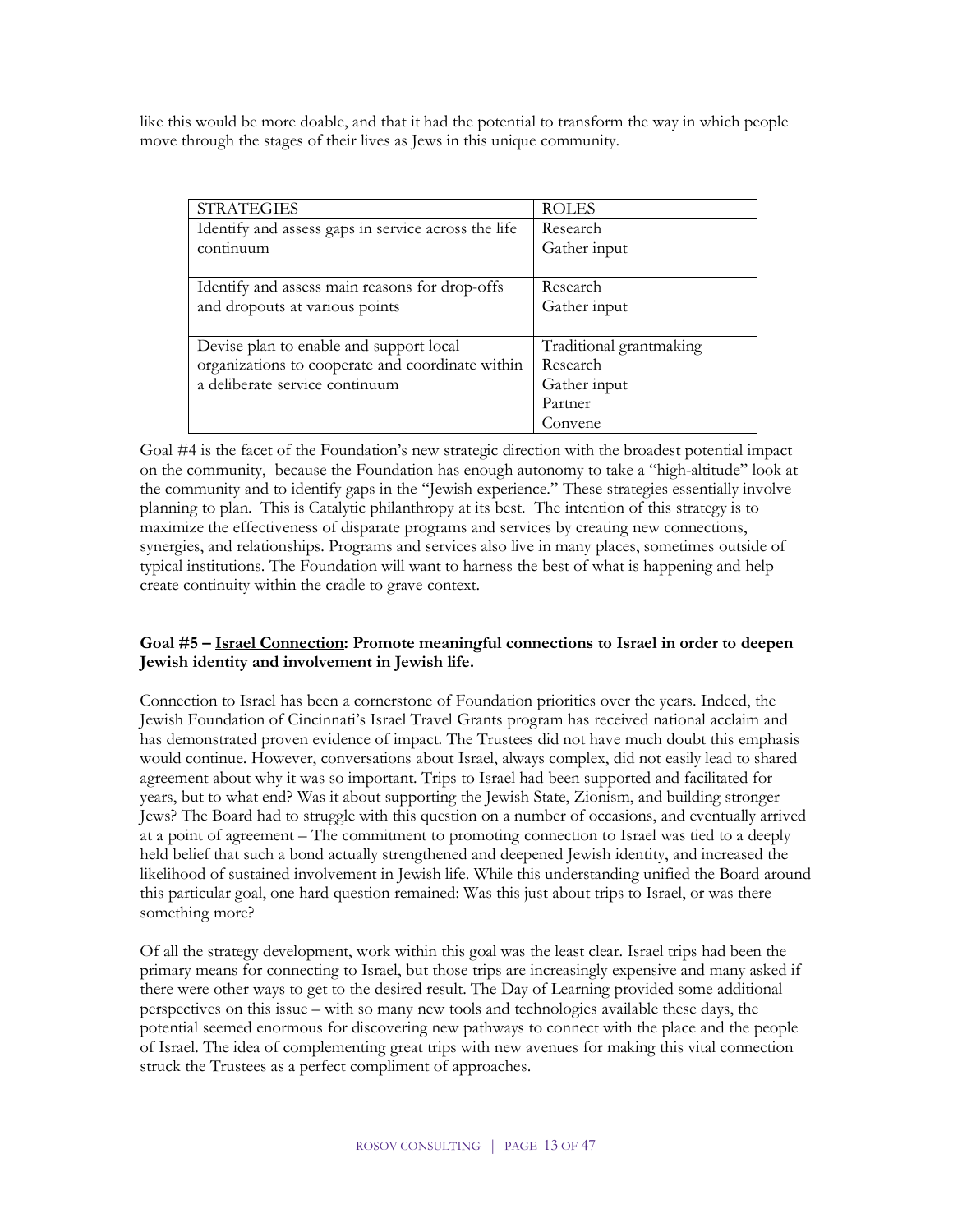| <b>STRATEGIES</b>                               | <b>ROLES</b>            |
|-------------------------------------------------|-------------------------|
| Support opportunities for Israelis and          | Traditional grantmaking |
| Cincinnatians to connect with one another via a | Research                |
| variety of methods.                             | Partner                 |
| Support opportunities for Cincinnati Jews to    | Traditional grantmaking |
| travel to Israel                                | Research                |
|                                                 | Partner                 |
| Support opportunities for individual community  | Traditional grantmaking |
| members to have improved access to resources    | Research                |
| and information related to Israel.              | Convene                 |

As is often the case with work of this type, the Foundation's role in enacting Goal #5 will primarily be in the arena of traditional grantmaking (or "conventional philanthropy), primarily providing support to existing, proven efforts by specific existing organizations or programs. The Foundation will also continue to play a leading role in commissioning research and evaluation to assess the impact of this work, especially as it relates to additional demographic sub-groups that might be included in the Travel Grants program moving forward. This is an exciting area of expansion for the Foundation.

### **III. Contributions to the Process**

Recognizing that a new framework for the Foundation could not be created in the abstract, Rosov Consulting provided the trustees with information that would help motivate and guide their thinking.

Formal research was undertaken and presentations were made on (1) Foundation grantmaking from 1995- 2010; (2) major issues and trends in the North American Jewish community, with focus on patterns in Israel engagement, innovative efforts to engage young adults, and the latest thinking in "cradle-to-grave" education.; (3) views of 58 community members (including all 11 Trustees), with whom interviews were conducted, yielding a window into the perceived challenges of and dreams for the Cincinnati Jewish community; and (4) philanthropic models and approaches available to the Foundation, an important input as the Trustees decides on its new philanthropic role(s) (more fully described in the appendix section of this report).

The key inputs came in the form of expert presentations, memoranda, and facilitated discussions and are summarized in Figure 2 below.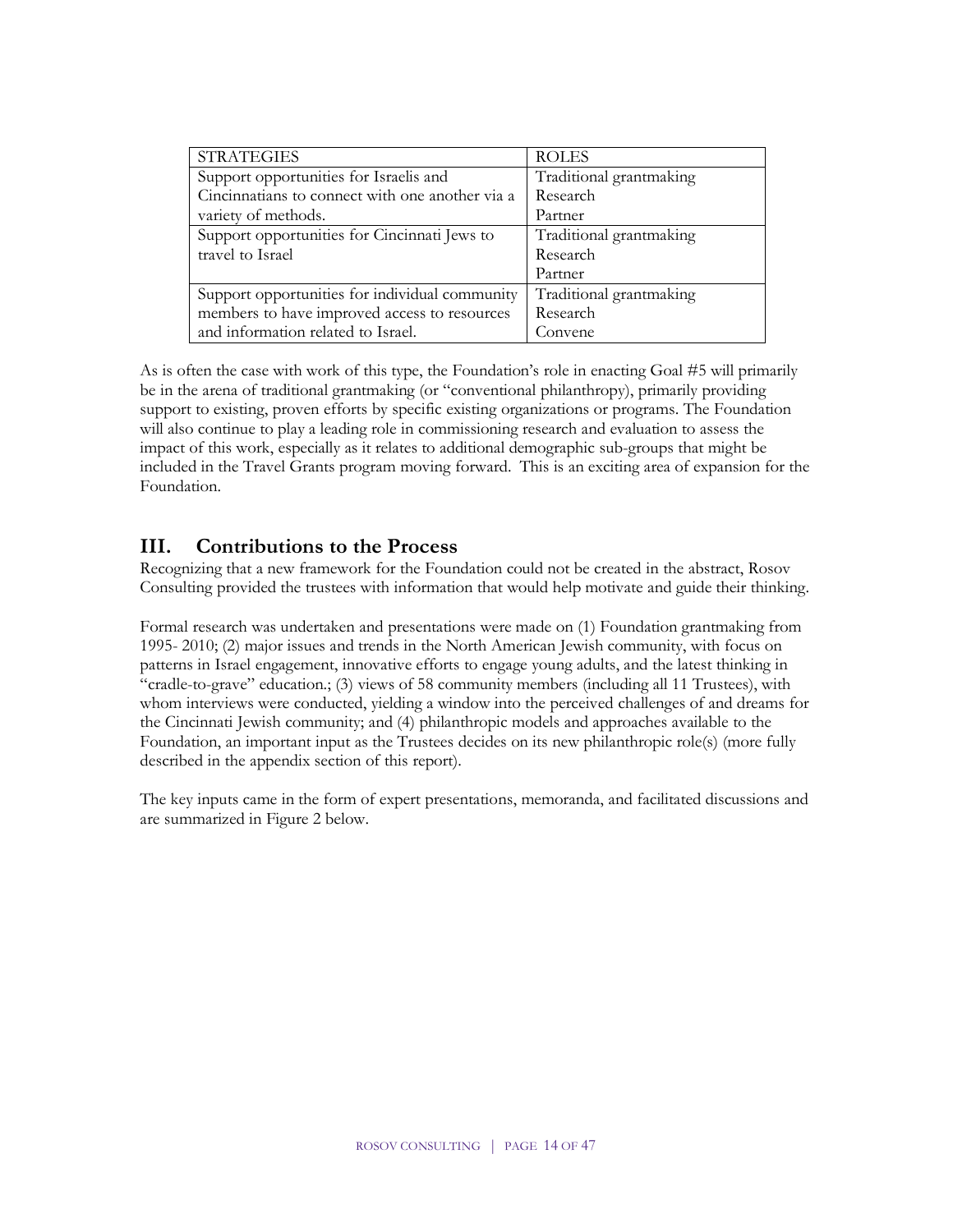

Figure 2: Inputs that Shaped the Foundation's Decisions

### **A Brief History of The Foundation's Operations 1995-2010**

Rosov Consulting conducted an analysis of the Foundation's past grantmaking, providing the trustees with a fresh look at past patterns. From 1995 to 2010, the Foundation's grant making focused on capital projects in the Cincinnati Jewish community, medical capital initiatives (primarily at the Jewish Hospital of Cincinnati but also in Israel), and, to a lesser degree, non-capital projects that enhance the Cincinnati Jewish community.

For most of its existence, the Foundation operated with a part-time administrator and a relatively informal grants process. Foundation guidelines invited proposals in the Foundation's general areas of interest. The Foundation did not have in place regular reporting or evaluation procedures. The Foundation's *modus operandi* could be described as almost exclusively focused on "traditional" grantmaking, a distinction that gained importance as trustees began to examine the multitude of other modalities available to today's philanthropic sector.

For a more detailed overview of the Foundation's past grantmaking activity, see Rosov Consulting's memo entitled "Foundation Grantmaking, 1995 – 2010, 100K+," included in the report appendices.

### **Trends in North American Jewish Life**

Presentations on current developments in the North American Jewish community were made at the Board retreat by experts in the field including: Shaul Kelner, Assistant Professor of Sociology and Jewish Studies at Vanderbilt University, Ari Kelman, Associate Professor of History at University of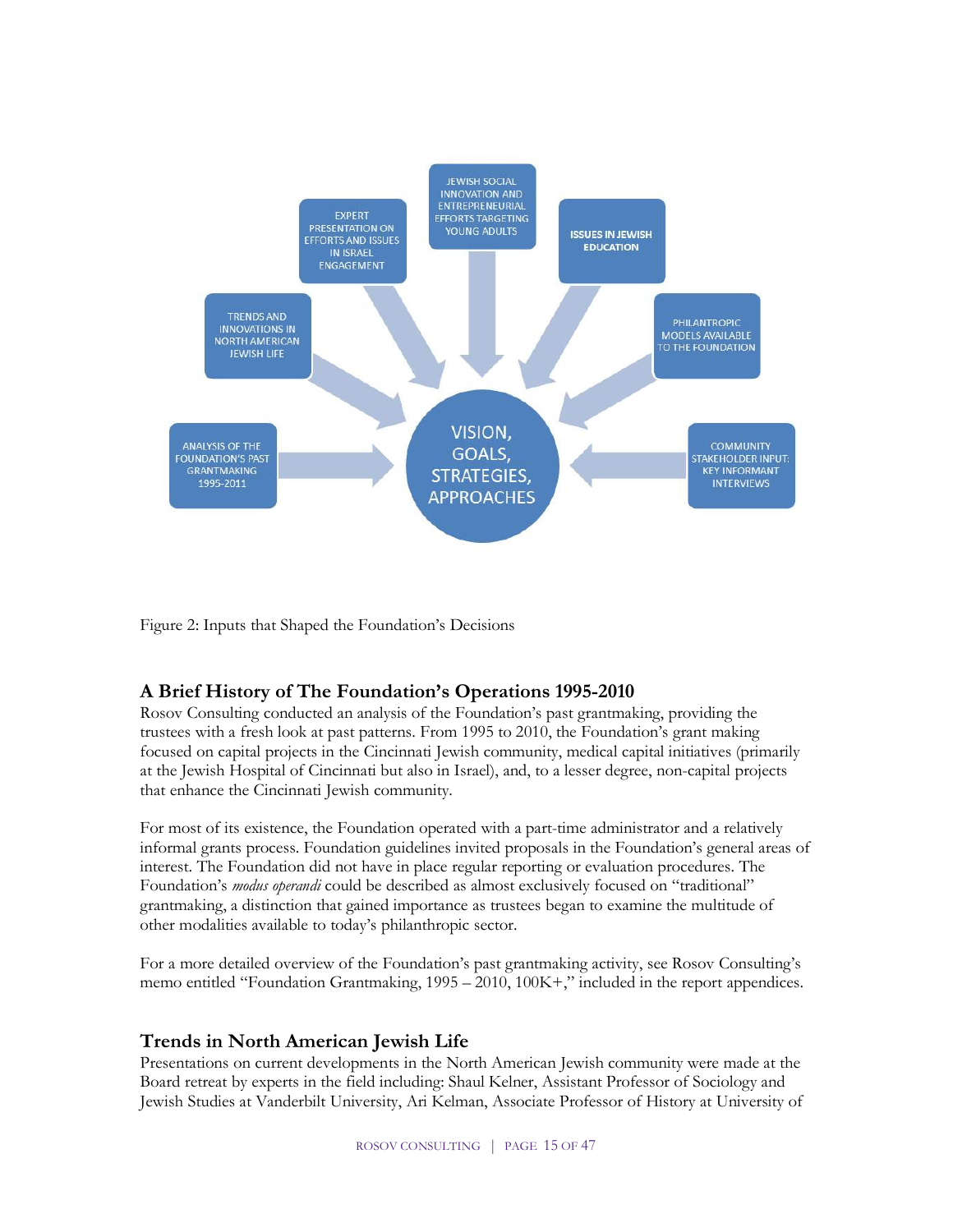California - Davis and Harlene Appelman, Executive Director, Covenant Foundation. Trustees were given ample time to ask questions and discuss and debate the issues. Overall, this part of the process provided the Trustees with new perspectives on the exciting possibilities available for the Cincinnati Jewish community and the concomitant challenges that will need to be overcome.

The following are brief summaries of the experts' presentations:

### **Overview: Innovations in Jewish Life**

Over the past decade or so, as the Jewish community itself has become more heterogeneous, the community's interests have become much more diverse. The resulting tensions – between diversity and unity and tradition and change -- have been challenging for a Jewish community. Many are asking: Is it still possible to represent shared concerns or interests of the American Jewish community and if so how? Should we forgo the "big tent" concept and embrace a new approach, that of interdependent networks? What impact would doing so have on the unity of the Jewish community?

### **Israel Engagement**

Over the past 20-30 years the North American Jewish community has seen a shift away from mass mobilization and broad consensus for supporting Israel to a much more fragmented, direct, more partisan, issue-specific engagement with Israel. In 1967, a crisis year, 78% of the federations' UJA campaign was earmarked for Israel; the proportion dropped to 47% in 1990 and 23% in 2004. Similarly, as of the late 1980s, American Jews were transferring twice as many dollars to Israel through the various 'friends of' agencies as they were via UJA contributions. In 2008 alone, the Israeli non-profit sector collected an estimated \$1.5b in contributions from foreign donors and foundations, most of it from American Jews. At the same time we have also seen the rise of transcommunity interventions based on concerns about Israel attachment -- BRI, iCenter, and Makom. These are three different models with very different approaches on how to effectuate "Israel engagement." The interventions are spurred by a concern about individual disaffection, but they have the effect of creating a more robust institutional field of Israel engagement than existed previously.

### **Jewish Social Innovation and Young Adults**

Innovation is taking place in every imaginable expression of Jewish life, formally and informally, online and offline, and largely outside the purview of synagogues, federations, and national Jewish organizations. Innovation is changing the map of Jewish communities, reshaping the dynamics between organizations and individuals, and diversifying the markets for Jewish engagement and the creation of meaningful Jewish experiences. The emergence of much innovation is tied to influx of significant funding from private Jewish foundations and individuals.

### **Jewish Education**

Education alone, in a voluntary system, is now known to be much less effective than education with "wrap-around" services. The ideal is to provide "cradle-to-grave" options for all that are "open" (welcoming and financially accessible), "remixable" (service and content available in various ways), meaningful/relevant, and community-building. Jewish education is not just about "schooling" – Jewish education is camping, youth groups, Maccabiah Games, community service, etc. Those leading these programs and facilitating identity-building experiences in these venues ought to be considered Jewish educators just as the teachers in our day schools. Many examples of excellent Jewish educational experiences and programs already exist. There is much to be learned from the work of at least three Jewish philanthropies that have been toiling in this field for nearly two decades, including the Covenant Foundation, the Wexner Foundation, the AVI CHAI Foundation and, more recently, the Jim Joseph Foundation.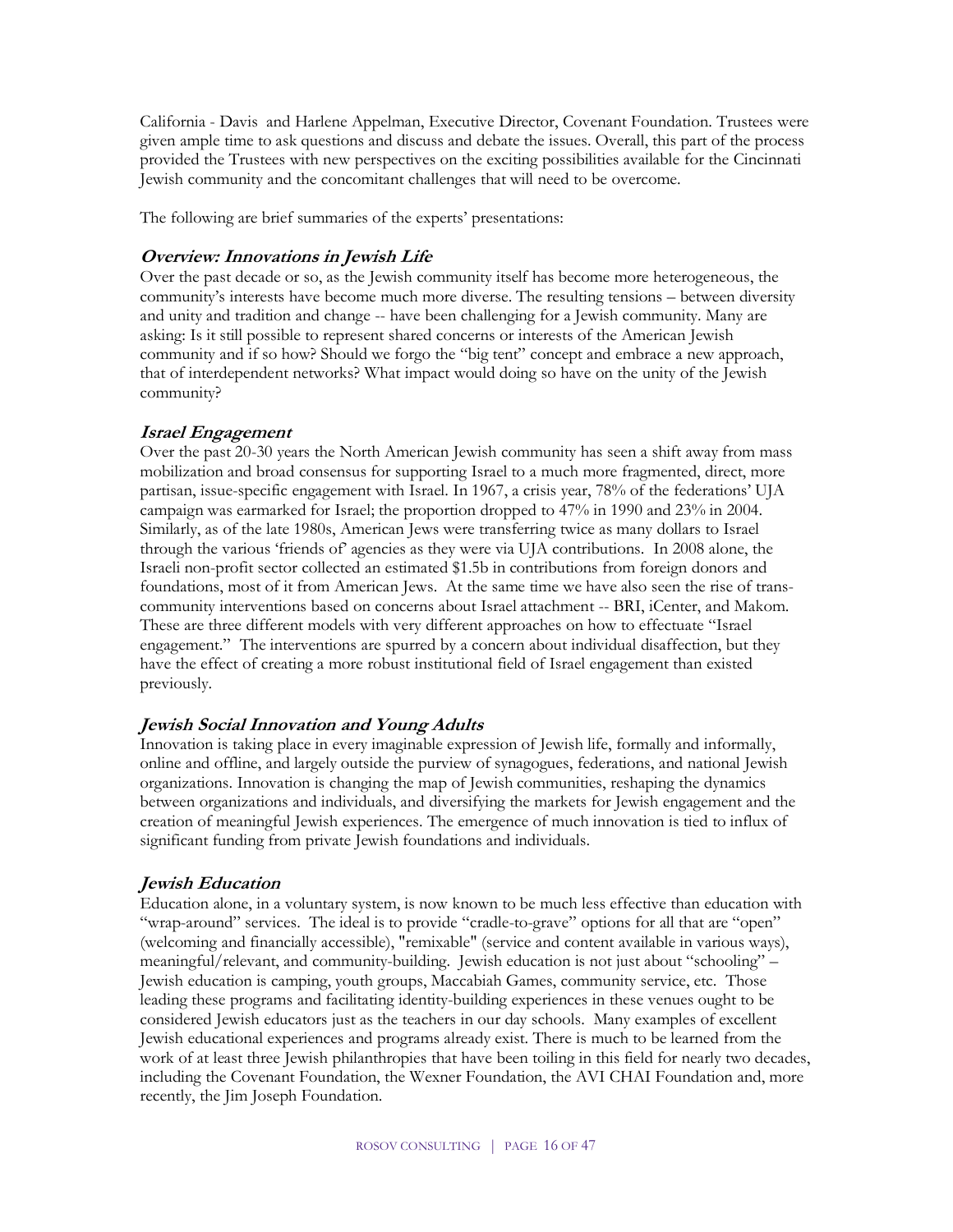### **Insights from Community Key Informant Interviews**

During the planning process Rosov Consulting conducted 46 confidential interviews and 1 focus group, speaking with 58 people in all. Interviewees included: all 11 Foundation trustees and the executive director; and lay leaders, clergy, and professional staff from day schools, supplementary education programs, Jewish camp, ritual service organizations, social service agencies, congregations (Reform, Conservative, Orthodox, and Humanist), Chabad, teen programs, Federation, HUC, JCRC, JCC, University of Cincinnati Jewish Studies and student life, and Holocaust education.

This aspect of the strategic planning process had a dual purpose: to inform the Foundation's decision-making and to let the community as a whole know that the Foundation was interested in, and would take seriously, the views of key players in Cincinnati's Jewish community. Interviews focused on: (1) Top challenges in the Cincinnati Jewish Community; (2) Key Informants' Vision for an Ideal Jewish Community in Cincinnati; and (3) Perspectives on the relationship between Federation and Foundation<sup>2</sup>

The individuals interviewed provided a variety of perceptions and interests informed in part by the large constituencies with which they work, making them opinion "aggregators" of sorts. While this type of research does not yield statistically-significant data, it does reveal the reasoning behind the perceptions and aspirations of the community, and as such, is an effective way to inform the judgment of the Foundation trustees.

### . **Highlights of Key Informant Interview Findings**

Interviewees displayed an ability to take a broad, community-wide approach to solving perceived challenges in Jewish education, basic needs, lack of involvement, and other issues. **Interviewees were in agreement about the key challenges facing their community, many of which** are common to cities of this size. Most interviewees seemed quite able to think outside their own parochial constituencies: they clearly cared about, and saw the overall needs of, the entire community when describing challenges.

Throughout the interviews, the Rosov Consulting team heard tremendous excitement expressed among the community's leaders for the work of the Foundation, its ongoing expansion and strategic planning, and the future in general. When we asked people to describe the most exciting thing happening in Jewish Cincinnati, a number said, simply, "this process." One person elaborated: "A lot of people want this to be a community of excellence. I am willing to be persistent. There is a lot of momentum now." At the same time, almost every interviewee expressed an interest in understanding better how the foundation makes its decisions. Some perceived decisions to be somewhat arbitrary and relationship-driven. In general, people talked about wanting to have "skin in the game," wanting to be part of Foundation decision-making and work. They interpreted this planning process, with its stakeholder research component, as good evidence of a possible new approach.

### **(1) Top challenges in the Cincinnati Jewish Community**

 $\overline{a}$ 

Key informants were asked what challenges they see for the Cincinnati Jewish community today. The major themes that emerged were **struggling Jewish organizations**; a **shortage of engaged individuals**; **unmet basic needs**; and **challenges for the Modern Orthodox community.**

<sup>2</sup> Interview and focus group protocols can be found in the appendix section of this report.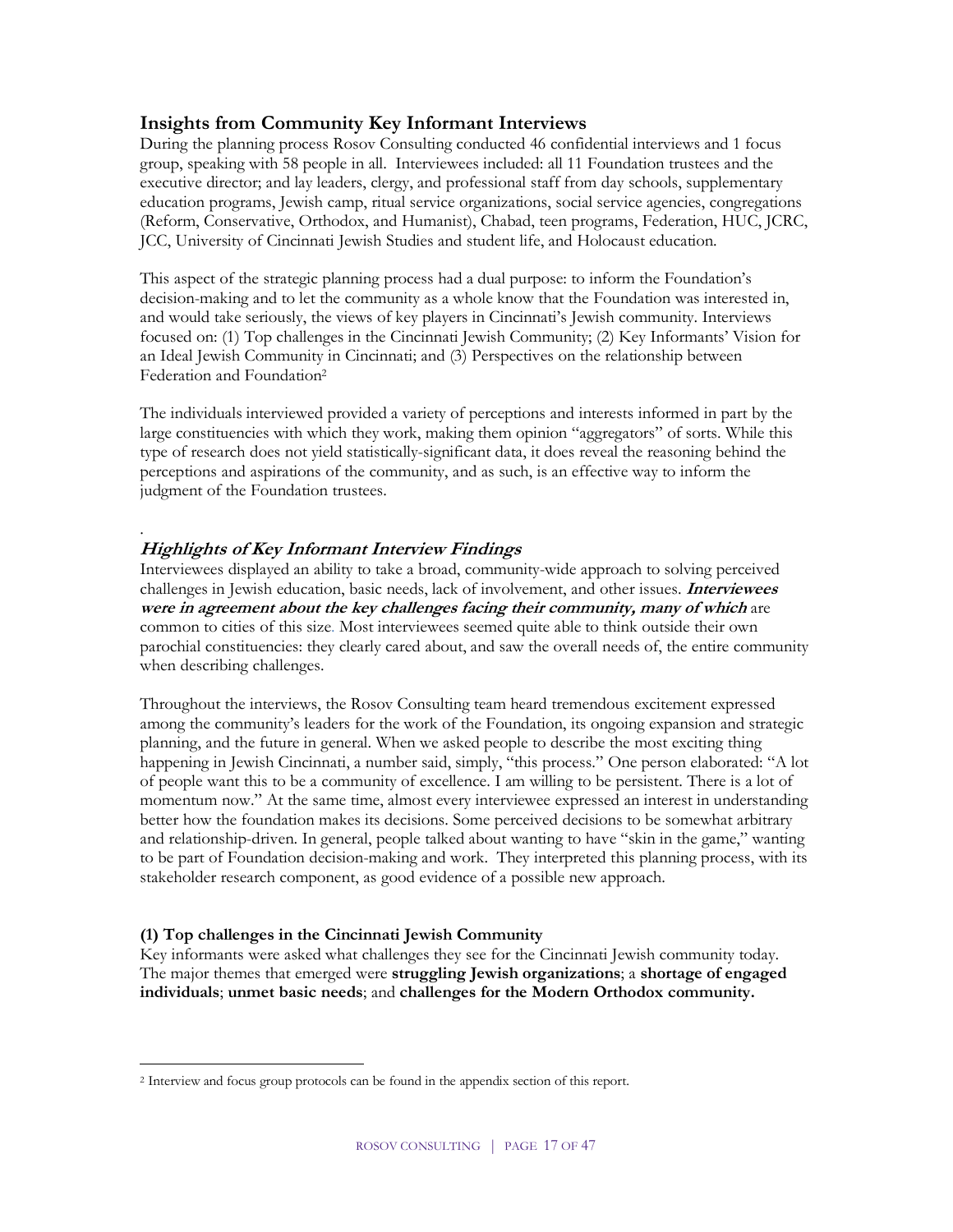### Struggling Jewish Organizations

Interviewees expressed much concern over the **financial health** of Jewish communal organizations in Cincinnati: almost every agency carries a budget deficit, some more than others. Some agencies linked their chronic shortfall to the obligation to offer programming to the entire community, and not obtaining remuneration in return. **Rockwern Academy** in particular has seen a decline in enrollment over ten years from 420 to 180 students, leading to financial instability and the attendant questions about long-term viability. Deep concerns about educational quality were expressed. Some expressed that the prevalence of Reform Jews in the city is a challenge to any day school. In addition, some felt that a **lack of community coordination and prioritization** has encouraged a proliferation of organizations that may or may not be justified. For some, there are too many organizations, and especially too many synagogues functioning in isolation. Interviewees of varying backgrounds and perspectives expressed concerns about institutions behaving in ways that are competitive and territorial, stifling creativity, efficiency, and innovation.

#### A shortage of engaged leaders and community members

Though recent research indicates no significant decline in the Jewish population of Cincinnati3, participants nevertheless decried a perceived exodus of **young Jewish professionals**, as well as **geographic dispersion**, a **small leadership pool**, and the challenges of reaching out to the masses of **uninvolved Jews**. Many key informants wondered how to find ways to attract people to the community - new "gateways" during college, incentives for young adults, entrepreneurs, Jewish professionals. This is not only about population regeneration but also about bringing fresh talent to the Jewish leadership pool. Regarding geographic dispersion, except for Amberley, there is no "critical mass" area where Jews live in Cincinnati, with younger families moving farther North. Some participants bemoaned the lack of a communal feeling.

On the issue of a small leadership pool, interviewees expressed a clear concern about a "musical chairs" situation in Jewish leadership, both among professionals and volunteers. One person described the situation as "incestuous;" another complained that "the same people with the same agendas lead everywhere." One person was concerned about these individuals losing steam or burning out, and the community being left without others to replace them. Finally, key informants expressed a strong desire to engage "loosely affiliated" Jews and enable them to feel like "real stakeholders" in the community. We heard repeated concerns by key informants about the challenge of "meeting people where they are." One person referred to groups seen as "second and third circles out"— Jews who don't choose to participate in a large number of community activities, programs, or events and indeed may not be aware of them.

### Unmet Basic Needs

 $\overline{a}$ 

Several interviewees expressed a deep concern about **Jewish poverty in Cincinnati**, and exacerbating factors such as the region's slow economic recovery. Further, interviewees who focused on this issue shared their feelings that it is simply unacceptable for any Jewish community to tolerate poverty among its own. Interviewees also expressed concern about a "senior tsunami" of **elderly Jews**, positing that all of the current programs serving older adults could be overwhelmed by demand in ten years. Professionals from various Jewish communal organizations serving low-income individuals and families expressed consternation at the data point generated by the community's 2008 study estimating a total of nearly 1,100 Jews qualifying for "low income" status when the local Jewish Family Service reports serving approximately one-tenth of that number in that category.

<sup>3</sup> The Jewish population study conducted in Cincinnati in 2008 revealed a Jewish population of approximately 27,000 in 12,500 households. The study conducted in 2003 identified 16,723 households but did not provide a population estimate. The 1987 study, however, estimated the Jewish population as just over 25,000.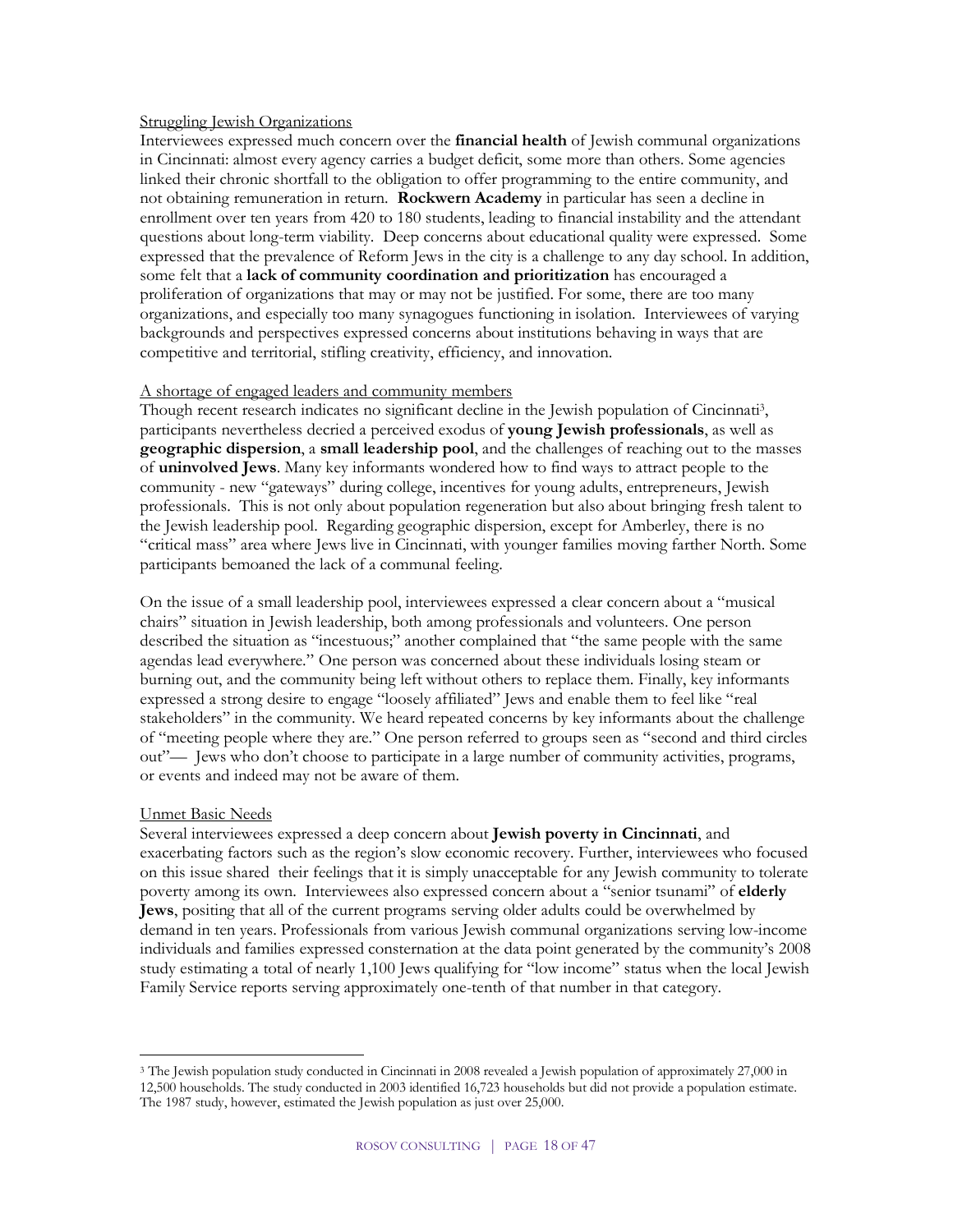### Challenges for the Mainstream Orthodox

Key informants across denominational lines underlined the importance of maintaining a "mainstream" (or Modern) Orthodox segment of the Jewish community. Some worried about the decrease in the population of mainstream Orthodox Jews. The lack of kosher restaurants and food sources and a viable Jewish high school means Cincinnati is not likely to be a serious option for observant Jewish families.

### **Challenges for the Jewish Community of Cincinnati - Implications**

Community informants spoke with a clear and virtually unanimous voice about the primary challenges facing the Cincinnati Jewish community. Their priorities for future action were also shared by the Trustees, who molded these problems into opportunities for positive change. Guided by the collective community sentiments, they made a collective commitment to address the basic needs of Jewish community members, confront Jewish institutional crises (especially within Jewish education), develop new generations of Jewish lay and professional leadership, enhance partnerships among local Jewish organizations, and build strong community connections to Israel. To maximize alignment with community ideals and values also expressed in the interviews, the Trustees crafted Guiding Principles that will inform, direct, and redirect **how** work is actually done. Perhaps the most overarching agreement reached as a result of the stakeholder interviews and Board deliberation was a conclusion that facilitating community-wide participation and coordination was a critical key to success. The Board concurred that the kind of results and impact they were seeking would not be possible without the work of thousands of people who believe in the vision, and that the work of implementing this plan must be a joint communal effort of unprecedented proportion.

### **(2) Vision of an ideal Jewish community in Cincinnati**

Interviewees were asked to imagine twenty years into the future and share their visions for an "ideal Cincinnati Jewish community," a scenario in which all the goals are met and all challenges overcome. The key informants' visions can be summarized as portraying a community in the future that is a vibrant and accessible Jewish destination.

### A Vibrant Jewish Destination

Interviewees envisioned a community where there are businesses and restaurants where Jews congregate, an **active Jewish social life** (a *Shtetl* in the most positive sense) in which people are forming deep, meaningful relationships, and a **community that is "on the map for young people**," generating a **critical mass of Jewish creative people**. They imagined a "**wide variety of religious worship outlets**," *minyanim* of all types, *havurot*, new formats for congregational schools, more internet-based ways to express oneself Jewishly. In this view, there is a **diversity of venues for Jewish programming** - not just at the JCC or synagogues, including "satellite programming," creating a "borderless Jewish community." As a result it was envisioned that young professionals who are Jewish would come to Cincinnati and stay.

One central pillar of the vision for a vibrant Jewish destination was developing a reputation for excellence in Jewish education. In this scenario, **Rockwern Academy is competitive with the best public and private schools**, enrolling up to 450 students, offering the latest technologies and many extracurricular activities, including athletics, with a \$20 million endowment. Key informants visualized Rockwern students who are fluent in Hebrew, are immersed in Jewish text, and have "pen pals" (or the 21st century, networked version of such) in Israel. They would have access to a special education track, guidance counselors, a nurse, a librarian, and occupational and speech therapy.

In short, the vision for Cincinnati is to be the envy of other communities: it is flourishing and unique -- not just surviving. At the very least, they want to be seen as the best in the Midwest:, able to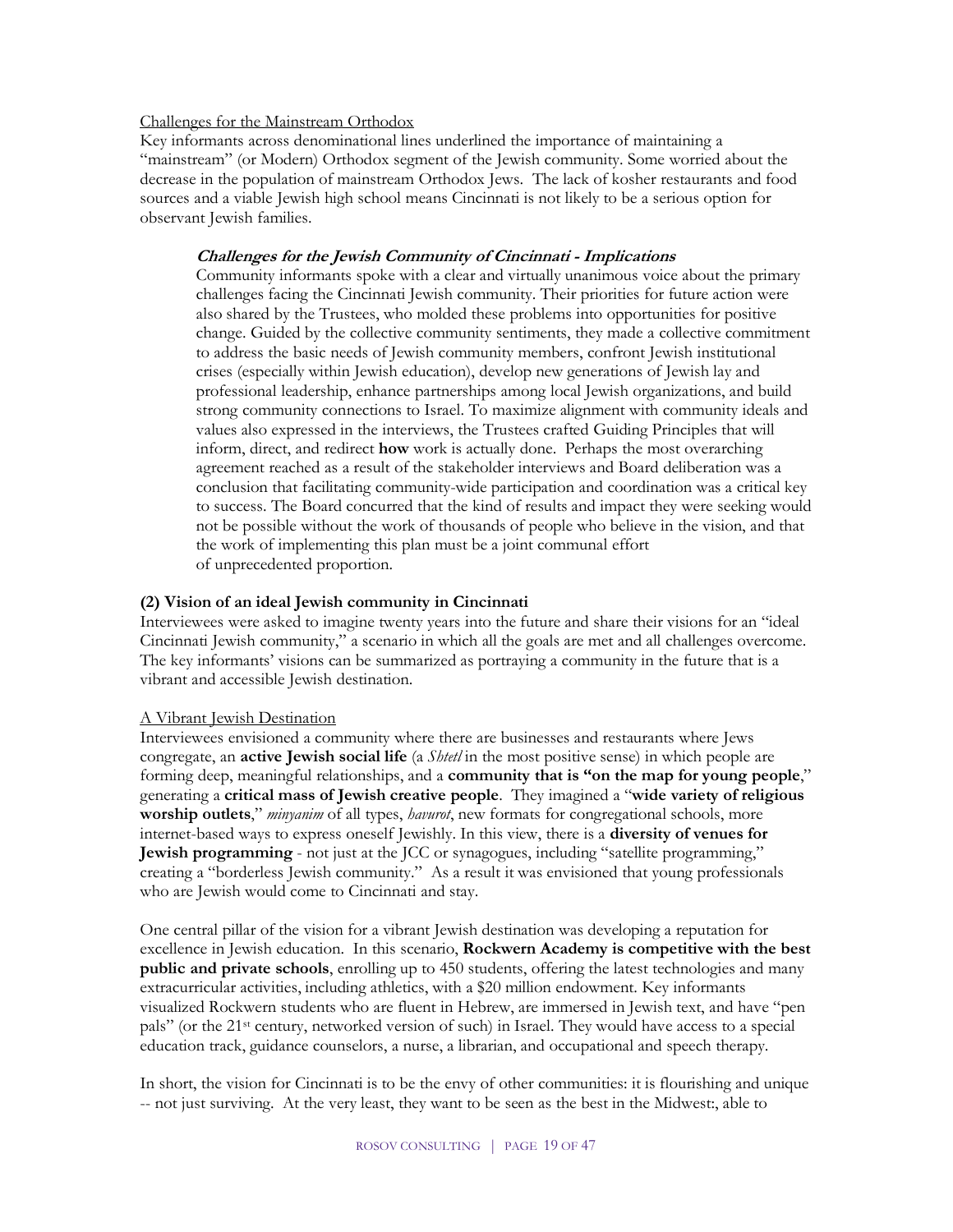compete with St Louis, Columbus, Pittsburgh, Milwaukee, Indianapolis, and others and can even envision aggressive efforts to "market" Cincinnati as a Jewish destination.

#### An Accessible Community

In the key informants' vision, there are **no economic or religious barriers** to accessing Jewish preschool, day school, camp, travel to Israel or synagogue life. With regard to day school, it's not sufficient that the school be academically excellent – it must be affordable to all. Members of the Jewish community take universal pride in the **special connection to Israel** among Cincinnatians, and in the Israel Experience program. In the ideal world, Cincinnati offers many opportunities for travel to Israel, including possibly –going once a decade, and special Israel trips for adults, professionals, intermarried couples, and seniors. There are even El Al flights going directly from Cincinnati to Israel!

Another dream is that Jewish residents of Cincinnati who are currently **"outsiders" to the community have many more options.** There are specific and aggressive outreach efforts to these groups. Programs take place in multiple settings, not just inside institutions. Cincinnati embraces "Big Tent Judaism" and offers "more windows in." In other words, Cincinnati has entry points and programming for everyone: specific affiliation groups (e.g. GLBT Jews)' specific interest groups (e.g., those interested in the environment); specific demographics (e.g., young people), etc.

#### **Vision for the Cincinnati Jewish Community -Implications**

The leadership of the Jewish community of Cincinnati is not short on vision or creativity. There seems to be minimal difficulty focusing on the needs of the community as opposed to the parochial interests of individual institutions. In fact, what emerges from concurrent Foundation and Federation planning efforts is a coherent, widely-shared vision of a vibrant future for the community. Given these shared aspirations, the Foundation appears perfectly poised to partner with organizations, donors, and community leaders to reach the ambitious vision of a vibrant Cincinnati Jewish community.

### **(3) Roles of Foundation and Federation**

Conscious that the public at large is curious about how the Federation and Foundation, as two large communal entities concerned about the present and future of the Cincinnati Jewish community, will relate to each other, interviewers probed community stakeholders about the optimal roles for both and the ideal relationship between them.

#### Optimal Federation Role

According to key informants, the optimal roles for the Federation to play in the community include insuring the provision of day-to-day vital services; identifying community needs and gaps; providing technical assistance; strategizing for the community as a whole – keeping a "finger on the pulse;" convening disparate community groups; building community consensus; and supporting community wide programs.

### **"Federation's job is to make sure that no patch is missing in the community quilt"**

#### Optimal Foundation Role

Almost all of the roles mentioned centered on innovation. Interviewees want the Foundation to be a game-changer: i.e. be a "disruptive" visionary, innovative, use venture philanthropy models; enable institutions to take risks; be the "R&D [research and development] division" of the community; and do more than capital projects.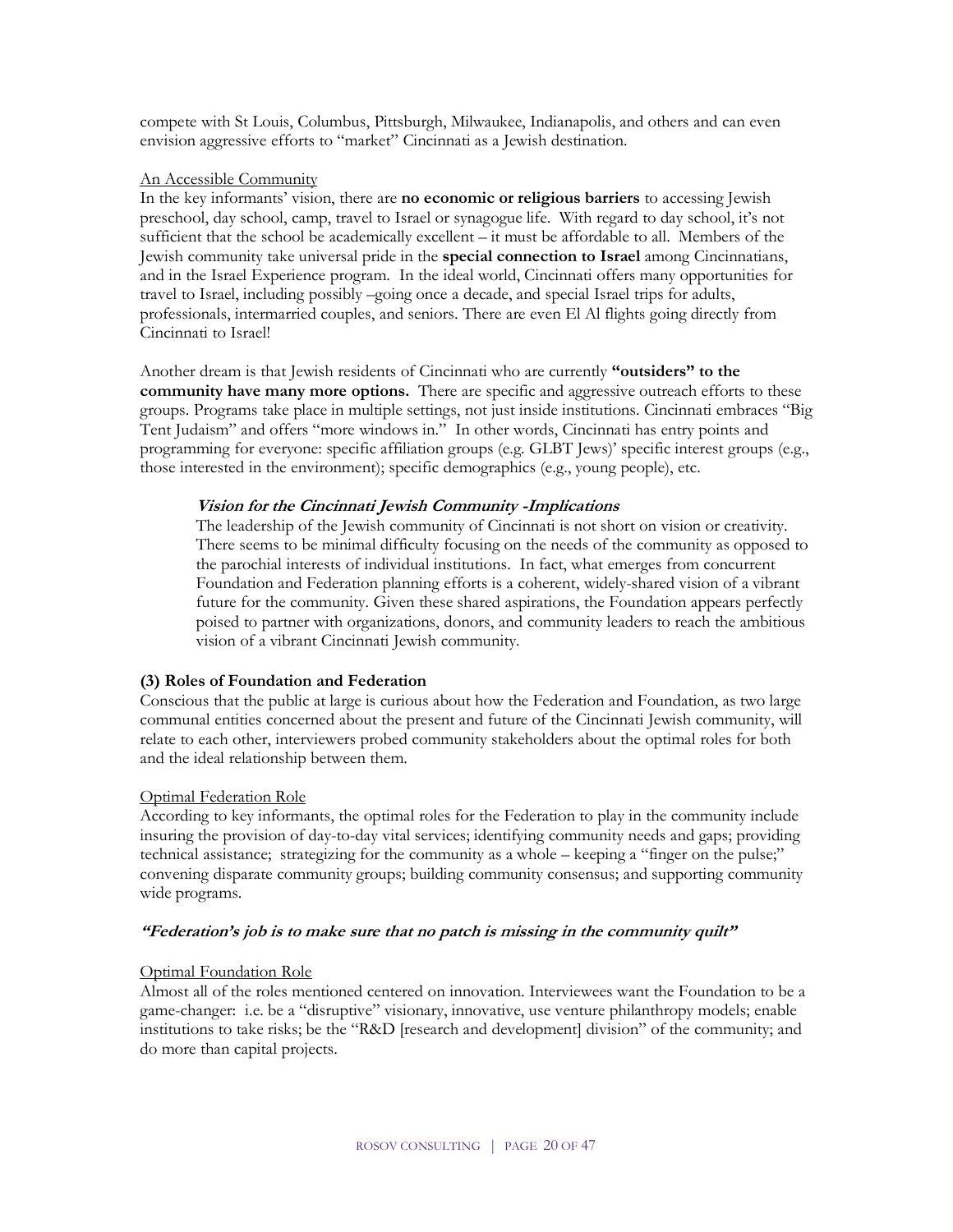### Relationship between Federation and Foundation

A number of interviewees opined that the Foundation should be the "treasury," and the Federation should be the operational "distributor." Some wondered whether the two organizations should keep an "arm's length" or if they should work in lockstep. Interviewees considered that, on the one hand, working too closely together could limit the Foundation's freedom and ability to innovate and be creative. On the other hand, many felt that the two entities cannot have "separate scripts," One interviewee went as far to say that it would be a mistake to "crown" one institution, especially one whose decisions "are made by a few and that isn't perceived as 'of the people."

#### **Relationship between Federation and Foundation - Implications**

It is anticipated these conversations on the relationship between and roles of the Foundation and Federation will continue throughout the initial stages of the Foundation's implementation of its strategic plan. While much cannot be pre-determined at this time given the Federation's concurrent convening of a community-wide visioning and planning process that was still in process by the time the Foundation concluded its strategic planning process, a number of insights regarding the relationship between these two key community players emanated from the key informant interviews conducted as part of the Foundation's planning process. The Foundation and Federation will need to explore and decide upon the best ways to work towards shared goals. Within each initiative, goal, or strategy, the two parties will benefit from identifying the most appropriate and effective partnership arrangement (see Partnership Continuum below). This will undoubtedly require a continued investment of time and energy, with staff and leaders of both institutions sufficiently engaged to achieve maximum impact, efficiency, and alignment. Doing so will not always be simple, but with leadership of both organizations fully dedicated to the process and the community aware of possible pitfalls, signs are good that the organizations and the community will be able to handle the new responsibilities. In the words of one interviewee, **"If done right, this could be absolutely transformative!"** 

### **IV. Relations With Other Communal Organizations**

The Foundation's leadership is keenly aware of the need to maintain and further develop the community's rich participatory heritage and ethic of volunteerism in this new context. For well over a century, the Jewish Federation of Cincinnati, served by many dedicated lay leaders, has had primary responsibility for planning and funding the vitality and the future of the Cincinnati Jewish Community. With an annual campaign currently generating approximately \$5 million and a \$30 million endowment, the Jewish Federation of Cincinnati has played a central role in the overall health and well-being of the local Jewish community and beyond for nearly 115 years.

Throughout the planning process, numerous people, inside and outside the Foundation have voiced the concern that the introduction of an entity with so much greater Jewish funding capacity than the Federation has the potential to disturb the community balance if not handled with great care. Of course, it has the potential to create the kind of change and impact that has always been elusive. Striking the right balance between the actual and perceived independence of the Foundation, the interdependence of the two institutions, and broad community participation will be a key to success.

In addition to partnering with the Federation, the Foundation will work closely with other organizations when appropriate . To ensure clarity of roles, responsibilities, and expectations, the Foundation will use the Partnership Continuum to help articulate the nature of organizational relationships within each individual situation.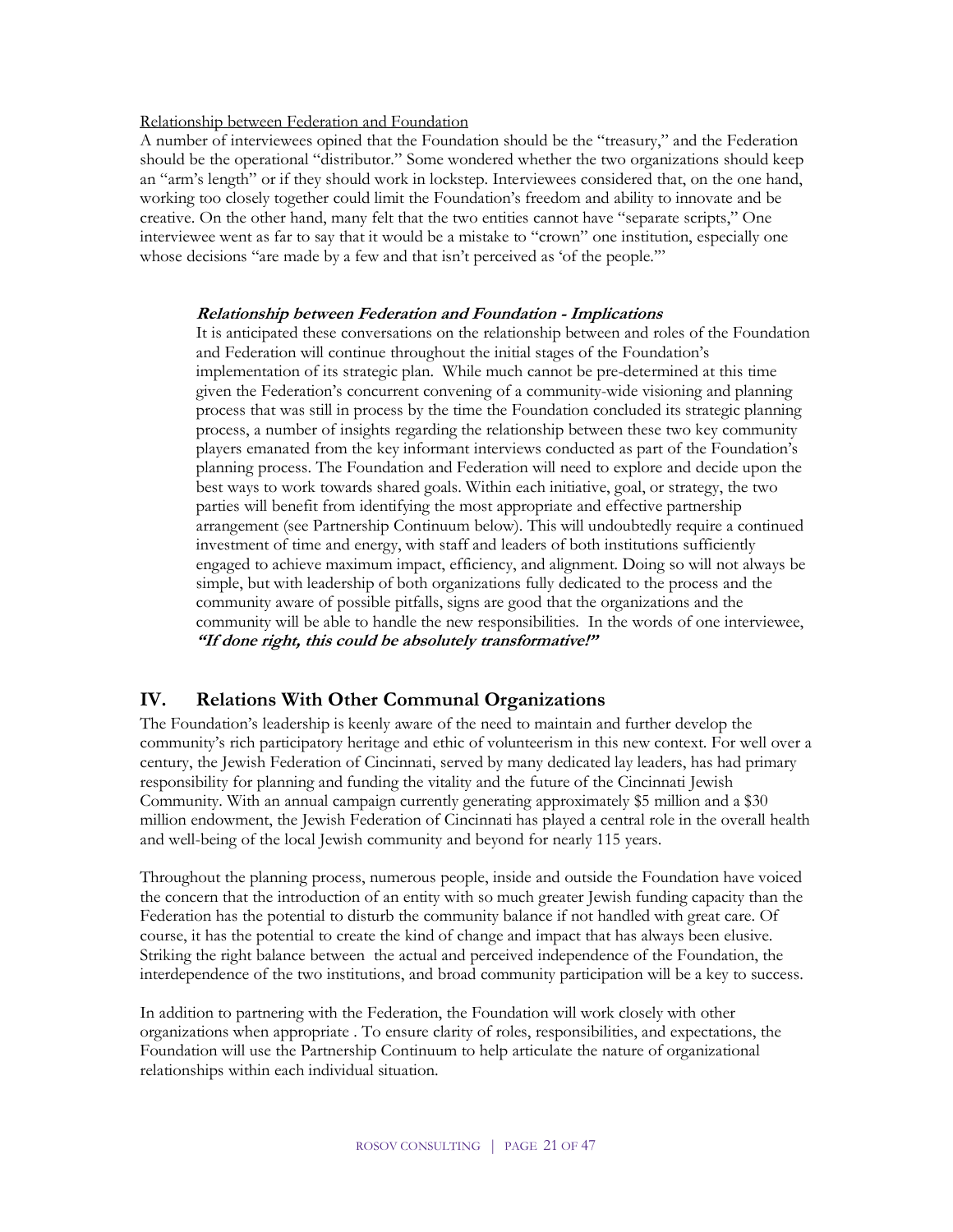Rosov Consulting provided this framework to enable Trustees and staff to differentiate and tailor these important relationships, one at a time. In discussing the purpose and use of the Partnership Continuum, Foundation trustees came to understand its value, and made a commitment to implementing it at the outset of considering any potential partnership.

### **The Partnership Continuum – ways to work with other organizations**

**Communication** - Information is shared both ways between parties as a courtesy, enabling greater awareness and knowledge of the other.

**Cooperation** - Efforts are made to enable the activities of both parties to occur in parallel without disruption. Some effort is made to assist one another in achieving respective goals, when feasible.

**Coordination** - Both parties work together to facilitate a smooth and productive interaction between and among their mutual activities. This intentional effort has the potential to improve outcomes and relationships.

**Collaboration** - This relationship depends on aligning around mutual goals and principles, pooling/sharing resources, and holding one another accountable, when appropriate, all in order to maximize impact and results.

**Integration** - Operations, administration, and even governance are near seamless and sometimes indistinguishable when two parties make this commitment to join forces on a shared mission.

The Foundation vision is ambitious, and building the road to get there is going to require many hands, hearts, and minds. Indeed, the Foundation must focus on how to get the work done, not on doing it, so developing the capacity to build robust partnerships of all kinds with the Federation and other organizations along the way will be absolutely vital.

### **V. Foundation Infrastructure**

In addition to providing formal research and presentations, Rosov Consulting conveyed information -- primarily via one-on-one phone and in-person sessions between the consultants and Foundation trustees/staff – on a variety of matters, with special focus on (1) Foundation administration and infrastructure needs; (2) strategic communications, i.e. managing public awareness and perception of the Foundation during the planning process, and beyond; and (3) relations with the Federation and other entities.

This section focuses on guidance provided by Rosov Consulting on Foundation infrastructure. The consultants emphasized that the new level of grantmaking, as well as the newly crafted, ambitious grantmaking agenda, represent a major expansion that will necessitate a build-out of Foundation infrastructure -- including, among other things, human resources, grant process design and administrative budget.

At this point in the Foundation's development, and until the Board of Trustees definitively settles on an implementation plan with well-defined activities, it is too early to determine appropriate administrative spending levels, funding ratios, or staffing requirements. Rosov Consulting did, however, attempt to provide quantified guidelines in these areas by drawing on both published data and Rosov Consulting team experience.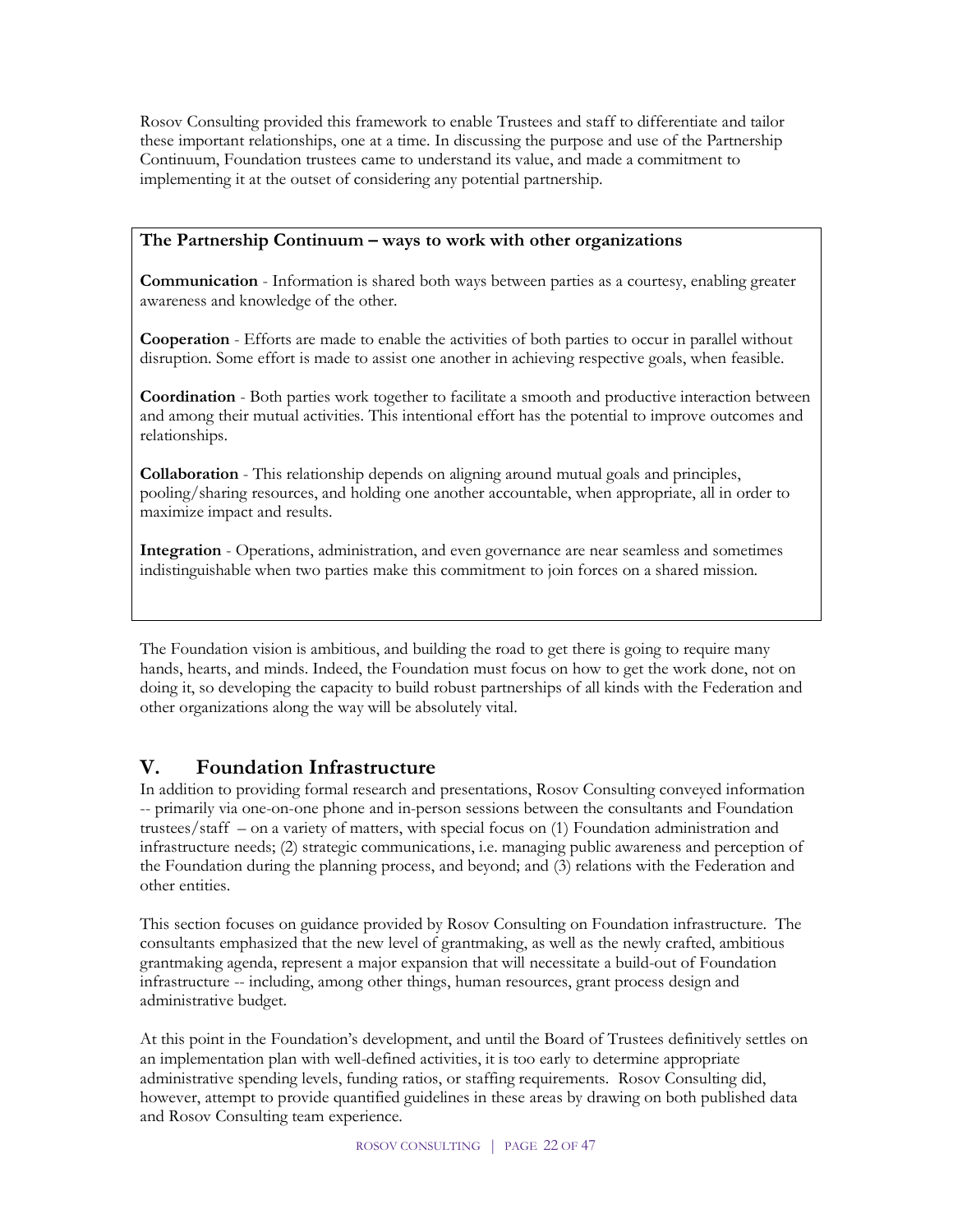A 2008 report (with data from  $2001 - 3$ ) from The Urban Institute, the Foundation Center and GuideStar entitled "What Drives Foundation Expenses and Compensation" and a 2010 Foundation Management Series issued by the Council on Foundations on March 6, 2011 (with data from a 2009 survey)) is a helpful starting point for determining appropriate administrative spending for the Foundation.

The 2008 report reveals that a median of 8% of qualifying distributions of the 10,000 largest independent foundations were used for charitable administrative expenses. The most common expense ratio for staffed foundations in the United States was 5% of qualifying distributions, and most independent foundations had expense-to-qualifying-distributions ratios of under 10%. Paid staff has the greatest effect on operating costs. 4 The 2010 Council on Foundations study reports a median 15.8% share of qualifying charitable distributions toward administrative expenses (based on responses from 234 staffed and independent and family foundation).5 One might infer from these figures that, for the JFOC, an appropriate range for administrative expenses would be \$625,000 - \$2.37 million (based on grantmaking levels of \$12.5 to \$15 million).

The 2008 report provides the following important caveat to all of the statistical information it offers: "Foundations differ significantly in their structures, resources, and operating characteristics and these differences significantly affect their expense levels. Even among foundations of the same type, difference in assets, giving levels, work styles, geographic reach and program type vary dramatically and account for wide variations in expense and compensation patterns." (p. 48). This is to say that the "right" administrative budget will depend strongly on how and what the JFOC chooses to fund. In addition, the 2010 report notes that larger foundations generally reported lower expense ratios due to economies of scale, so, as a sizeable foundation, the JFOC may not want to strive for the higher end of the spectrum.

The Foundation Center's reports appear reluctant to list typical staffing sizes and configurations, citing instead the need to consider foundation activity and structure. As the JFOC fine-tunes its strategies and activities (Phase 2), additional research in this area will be helpful, and could include, among other things, mining information from the Foundation Center's database (which requires a subscription), and, perhaps most helpful, collecting information about the staffing and operating costs of other foundations (Jewish and non-Jewish) with similar interests and assets.

Based, however, on the new "direction and focus" of the Foundation, we anticipate the Foundation requiring one to three full-time (or full-time equivalent) program officers in addition to the executive director and an administrative person in order to accomplish proposed activities effectively and efficiently. Although those hired must be or become extremely well versed in the local Cincinnati Jewish community, it also will be essential that they are knowledgeable about national Jewish community affairs and, ideally, have funding experience. If the Foundation decides to embark on a "catalytic philanthropic" effort,<sup>6</sup> it may also need to consider hiring someone with area expertise.

In at least the near term, the Foundation may also continue to contract out research and even some aspects of program development.

 $\overline{a}$ 

<sup>4</sup> Elizabeth T. Boris, Loren Renz, Mark A. Hager, Rachel Elias and Mahesh Somashekhar, "What Drives Foundation Expenses & Compensation? Results of a Three-Year Study," The Urban Institute, Foundation Center, GuideStar, 2008, pp. 24 – 26. An updated report is due out in May 2010.

<sup>5</sup> Foundation Management Series, Council on Foundations, March 6, 2011, online executive summary.

<sup>6</sup> Memorandum on "Philanthropic Approaches and Strategies," Rosov Consulting, December 10, 2010: "Catalytic Philanthropy takes the strategic philanthropic approach to giving. See also above, in this report.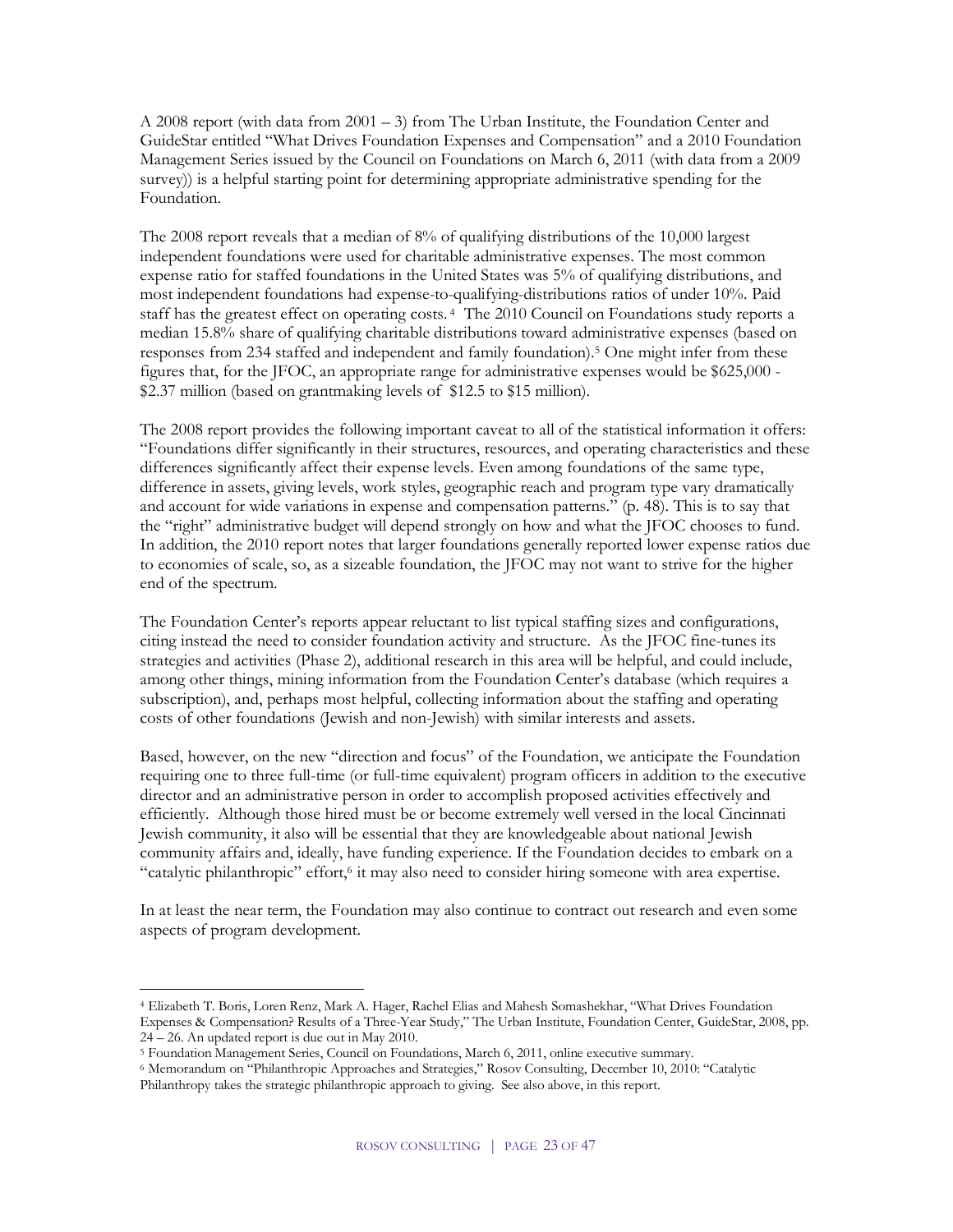### **VI. Concluding Thoughts and Looking Toward the Future**

As the Jewish Foundation of Cincinnati embarks upon a new era and the journey of implementing its ambitious and exciting strategic plan, it can take great pride in its incredible accomplishments during the first 15 years of its existence. Having supported and enhanced a wide array of Jewish communal institutions from 1995-2010, the Foundation has succeeded in laying the groundwork for more catalytic and transformative work over the next 15 year (and beyond) period. The Board of Trustees of the Foundation is to be commended for its hard work, commitment and dedication exemplified throughout the planning process. While significant work lies ahead in implementing the plan, the Foundation is already well on the way to making the transition to an exponentially increased annual pay-out, an enhanced professional infrastructure, and a continuum of partnership opportunities that will ensure success and the "rising of all boats" in the community. Rosov Consulting has been pleased and honored to be involved in such an historic and important process and we are grateful to the Board of Trustees for this opportunity.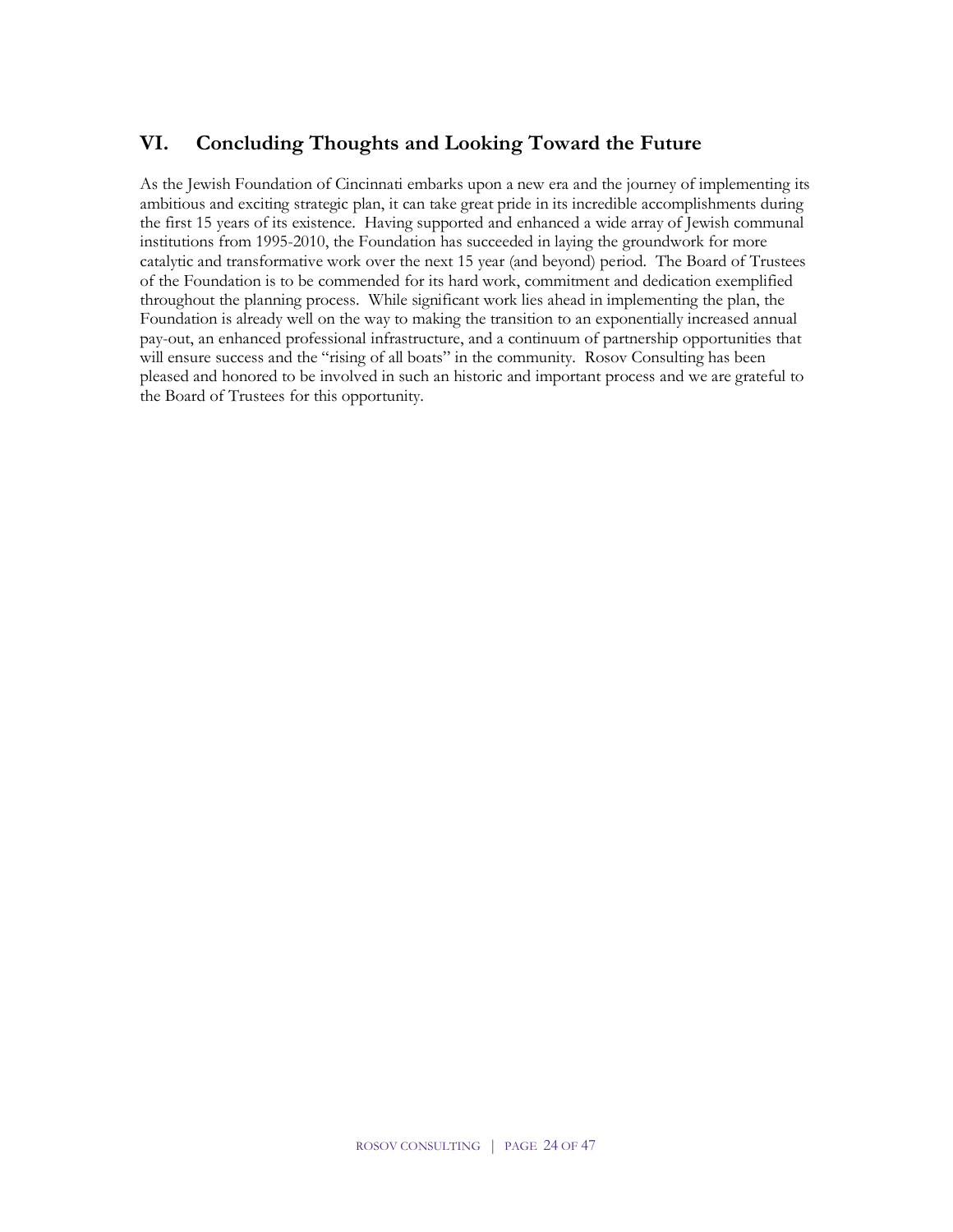### **VII. REPORT APPENDICES**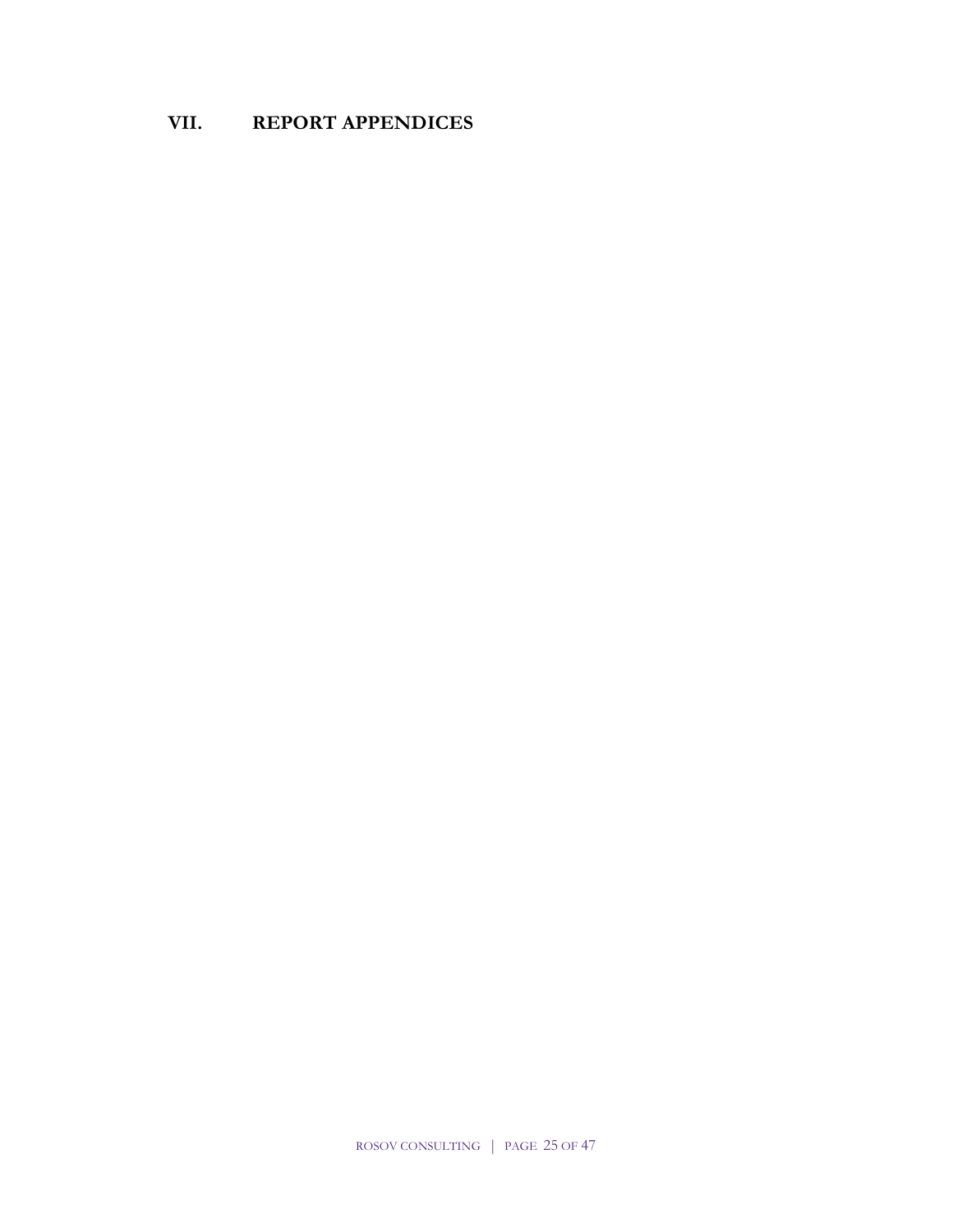### MEMORANDUM

| To:   | The Board of Trustees of the Jewish Foundation of Cincinnati |
|-------|--------------------------------------------------------------|
| From: | <b>Rosov Consulting, LLC</b>                                 |
| Re:   | Overview of Jewish Cincinnati Facts & Figures of Relevance   |
| Date: | December 8, 2010                                             |

The source of most of the demographic information cited below is the 2008 Cincinnati Jewish Population Study as interpreted by local Federation personnel. Rosov Consulting did not have access to data sets, and it is beyond the scope of our consultancy to review or analyze these raw data. While we are confident that, taken together, the data presented below paint a relatively accurate picture of Cincinnati – one that can be used for decision-making by the Foundation -- we do not stand behind each data point and, in fact, are somewhat concerned about the imprecision we observed in analysis, interpretation and presentation.

### General

- An estimated 27,000 Jewish persons live in 12,500 Jewish households in the Greater Cincinnati area.
- 81% of Cincinnati Jewish households with children under 5 have incomes under \$150,000.
- 64% of Community Study respondents said that they do not feel "strongly connected" to the Jewish community. Two-thirds of those are interested in increasing their connections to being Jewish.
- Attended a Jewish or Israel-focused cultural event in the last three years?
	- o 73% of those in their 20s
	- o 59% of those in their 30s
	- o 66% of those in their 40s
- Belong to/participate in activities of a Jewish organization besides synagogue/temple or JCC?
	- o 46% of those in their 20s
	- o 31% of those in their 30s
	- o 32% of those in their 40s
- Of the households with children under 18, the highest percentage  $(40\%)$  lives in the Blue Ash/Kenwood/Montgomery area, 23% in the Mason/Loveland area, 17% in the Amberley/Golf Manor/Roselawn area and 12% in the Hyde Park/Oakley/Mount Lookout area.

### Synagogues and Denominations

- There are 15 synagogues in the Greater Cincinnati area: 3 Orthodox, 5 Reform, 5 Conservative, 1 Reconstructionist and 1 Humanist.
- 60% of Jewish households report synagogue/temple membership, higher than in any comparably-sized Midwestern community, and high on a national basis
	- $\degree$  28% of those 20-29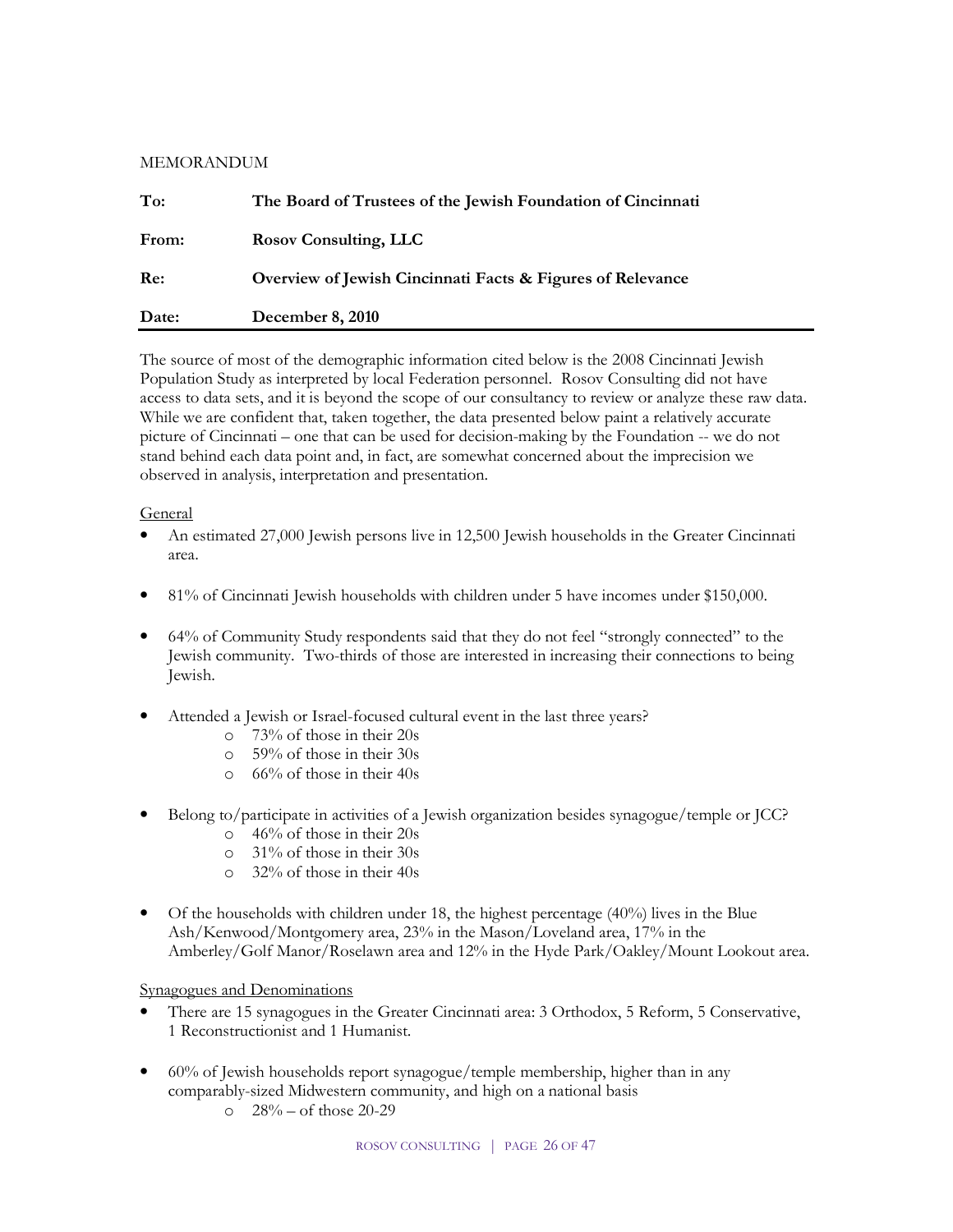- $\degree$  63% of those 30-39
- $\Omega$  64% of those 40-49
- Income is strongly correlated to congregational membership: Under \$25,000 35% report membership, \$25,000 - \$50,000 – 52%, over \$150,000 – 76%.
- 47% of respondents identify as Reform Jews; 27% identify as Conservative, 5% as Orthodox, 5% as Humanist, 6% as non-denominational, and 10% have been classified as secular.
- 46% of those who report that they are not members of synagogues are baby boomers.
- Of the Jewish households with children 0 to 4, 26% identify as Conservative,  $47\%$  as Reform and 12% as Orthodox.
- Families with children (and especially children under 5) are the 'hottest' market for synagogues in terms of potential members, but they are not the largest market.

### Intermarriage

- The intermarriage rate is 34%, similar to patterns found in other mid-size Midwestern cities.
- 38% of all intermarried Jewish households report synagogue membership, higher than in any other Jewish community in the United States.
- 48% of the married people under 40 are intermarried.
- 60% of children in intermarried households are currently being raised as Jewish-only.
- 58% of couples in Cincinnati Jewish households who married since 2000 are inter-married.
- Over 1,000 children 0 to 4 (76% of total) are being raised "Jewish only."

### Jewish Education

- Overall, 95% of all children being raised as Jewish or the few Jewish-and-something else have had some Jewish education, including 87% of Jewish-raised children with intermarried parents.
- 40% of respondents had engaged in organized Jewish study in the past 3 years. Of the 60% who didn't, 42% wished to know more about being Jewish.
- 25% said they "strongly agree" with the statement "I wish I knew more about being Jewish."
- 79% of respondents said it was very important for their children to be knowledgeable and to appreciate Jewish beliefs and values.
- 23% of those with minimal Jewish education as children are intermarried compared to 41% of those with no Jewish education as a child.
- 73% of respondents who reported day school educations are in-married, compared to 22% intermarried.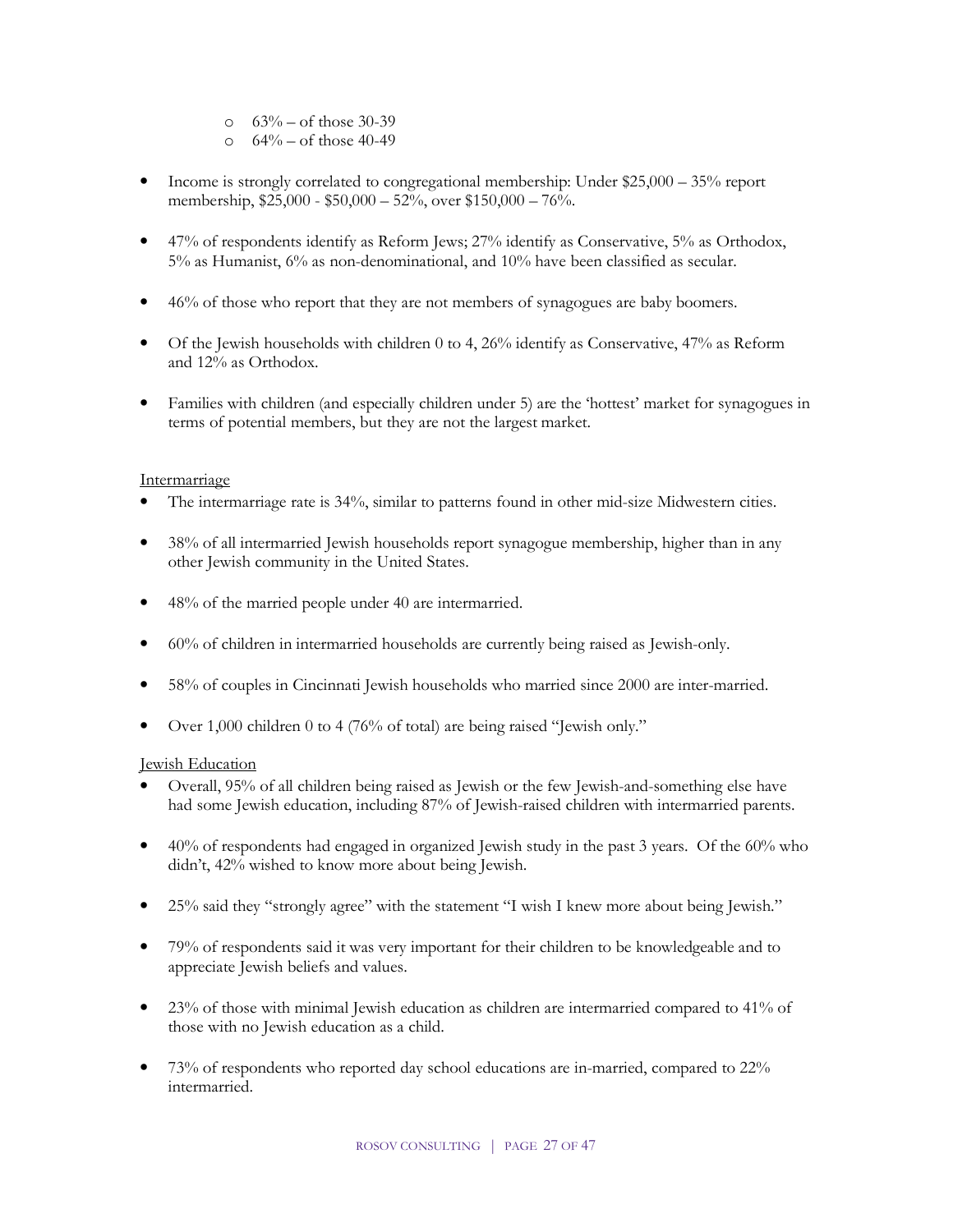### *Jewish Preschool*

- There are an estimated 1400 children aged 0 to 4 living in Jewish households.
- There are 4 Jewish pre-schools in the Greater Cincinnati area
	- o 56 students are currently enrolled in the preschool program at Cincinnati Hebrew Day School;
	- o 55 are enrolled at Rockwern Academy preschool;
	- o 116 are enrolled in the JCC's Early Childhood program;
	- o There is a Chai Tots pre-school program run by Chabad in Mason, Ohio, but the Federation is unsure of how many children are enrolled there.
- For children 0-2, 20% of parents report that these children are in Jewish pre-school (nursery school) and 17% in non-Jewish school.
- For children 3-4, 55% of parents report that these children are in Jewish pre-school (nursery school) and 40% in non-Jewish school.
- 64% of 3 and 4 year olds being raised "Jewish only" are reported to attend a Jewish preschool or nursery school program.
- Of the households with children ages 0 to 4,  $24\%$  live in Loveland/Mason,  $23\%$  in Blue Ash/Kenwood/Montgomery, 22% in Amberley/Golf Manor/Roselawn, 21% in Hyde Park/Oakley, 7% in Wyoming/Finneytown.
- When asked if cost had prevented them from sending their child(ren) to Jewish pre-school, "yes" was the answer from 8% of those in Amberley/Golf Manor/ Roselawn, 10% of those in Blue Ash/Kenwood/Montgomery and 30% of those in Loveland/Mason.
- 44% of Study respondents whose children were not in Jewish pre-school had incomes under \$50,000. 43% of them said that financial cost had prevented their participation.

### *Jewish Day School*

- 38% of Orthodox respondents, 11% of Conservative, 10% of Reform, 11% of nondenominational, 8% of secular and 0% of Humanist respondents reported day school education as a child.
- When asked if cost had prevented them from sending their child(ren) to Jewish pre-school, 8% of those in Amberley/Golf Manor/ Roselawn said "yes", 10% of those in Blue Ash/Kenwood/Montgomery and 30% of those in Loveland/Mason.
- Rockwern Academy, a K-8 community day school, had 417 students at its height in 2001; today, 180 are enrolled.
- The Cincinnati Hebrew Day School, a pre-K-8 Orthodox day school, currently has 186 students enrolled.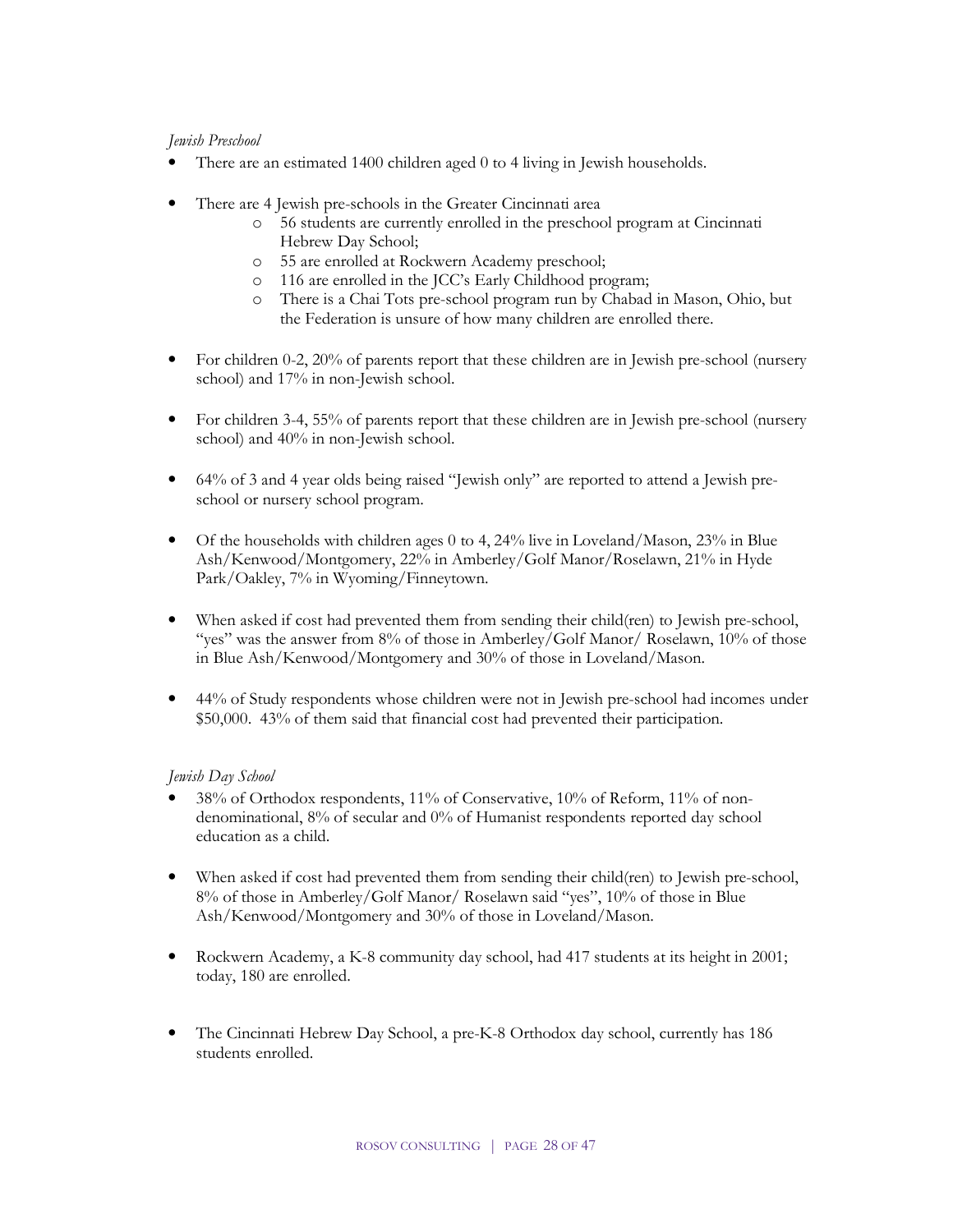- Among those 5-17 year olds raised Jewish-only, 13% are reported to be in a fulltime Jewish day school.
- None of the children being raised Jewish-and-something else, no religion, undecided, etc. are reported enrolled in a Jewish day school.
- The percentage of those in various age cohorts who attended Jewish day school:
	- $\degree$  35% of those 20-29
	- $\degree$  26% of those 30-39
	- $\degree$  18% of those 40-49

### *Jewish Camping*

- 37% of Cincinnati's Jewish children 5 to 17 are reported to have attended Jewish overnight camp. Respondents were not asked which camp the children attended, but popular Jewish overnight camps in the region include Camp Livingston, GUCI (Goldman Union Camp Institute), Wildbrook and Ramah.
- Of those who didn't attend overnight camp, 24% had household incomes under \$50,000 and 37% of them reported that cost had prohibited participation.
- Those respondents who had attended Jewish overnight camp as a child (where they grew up):
	- $\degree$  28% of those 20-29
	- $\degree$  51% of those 30-39
	- o 42% of those 40-49

### *Teen Education*

- There are estimated to be 2,050 Jewish people of 13-17 living in Jewish households in Cincinnati.
- There are approximately 195 200 currently enrolled in Kulanu: The Cincinnati Reform Jewish High School and approximately 87 in Mercaz, the Conservative high school.

### *Adult Education*

• Cincinnati has a Melton program but has never had a Wexner program.

### *Jewish Special Education*

• As a pilot program, a special education consultant is available to work with all Cincinnati area supplementary religious schools. Also, the JCC has put together a new task-force on inclusion programming but currently does not have any programmatic offerings in place. Camp Chabad runs a summer camp that caters to the needs of campers with "special needs," but their definition of "special needs" services is unclear.

### Israel Engagement

- 69% of in-married families reported having traveled to Israel and 30% of inter-married families reported having traveled to Israel.
- Of those who reported that financial constraints prevented them from going to Israel:
	- $\degree$  24% of those 20-29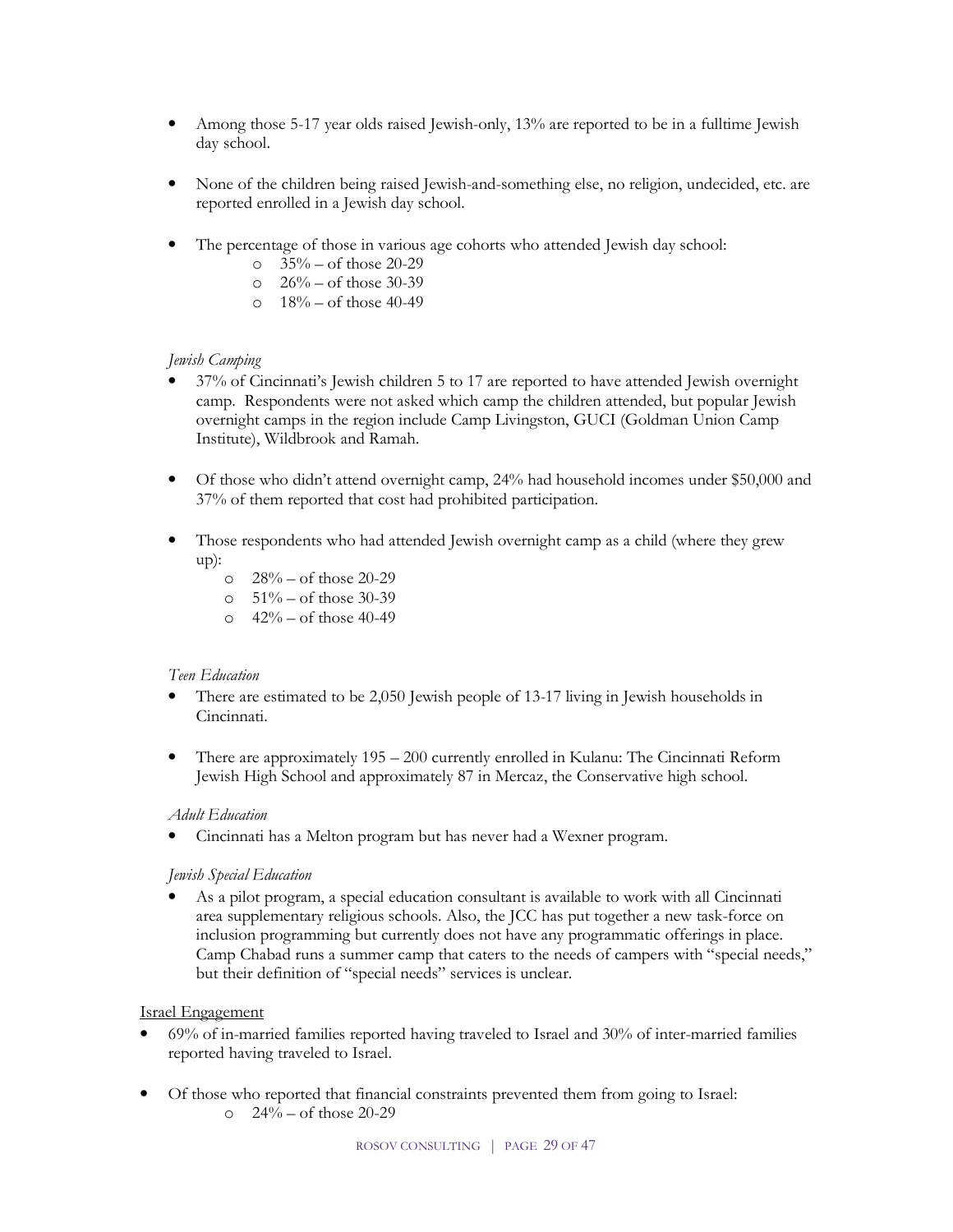- $\circ$  41% of those 30-39
- $\circ$  45% of those 40-49
- 52% of respondents to the Community Study have been to Israel as compared to 41% nationally (2000-1 NJPS):
	- o 59% of those 20-29
	- o 42% of those 30-39
	- o 45% of those 40-49
- Percentages of those respondents who feel "very connected" to Israel:
	- $\overline{Q}$  47% of those 20-29
	- o 28% of those 30-39
	- o 24% of those 40-49
- Percentages of those respondents who say "It's very important to support Israel and Jews overseas"
	- o 76% of those 20-29
	- o 53% of those 30-39
	- o 43% of those 40-49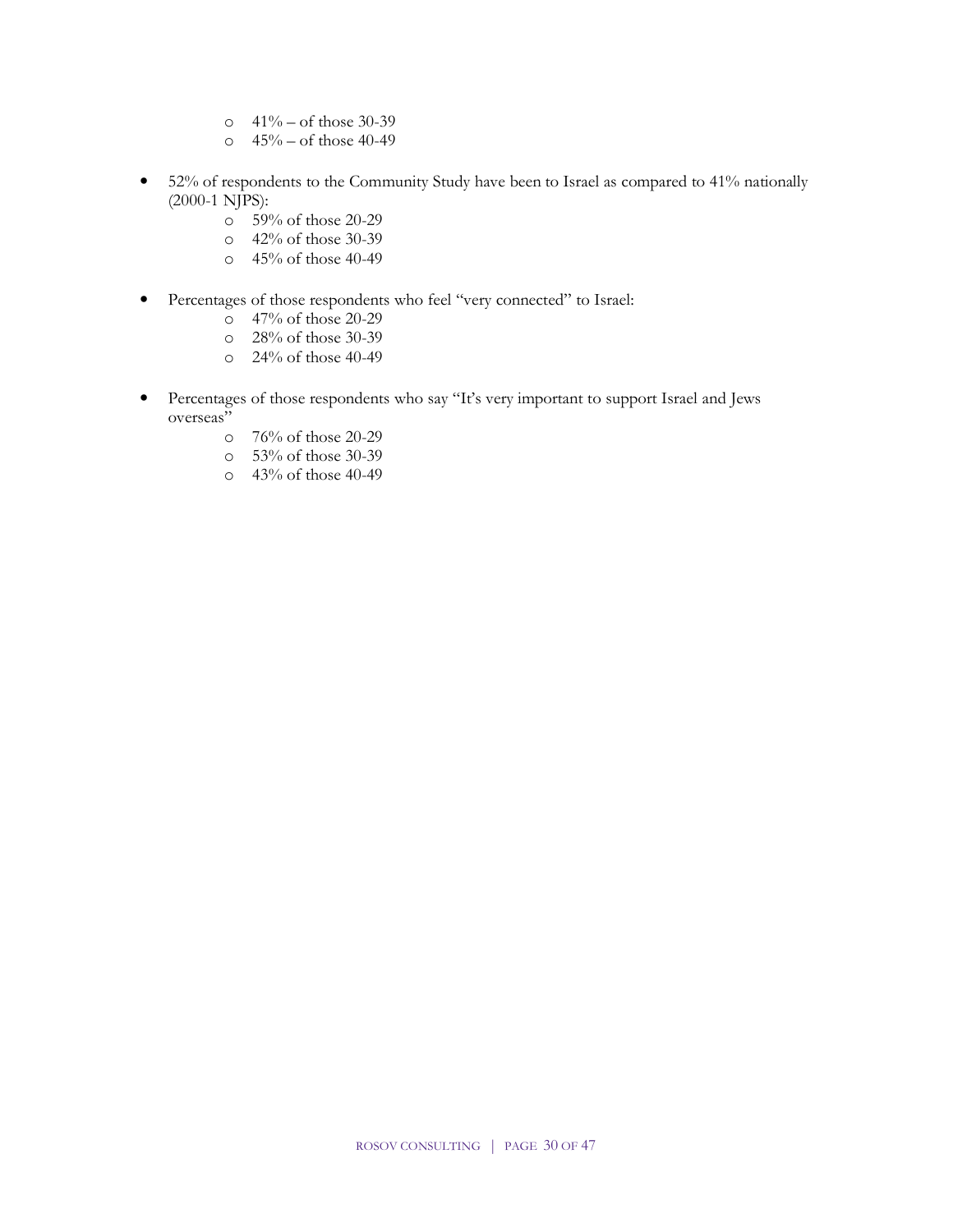### MEMORANDUM

| Date: | December 10, 2010                                          |
|-------|------------------------------------------------------------|
| Re:   | Foundation Grantmaking, 1995 - 2010, 100K+                 |
| From: | Rosov Consulting, LLC                                      |
| To:   | The Board of Trustees, The Jewish Foundation of Cincinnati |

This memo provides information on the largest grants that the Foundation made between 1995 and 2010. We compiled this data using information supplied by Connie Hinitz.

Chart #1 lists the Foundation's largest grants (\$100,000 and over) made from 1995 to 2010.

Chart #2 provides totals of grants made to the largest grant recipients during this period. These totals include smaller grants that are not in the first chart.

| <b>Grantee - Project</b>                               | <b>Project Type</b> | <b>Year Approved</b> | Amount        |
|--------------------------------------------------------|---------------------|----------------------|---------------|
| Jewish Community Center -<br>new construction          | Capital             | 2005                 | \$10 million  |
| Jewish Hospital -per 1995<br>Joint Operating Agreement | Capital             | 1995                 | \$10 million  |
| HUC - Klau Library<br>renovation                       | Capital             | 2004                 | \$6.5 million |
| Jewish Federation - Israel<br><b>Experience Grants</b> | Program             | 1999                 | \$5.4 million |
| Jewish Cemeteries of Greater<br>Cincinnati             | General Operating   | 2008                 | \$4 million   |
| Yavneh Day<br>School/Rockwern Academy -<br>remodel     | Capital             | 1998                 | \$4 million   |

**Chart #1: Grants \$100,000 and Over, 1995 – 2010**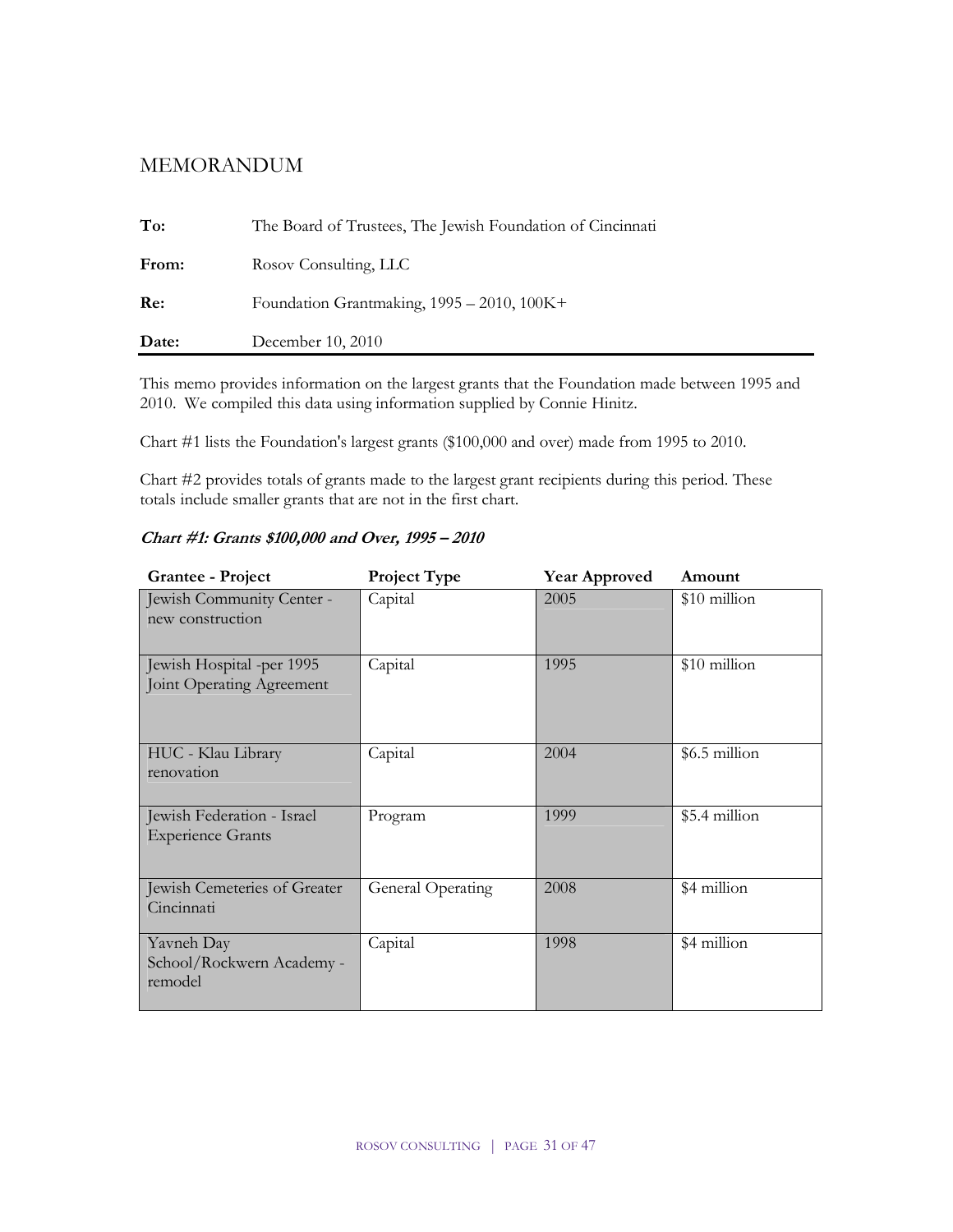| <b>Grantee - Project</b>                                                     | Project Type      | <b>Year Approved</b> | Amount                     |
|------------------------------------------------------------------------------|-------------------|----------------------|----------------------------|
| Camp Livingston - remodel                                                    | Capital           | 2001                 | $\overline{\$3.5}$ million |
| HUC -American Jewish<br>Archives International<br>Learning Center            | Capital           | 2001                 | \$1.5 million              |
| University of Cincinnati -<br>Judaic Studies Chair                           | Endowment         | 1998                 | $$1.5$ million             |
| Jewish Hospital - linear<br>accelerator for radiation<br>department          | Capital           | 2003                 | \$1.35 million             |
| Beth Tevilla Mikveh Society                                                  | Capital           | 2009                 | \$1.2 million              |
| Cincinnati Hebrew Day<br>School -- remodel                                   | Capital           | Unknown              | \$976,000                  |
| Jewish Hospital - MRI &<br>electric archiving system                         | Capital           | Unknown              | \$800,000                  |
| Jewish Federation - economic<br>crisis                                       | General Operating | 2009                 | \$750,000                  |
| Jewish Hospital - advanced<br>technology ultrasound and<br>new beds          | Capital           | 2008                 | \$582,000                  |
| Jewish Hospital - purchase of<br>medical office                              | Capital           | Unknown              | \$525,000                  |
| Jewish Hospital - surgery<br>equipment                                       | Capital           | Unknown              | \$500,000                  |
| Jewish Community Center -<br>gifting of leasing rights at<br>Rockdale Temple | Capital           | 2009                 | \$500,000                  |
| Halom House - relocation of<br>group home                                    | Capital           | 2006                 | \$375,000                  |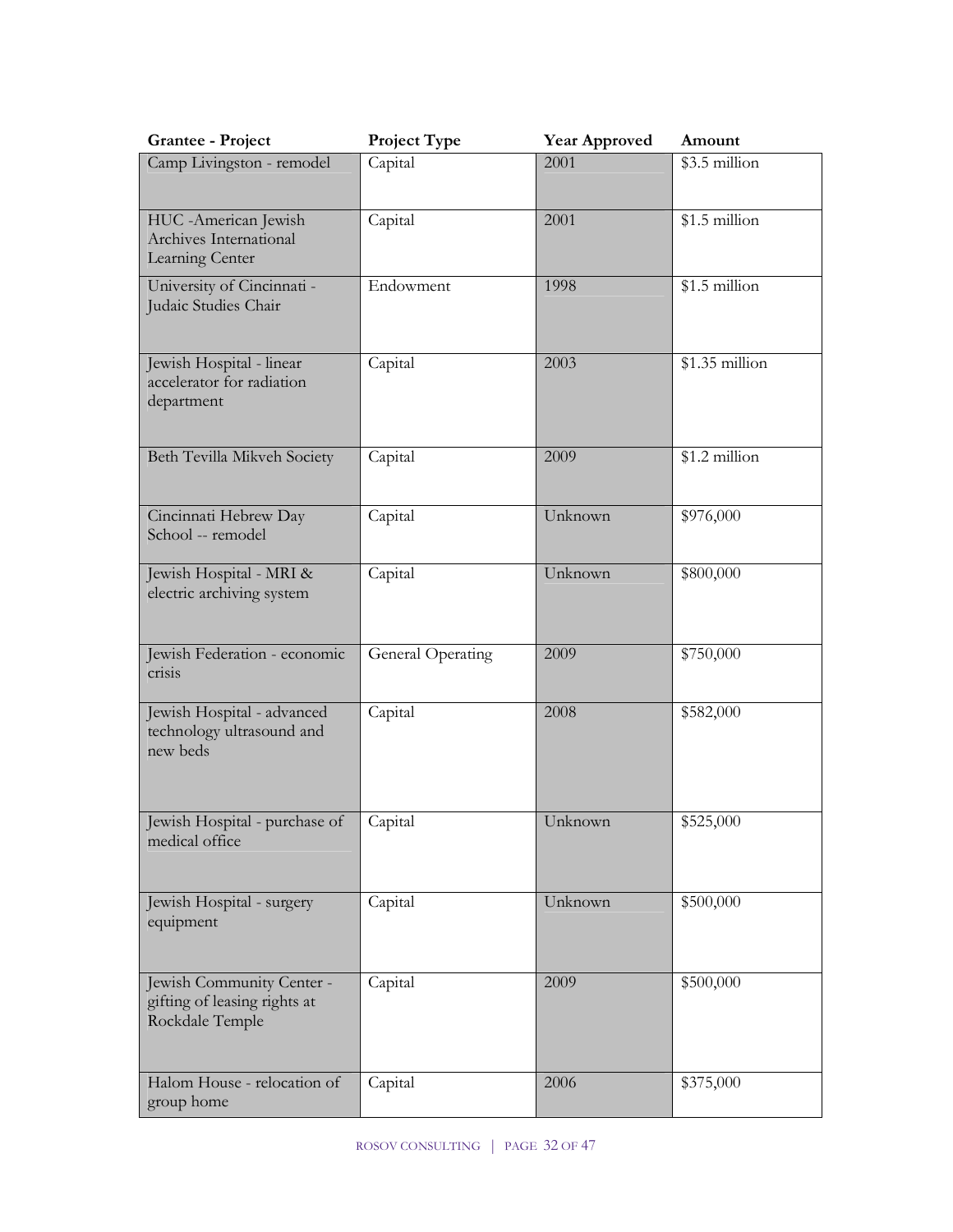| Grantee - Project                                                                       | Project Type      | <b>Year Approved</b> | Amount    |
|-----------------------------------------------------------------------------------------|-------------------|----------------------|-----------|
| Jewish Community Center -<br>remodel to relocate JFS/Big<br>Brothers Big Sisters to JCC | Capital           | 2010                 | \$364,000 |
| Jewish Federation - pass thru<br>to reconstruct Western Galilee<br>hospital             | Capital           | 2007                 | \$346,000 |
| Jewish Community Center -<br>parking lot expansion                                      | Capital           | 2010                 | \$341,000 |
| American Jewish Committee -<br>Lebanon War emergency<br>grants                          | General Operating | 2006                 | \$322,000 |
| Jewish Hospital - surgical<br>rooms                                                     | Capital           | Unknown              | \$300,000 |
| American Friends of Magen<br>David - Lebanon War blood<br>testing kits                  | Capital           | 2003                 | \$300,000 |
| Jewish Hospital - viewpoint<br>guided image system                                      | Capital           | Unknown              | \$199,000 |
| Jewish Federation -<br>remodeling at Rockwern<br>reimbursement                          | Capital           | Unknown              | \$188,000 |
| Jewish Hospital - bone<br>densitometer                                                  | Capital           | Unknown              | \$175,000 |
| Cedar Village - security                                                                | Capital           | 2008                 | \$135,000 |
| Jewish Federation -<br>community study                                                  | Program           | 2006                 | \$120,000 |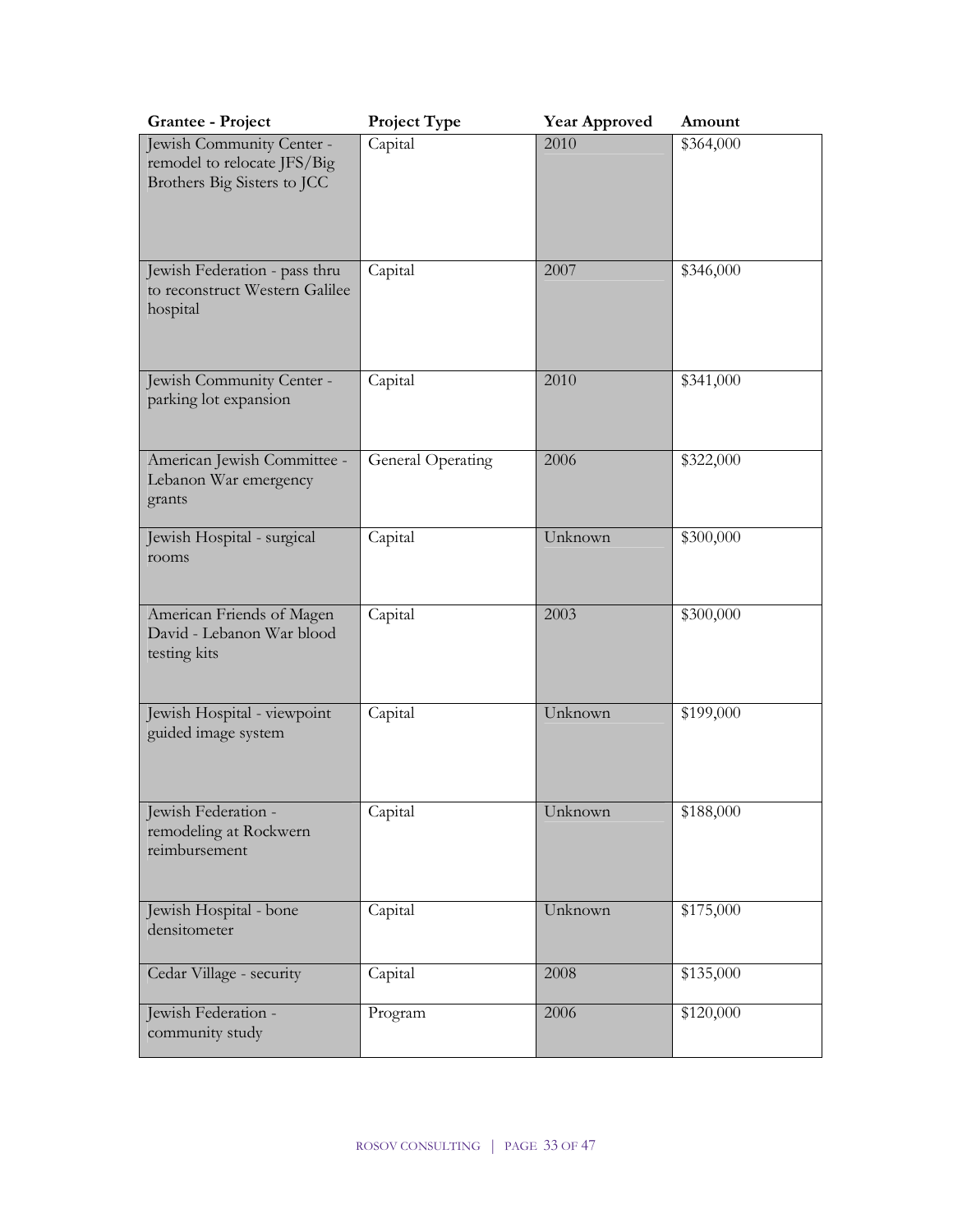| <b>Grantee - Project</b>                                                                        | Project Type | <b>Year Approved</b> | Amount    |
|-------------------------------------------------------------------------------------------------|--------------|----------------------|-----------|
| Jewish Cemeteries of Greater<br>Cincinnati - feasibility study                                  | Program      | Unknown              | \$118,000 |
| Center for Holocaust and<br>Humanity - relocate and<br>remodel                                  | Capital      | 2010                 | \$114,000 |
| University of Cincinnati -<br>creation of College of<br>Education Center of Jewish<br>Education | Program      | 2006                 | \$100,000 |

**Chart #2: Totals of All Grants Made to Largest Grant Recipients, 1995 – 2010** 

| Jewish Hospital/Health Alliance of Cincinnati | \$14,447,500 |
|-----------------------------------------------|--------------|
| Jewish Community Center                       | \$11,349,749 |
| Hebrew Union College                          | \$8,553,000  |
| Jewish Federation of Cincinnati               | \$7,038,700  |
| Yavneh Day School/Rockwern Academy            | \$4,175,100  |
| Jewish Cemeteries of Greater Cincinnati       | \$4,118,000  |
| Camp Livingston                               | \$3,598,107  |
| University of Cincinnati Foundation           | \$1,600,000  |
| Beth Tevilla Mikveh Society                   | \$1,201,053  |
| Cincinnati Hebrew Day School                  | \$1,016,695  |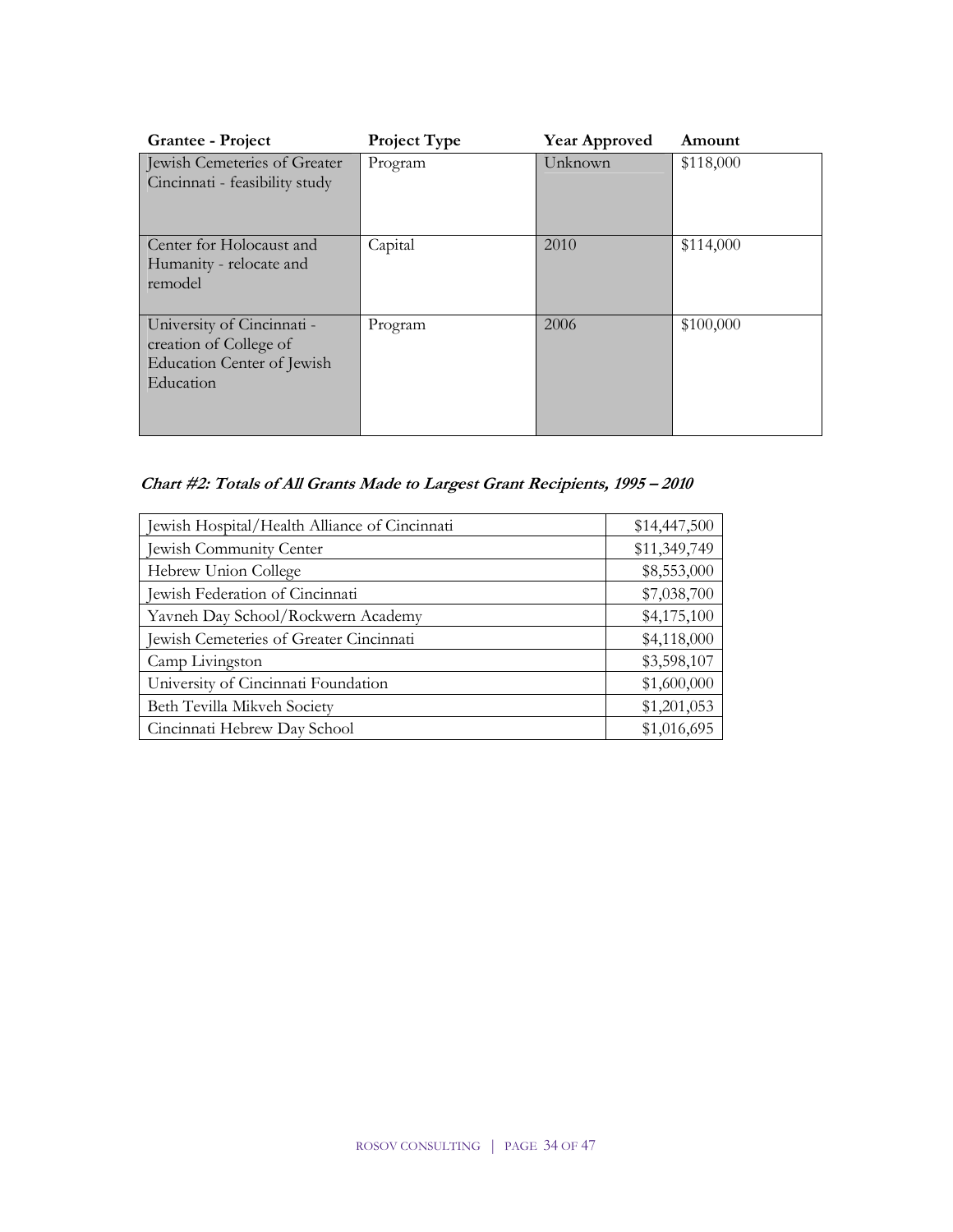### MEMORANDUM

| Date: | December 10, 2010                                          |
|-------|------------------------------------------------------------|
| Re:   | Philanthropic Approaches and Strategies                    |
| From: | Rosov Consulting, LLC                                      |
| To:   | The Board of Trustees, The Jewish Foundation of Cincinnati |

At the Board retreat, we touched on the notion of grantmaker as "community change maker," and provided a brief overview of venture, catalytic and strategic philanthropy. We also enumerated several grantmaking investment categories beyond capital and general operating.

Going forward, you will be deciding on the new "philanthropic persona" of the Foundation. This memo builds on the retreat learnings about philanthropic approaches and strategies to provide more in-depth understanding of some possible funding options and opportunities.

### **I. Traditional Philanthropy**

The majority of funders – and particularly individuals and smaller family foundations – operate by responding to those who ask them for support. Giving for them is about deciding, first, which nonprofits or projects fit with their values and interests and, then, how much money to give each organization.

Moving beyond basic giving, somewhat larger funders generally target one or more narrowly defined causes and endeavor to effect a recognizable change in conditions by enhancing the work of the chosen organizations.

### **II. Beyond the Traditional Approach: Tactical v. Strategic Philanthropy**

If traditional giving helps one person or one group at a time by providing funding for short- to medium-term needs, **tactical philanthropy** is an approach that positions **donors as social investors**. **Strategic philanthropy** goes a step further, positioning **funders as problem-solvers.** 

The difference between the two approaches is subtle but important: A tactical philanthropist supports a portfolio of organizations that are effectively producing social impact in areas of concern to the funder. Tactical giving involves investing in great organizations that are solving big problems.

Strategic philanthropy aims to step back and look at the world from a 10,000-foot perspective: It is driven by a vision of the desirable society of the future, a self-perception as a community leader, a proactive approach to grantmaking and partnering and, often, a yearning to become or fund a laboratory that develops model solutions, new ways of thinking and new understandings for resolving societal problems. Strategic philanthropy is less about investing in organizations than about supporting social change through a variety of available vehicles -- only one of which grantmaking.

### **III. "New" Strategies: Venture v. Catalytic Philanthropy**

Tactical and strategic approaches lend themselves to a variety of grantmaking strategies and tactics. As the foundation world has grown over the past fifteen years (between 1995 and 2010, the number of US foundations more than doubled), and the field and study of philanthropy has blossomed,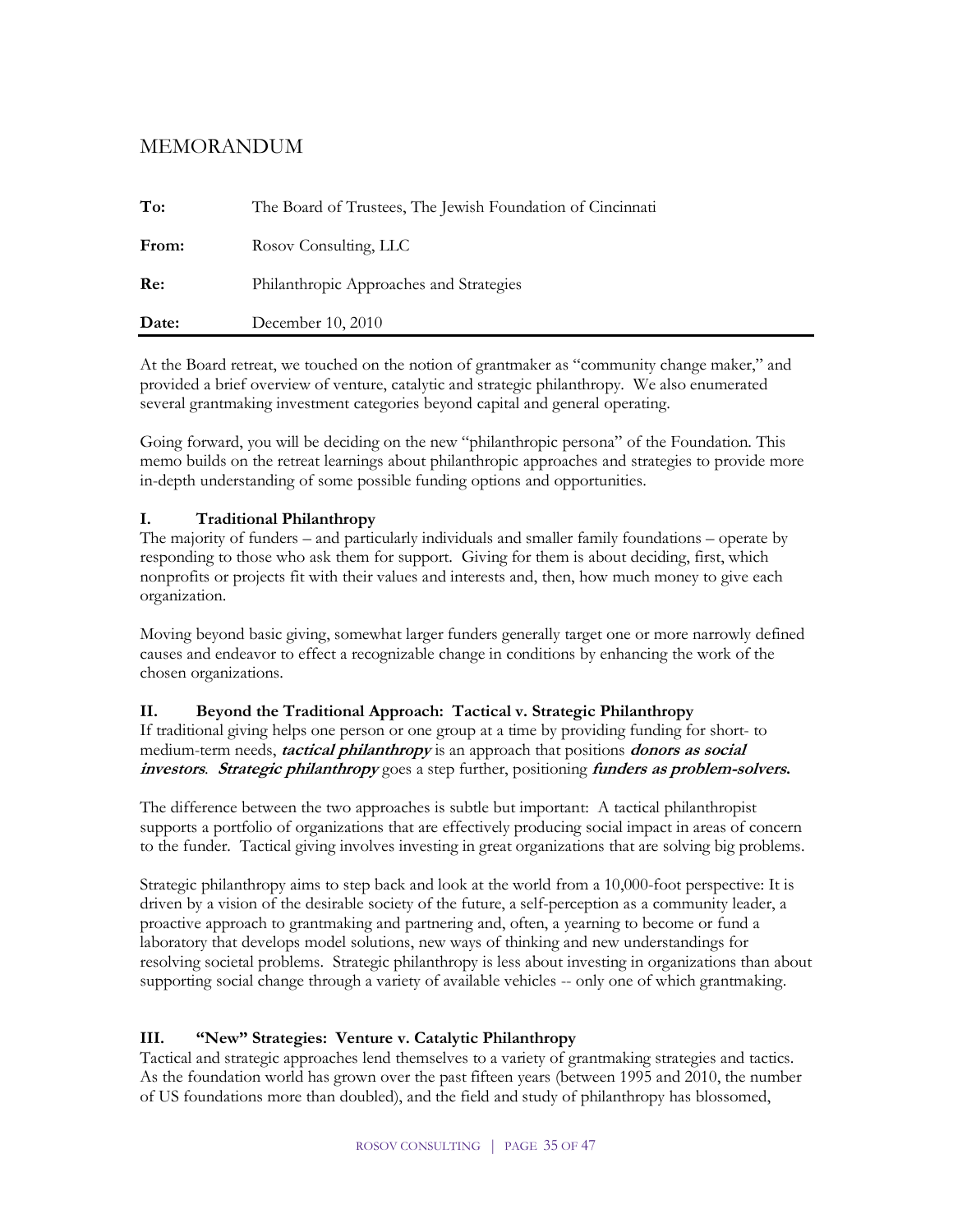attention has been drawn to the most effective and innovative practices. Two of the "hottest" philanthropic strategies are described below.

**Venture philanthropy** is a strategy for philanthropic investing that is closely aligned with the *tactical approach* described above. Venture philanthropy is modeled on venture capitalism; it seeks to apply marketplace principles and techniques to non-profit organizations -- embracing free-market forces, discarding ineffectual plans and using metrics to measure program effectiveness. For good reason, the approach is also sometimes called "philanthrocapitalism."

Venture philanthropists generally support nonprofits and social entrepreneurs that align with their social change priorities. They fund ground-breaking ideas and invest in the most effective existing organizations.

In the Jewish world, this funding strategy differs dramatically from the federation's campaign allocation system which gives to established agencies and implements new projects only after much deliberation.

*Joshua Venture Group*, a national project funded by four major private Jewish foundations, embodies the new concept: It invests in "visionary leaders and groundbreaking ideas… [who] will play an important role in transforming our Jewish communities as they exist today." Joshua Venture is in part modeled on *Echoing Green*, a well-known organization outside the Jewish world, which funds two-year fellowships that provide start-up funding and training to launch new organizations proposing to address social concerns.

Another example of venture philanthropy is *Natan*, an organization created by and for young philanthropists who pool funds and allocate to "innovative organizations that are building the new vision for the Jewish people and the State of Israel."

Not to be left behind, the *Jewish Federations of North America* has also recently begun to tout the benefits of the venture philanthropy model for addressing issues beyond basic needs, saying that, unlike the federations' annual campaigns which raises funds to sustain core services, the new model "strives to make investments in innovative and compelling initiatives with the potential to generation significant social returns." The JFNA pilot initiative has been the Social Venture Fund for Jewish-Arab Equality & Shared Society, a group of individuals and foundations that are supporting highimpact projects in this area of shared interest. Several local federations also have established venture funds, including Washington, D.C., Denver and Los Angeles.

A final example of venture philanthropy is *The Robinhood Foundation* which rose to fame by funding what it determined were the most effective poverty-fighting organizations in its quest to alleviating poverty in New York City. It was described by *Fortune Magazine* (September 18, 2006) as "one of the most innovative and influential philanthropic organizations of our time."

**Catalytic Philanthropy** takes the *strategic philanthropic approach* to giving. Catalytic funding appeals to those funders with an ambition to "change the world" – or some aspect of it – and who wish to take responsibility for achieving the systemic results they seek. This type of philanthropy typically engages others in a compelling campaign, empowering stakeholders and creating conditions for collaboration and then using learnings to improve the effectiveness of the project and to influence others' behavior.

Mark Kramer (FSG), who is credited with coining the term "catalytic philanthropy," tells the following story of how one philanthropist came to develop a catalytic campaign: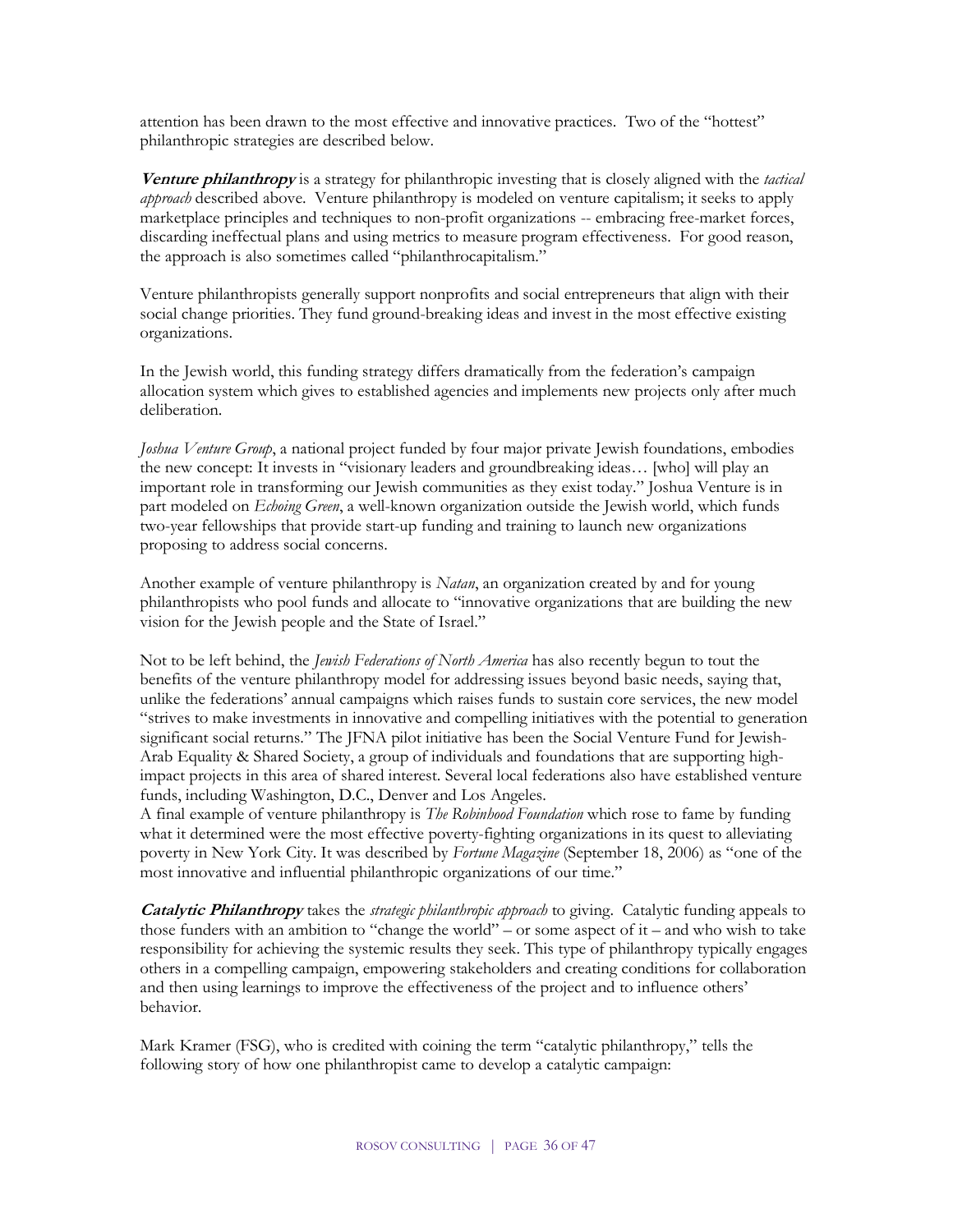Philanthropist Thomas Siebel was concerned about the rampant use of methamphetamine in Montana. His first action was to commission research: he learned that typically first-time users were teenagers who were unaware of its risks. He then created the *Meth Project* to change teenage perceptions and did so by bringing together experts and hiring a San Francisco ad agency to develop a campaign that aimed to reach 80% of Montana teens with at least three world-class ads every week. He also convinced other funders to join him and encouraged schools and community organizations to sponsor anti-meth events. Finally, he lobbied Congress to combat the problem. In other words, he used all the tools available and encouraged cross-sector collaboration to catalyze social change.

Another example is from Cincinnati itself: Many of you have probably heard of *Strive*, a nonprofit founded in 2006 by Nancy Zimpher, then president of University of Cincinnati, to address the need for better student preparation. Strive focused on data-driven decision-making, facilitating and sustaining coordinated action and advocating for funding what they determine works. The organization worked with more than 300 organizations to focus on improving the entire system and was cited nationally for managing to accomplish in an urban school system what other major foundations and nonprofits had failed to achieve: "Strive, both the organization and the process it helps facilitate, is an example of collective impact, the commitment of a group of important actors from different sectors to a common agenda for solving a specific social problem." (*Stanford Social Innovation Review*, Winter 2011)

There are a number of examples of the catalytic strategy in the Jewish world: One is the recently established *Repair the World*, an organization that aims to "make service a defining part of American Jewish life," and does that by grantmaking, connecting individuals to service opportunities, and supporting and sharing best practices. Another is *Synagogue 3000,* which seeks to "make synagogues compelling moral and spiritual centers" by supporting and showcasing creative synagogues and advocating in communities for changes in the prevailing models.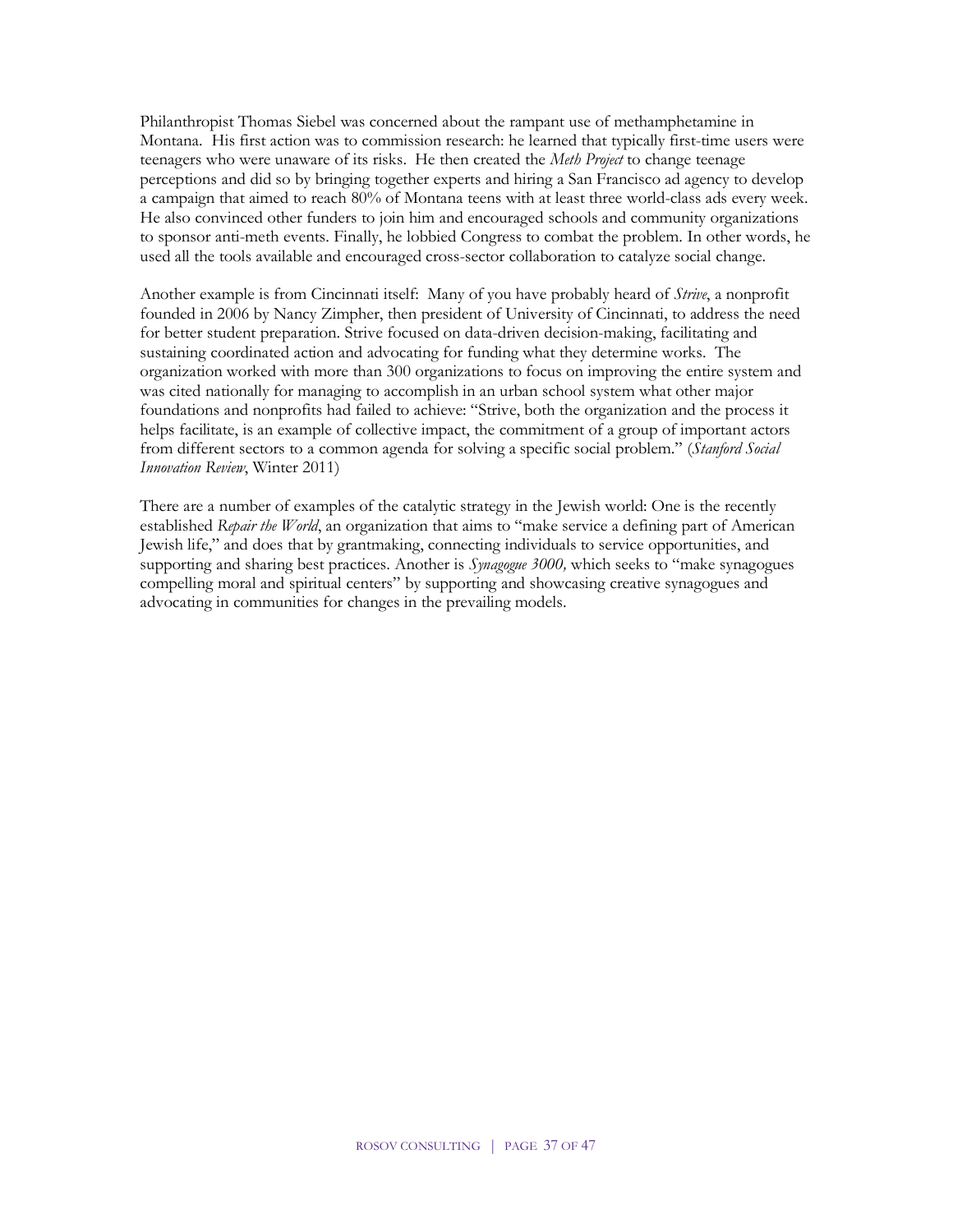### **IV. Possible Tactics for Community Changemaking**

In a sense, catalytic philanthropy is an extreme form of strategic philanthropy and as such it serves to illustrate the difference between investing in organizations and in full-blown change.

And yet a funder can take a strategic approach -- be a "community changemaker" – even without initiating a huge single-focused initiative as long as the funder is determined to take steps to help their communities take broader, bolder and more comprehensive steps.

Community changemakers view themselves as community leaders, and thus go beyond traditional grantmaking to contribute ideas and information, foster strategic connections, expand resources devoted to change, leverage systems of change, and promote high performance and effective practice through evaluation.

Some of the prevailing tactics used to achieve change include –

- *Undertake Research*: Research allows a foundation to gain deeper understanding of the issues it wishes to address and to acquire "strong peripheral vision," i.e. a sense of the funder's potential place and role.
- *Collect input*: Hearing from stakeholders allows a foundation to access new ideas, get buy-in and engage and build public legitimacy.
- *Foster strategic connections:* Pursuing like-minded people and organizations and developing partnerships has the potential to enhance the influence of a philanthropic effort.
- *Take risks and learn from failure*: Having the courage to experiment with new approaches and underwriting risk-taking by effective organizations – and acknowledging the possibility of failure -- historically has produced some of the most innovative practices.
- *Share learnings*: Conveying research, new ideas, lessons learned and anything else of relevance advances the cause and creates trust and a sense of partnership.
- *Leverage resources*: If a foundation can use its resources as a lever to catalyze much larger streams of funding from sources outside philanthropy (both private and public funds), entire new worlds of possibility open up – including, possibly, market stimulation, influencing of public opinion and policy and activating new players and yet other resources.
- *Convene:* Bringing people and organizations together is a way to accomplish many of the other goals stated above; in addition, face-to-face exchange is a tactic that allows for an old-world type of interaction and networking not easily replicated by new technologies.
- *Evaluate*: Effective measurement fully contextualized provides invaluable information for looking at what has been done, and what needs to be done (see Section VI below).

### **V. Funding Types**

Funding is a complex job: Not only does a foundation need to consider the approach, strategy and tactics a foundation wishes to assume but also the form that individual grants will take. To the end of partnering, convening, researching, sharing, etc., the funder has to structure the grant itself. The following list defines some of the most common types of funding: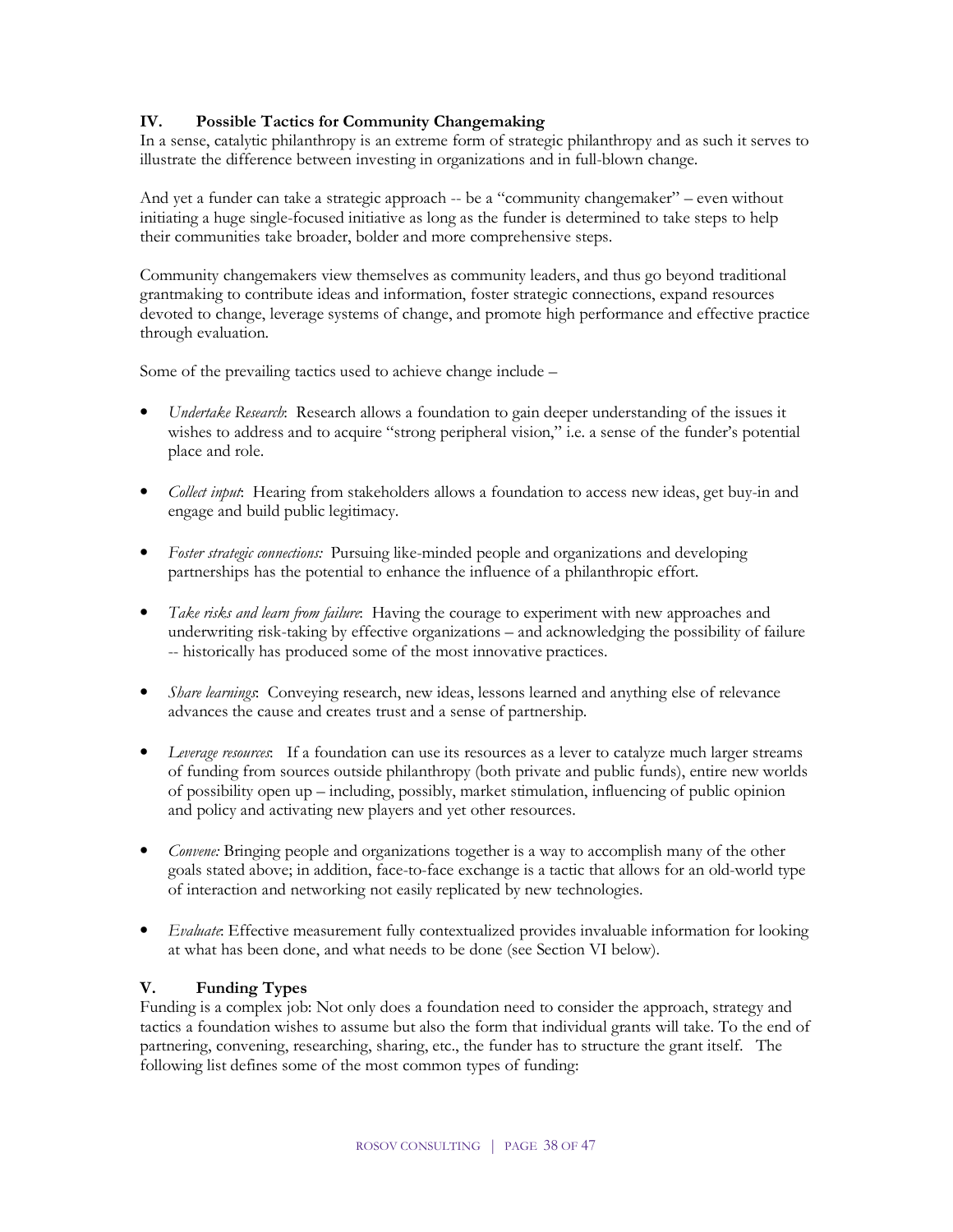**Advocacy**: Encouraging public entities to become aligned around a funder's priorities. Although foundations may not engage in partisan politics, there are more options for advocacy by private philanthropy than most people know.

**Capital Grants**: Providing funding to build, renovate, reconstruct, expand buildings and to supply materials and equipment that serve to support a nonprofit's mission.

**Challenge Grants**: Funds dispersed by a funder upon completion of a defined action or result.

**Matching Grants**: Grants that require funds to be raised or acquired from other sources, following a stated "matching factor." For example a \$1,000 challenge grant with a 3:1 match would require the recipient to raise \$3,000 before receiving the \$1,000 grant.

**Demonstration Grants**: Grants supporting the development, implementation and evaluation of a particular model that fulfills the funder's goals and that, if applied more broadly, will address a defined issue on a larger scale.

**General Operating Support/Unrestricted Funding**: Funds that support an organization's operations as a whole, and thus its overall mission as defined by the organization itself, rather than particular projects.

**Seed Money:** Funding to start an entity so that it has enough funds to sustain itself for a period of development until it can raise funds for itself. These grants are typically used to pay for market research and program development.

### **V. Role of Evaluation in "Leading Change"**

Evaluation is the systematic information gathering and research about grantmaker-supported activities that informs learning and drives improvement.

Increasingly, evaluation is viewed by foundations and their grantees as more than a requirement; it is seen as a core learning practice involving a continuous cycle of reflecting and improving.

Looking through the prism of learning offers a different view of evaluation. Rather than an accountability exercise, it becomes a powerful tool for improvement. And, rather than a function "outside" an organization, evaluation is part of the job of every staff and board member. It enhances the capacity of grantmakers and their grantees — as well as governments and communities — to reflect on, understand and solve problems more effectively.

More and more, funders with a focus on a particular issue or community are committed to the task of continuous improvement, fine-tuning their strategies and activities in response to results on the ground. This is how the practice of evaluation becomes part of a foundation's contribution to the community in which it functions.

### **VI. Resources**

We suggest the following organizations as resources on philanthropy. We have also listed some of the upcoming conferences and training sessions, as well as general offerings, which may be appropriate for Foundation staff and trustees.

- 1. **Jewish Funders Network** http://www.jfunders.org/
- National conference: March 27 29, 2011 in Philadelphia
- Foundation professionals program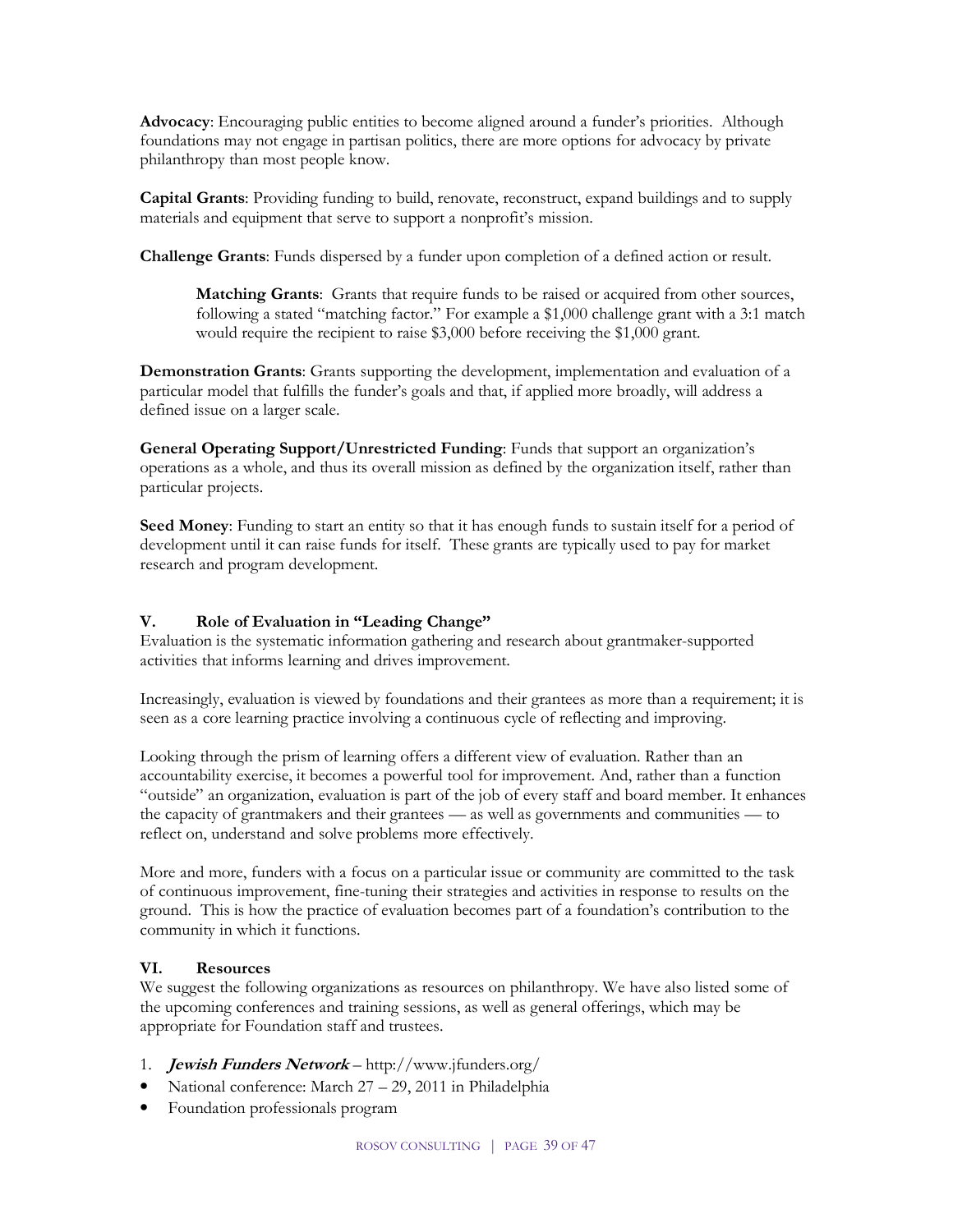- 2. **Council on Foundation***s* http://www.cof.org/
- Essential Skills & Strategies (ESS) for Grantmakers series: Next two are February 1 -2 , 2011 in Orlando, Florida; and October 12 – 13, 2011 in Arlington, Virginia.

### 3. **Grantmakers for Effective Organizations** (GEO) –

http://www.geofunders.org/home.aspx

- The Learning Conference: June  $6 7$ , 2011 in Baltimore, Maryland
- GEO publishes reports about giving trends and practices from the field of philanthropy.
- 4. **The Center for Effective Philanthropy** (CEP) http://www.effectivephilanthropy.org/index.php
- National conference, "Better Philanthropy: From Data to Impact:" May 9 11, 2011 in Boston, Massachusetts
- CEP publishes helpful reports centered on foundation assessment, strategy, governance and foundation-grantee relations.

### 5. **Ohio Grantmakers Forum**

- Annual conference: October 24 26, 2011 in Columbus, Ohio
- Offers free common grant forms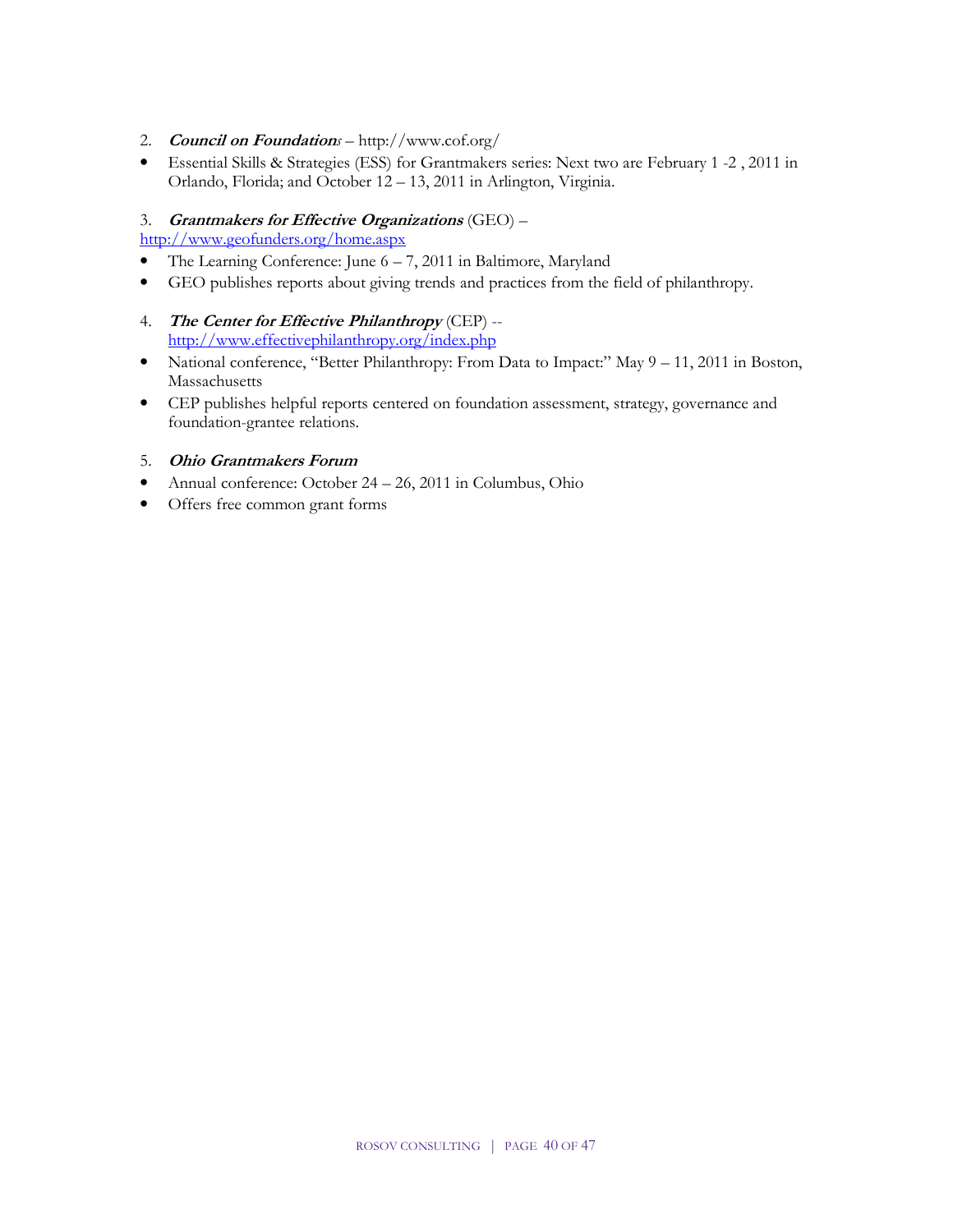### **KEY INFORMANT INTERVIEW PROTOCOL**

INTERVIEWER NAME: \_\_\_\_\_\_\_\_ INTERVIEW NUMBER: \_\_\_\_\_ DATE AND TIME INTERVIEWED: CHECK ONE:  $[ ]$  IN-PERSON  $[ ]$ PHONE

### **CONFIDENTIAL**

Name: Title / role: Organization:

IN CASE OF DYAD:

Name: Title / role: Organization:

NOTE: THIS PROTOCOL IS ONLY A GUIDELINE. RESEARCHERS WILL FOLLOW THE INTERVIEWEE'S PACE AND DIRECTION, AND MAY DEPART FROM THIS GUIDELINE IF A "RICH" SUBJECT ARISES.

### INTERVIEW STARTS HERE

### **I. INTRO (2 min.)**

- a. Researcher introduces self. I am with Rosov Consulting; we have been engaged by the Jewish Foundation of Cincinnati to conduct interviews of key stakeholders in your community.
- b. Broad brief overview of project
	- i. Are you aware that the Foundation has started a new strategic planning process?
	- ii. As a result of the sale of the Jewish Hospital, the Foundation will be in a position to significantly increase its grant making.
	- iii. So gathering the views of community organizations and people like you is one of the inputs the Foundation will use in its planning.
- c. Emphasize looking to envision future, big picture for Jewish community of Cincinnati.
	- i. [ ] we are coming to you because of your / your organization's broad view on the community.
	- ii. During this interview, you may want to speak either as an individual, or on behalf of your organization. Both are fine, just state which view you're presenting.
- d. Confirm interview is confidential; comments won't be attributed looking for your candid perceptions and views.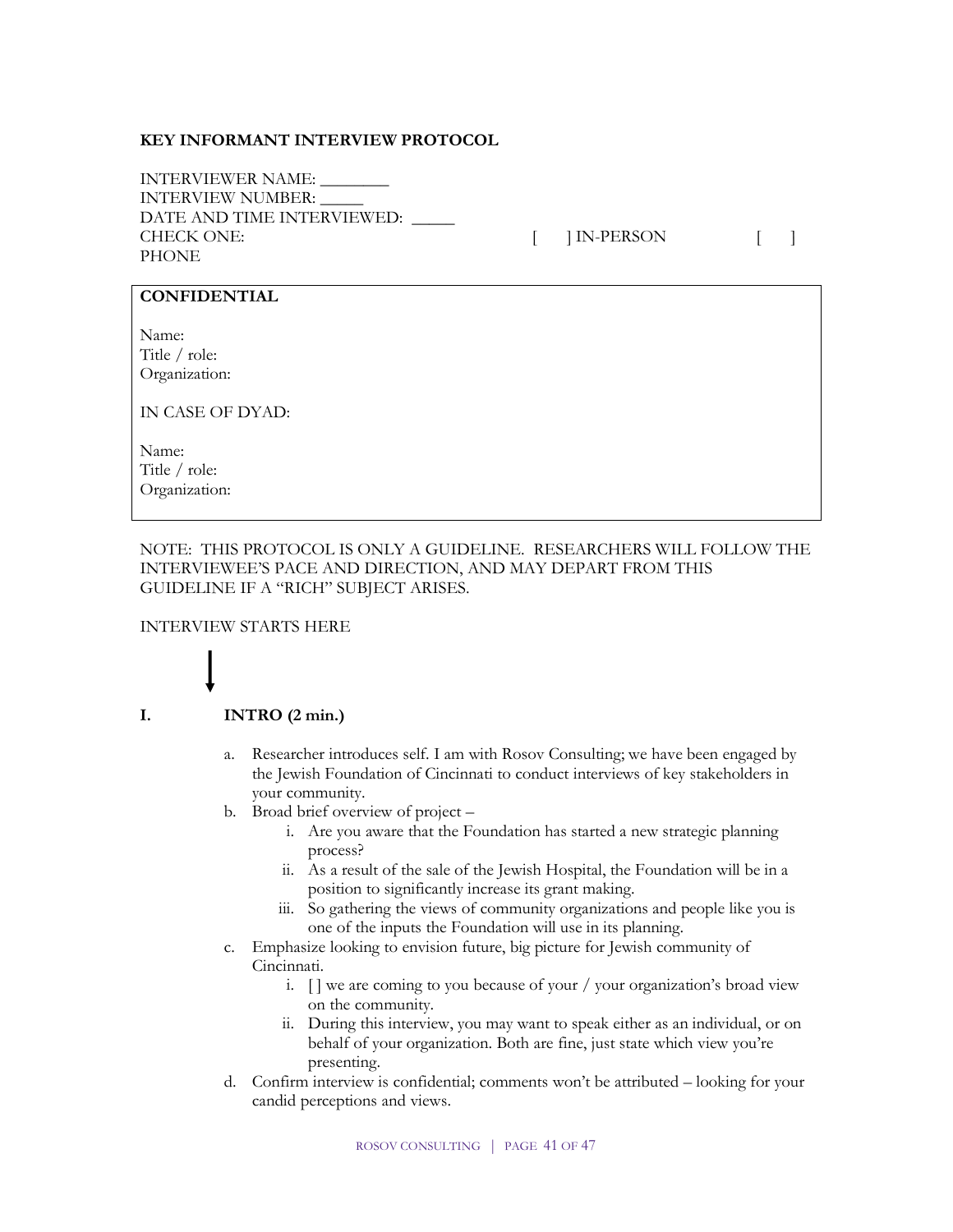### **II. WARM UP (try for no more than 5 min.)**

a. Please describe your organization's relationship and involvement with the Jewish Foundation of Cincinnati (if any)

### **III. THE CINCINNATI JEWISH COMMUNITY TODAY (5 min.)**

- a. We'd like to get your sense of the kind of community this is. How do you think a newcomer to Cincinnati would experience the Jewish community?
- b. [PROBE:] What if it were:
	- i. A single young person?
	- ii. A new family?
	- iii. A professional who recently was transferred here?
- c. Does it have any particular kind of special or unique traits?
- d. What are some things you think are positive or remarkable about this Jewish community?

### **IV. CHALLENGES (10 min.)**

- a. Thinking about Jewish life here in Cincinnati, what do you think are the major challenges facing the community as a whole?
- b. [PROBE develop a list:] What else?
- c. Of these challenges, from your perspective, which are the three you consider most important?
- d. Why do you think these particular challenges are the most important?
- e. Supposing these challenges could be addressed successfully at some point in the distant future, describe what specific outcomes you would like to see [FOR EACH CHALLENGE LISTED ABOVE]:
- f. What do you see as some of the most positive, exciting, encouraging things happening in the Jewish community today?

### **V. FUTURE VISION (15 min.)**

a. Now, I'd like you to imagine yourself in Cincinnati 20 years from now. The Jewish community is celebrating the fact that it has succeeded in realizing every major goal set in the past. It is the ideal Jewish community for Cincinnati, from your point of view. Never mind how we got there… describe it to us!

### [PROBE:]

b. Describe the signs of a successful community that one might observe.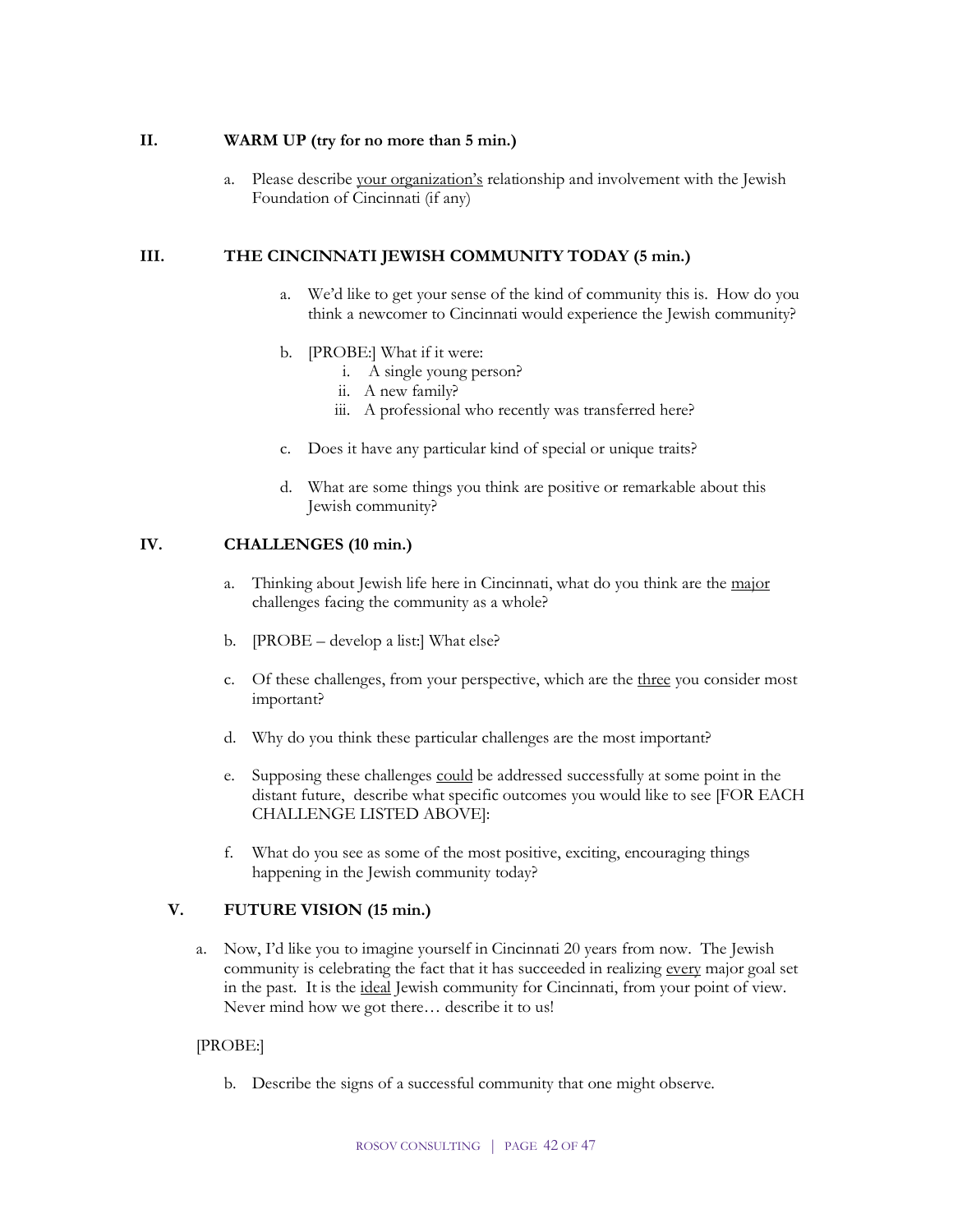- c. What else?
- d. What has changed?
- e. What has stayed the same?
- f. Can you create a mini-story that shows how well things are going? What do you see happening in what kinds of venues?
- g. Would any particular segments of the Jewish population be especially affected?

### **VI. IDEAL ROLES FOR FOUNDATION ET AL. (10 min.)**

a. What do you see as the ideal role for the Jewish **Foundation** of Cincinnati to play in this community?

Please explain why you see it that way.

b. What do you see as the ideal role for the Jewish **Federation** of Cincinnati to play in this community?

Please explain.

- c. In the longer term, what is your sense of how these two organizations can collaborate to get the best results for the Jewish community?
- d. What would be some ideals ways for them to interact with other major Jewish organizations?

### **VI. END**

Is there anything else you'd like to add about these topics? Thank you for your time and your thoughts - they are very much appreciated.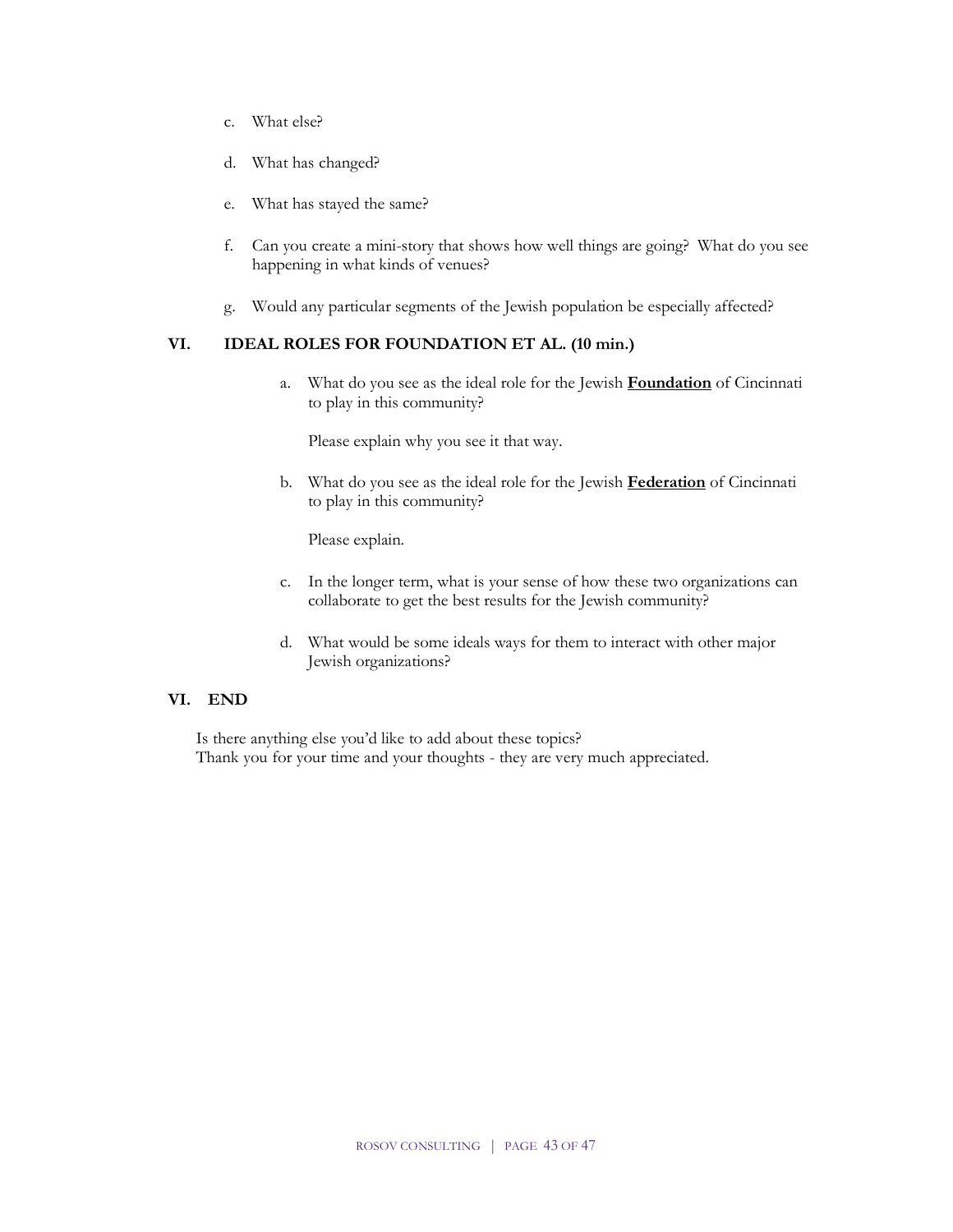### MEMORANDUM

| To:   | Brian Jaffee, Executive Director, The Jewish Foundation of Cincinnati                                         |
|-------|---------------------------------------------------------------------------------------------------------------|
| From: | Wendy Rosov, Ph.D., Principal, Rosov Consulting, LLC<br>and Rosov Consulting Team Member Sarai Brachman Shoup |
| Re:   | <b>Miscellaneous Research Questions</b>                                                                       |
| Date: | February 1, 2011                                                                                              |

You requested information about a number of unrelated issues that came up at the second Trustee Planning meeting or at the January 11 Community Planning Meeting. This memo summarizes our cursory review of each of these issues. Should the JFOC wish to consider pursuing any of them, we recommend undertaking more in depth research during subsequent phases of the consultancy. Where relevant, we have indicated this.

### 1. **How community-based foundations have approached relationships with individual congregations**

Relevant examples:

- **Helping organizations secure their future through matching grants, incentives and training**.
	- The Jewish Community Foundation of San Diego provides all organizations that participate in their endowment leadership institute, including synagogues, with a threeyear, \$36,000 grant, to be used however the organization wants. The Community Foundation's intent is to incentivize individual agencies and synagogues to take planning for the future seriously.
	- $\triangleright$  The San Francisco Jewish Federation has recently initiated a similar training program focused on legacy, fundraising and memberships, and is also planning to entice participants with incentive grants.
	- These two programs were based on a community-wide endowment challenge model spearheaded in Denver by the Jewish community and another, yet larger, one undertaken in Detroit by the Community Foundation for Southeastern Michigan, which, over a three-year period, offered one dollar for every three endowment dollars raised by qualifying nonprofits. The Community Foundation worked closely with each of the 38 participating organizations, providing endowment training and helping them set and meet targets.
- **Funding innovation.** On January 21, 2011, the Rose Community Foundation in Denver announced nearly \$200,000 in grants to seven local synagogues that a) promote new Jewish connections and participation; b) create new ways to deliver meaning, purpose, spirituality and welcoming; or c) transcend traditional boundaries, both spiritual and geographic. This is the first time, since the Foundation was established in 1995, that it made grants to individual congregations. Funded projects include the following:
	- $\triangleright$  \$55,000 to create Sunburst Shabbat, monthly Friday night gatherings for families featuring musical services and informal dinners.
	- $\triangleright$  \$24,220 to support Sensational! Judaism: Engaging the Five Senses, a series of seven experiential learning programs around Jewish holidays.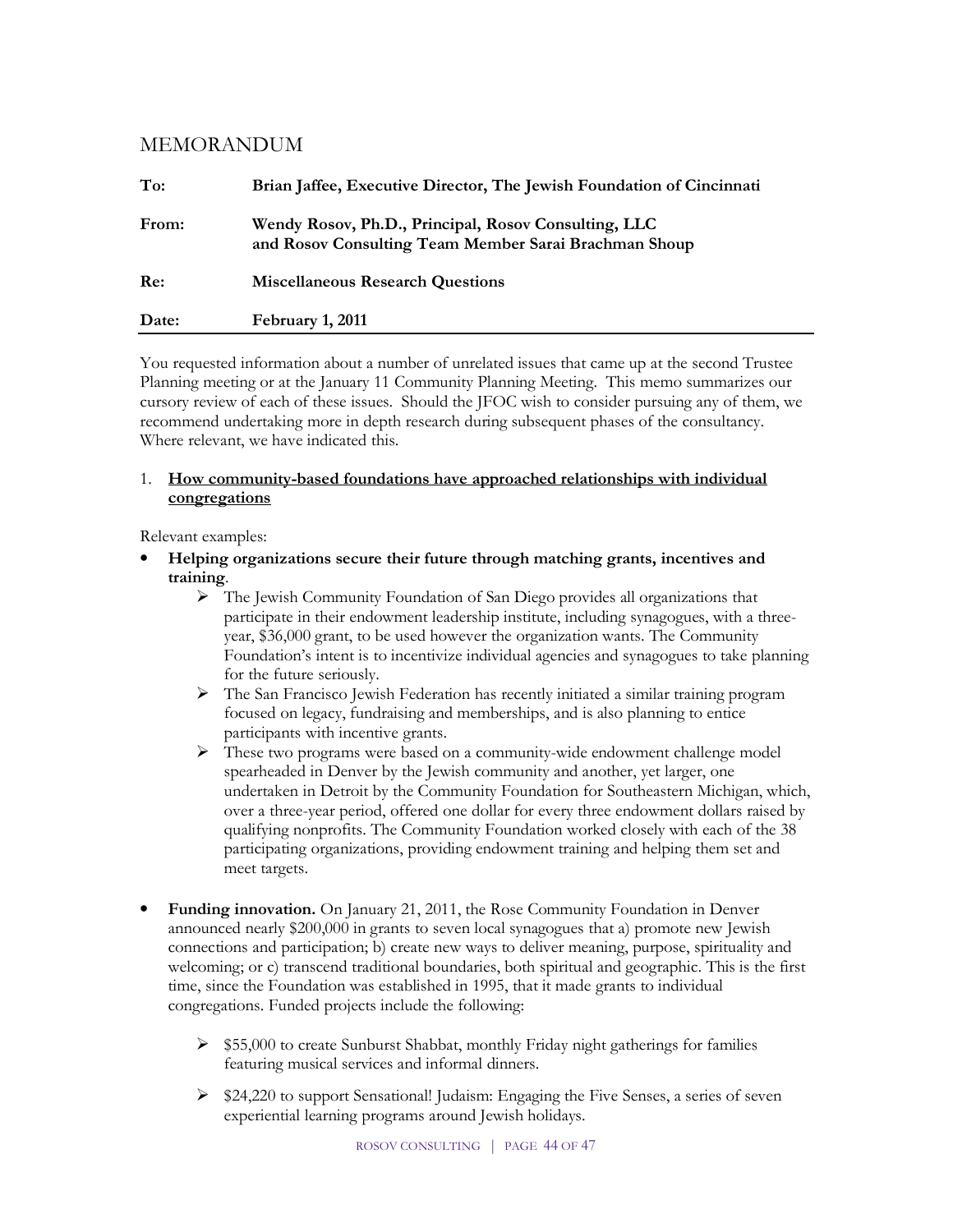- $\geq$  \$19,000 to train teen and adult congregants as connectors who will lead programming for *havurot* (small fellowship groups), the congregation and the community at large.
- $\triangleright$  \$58,900 to create JConnect, offering Jews ages 25 to 39 spiritual, cultural, educational and social experiences.
- $\triangleright$  \$7,080 to create six "Jewish Survival Guide" workshops about Jewish lifecycle events for Jews in their 20s and 30s.
- $\ge$  \$21,000 to integrate special needs students and their families into the religious school.

### 2. **Voucher-type approaches to involvement in Jewish communal life**

As far as we know, no Jewish community has tried a community-wide voucher program – despite the fact that affordability has been on the radar of Jewish foundations and federation for many years. In fact, in December 2010, the Research Department of Jewish Federations of North America, issued a memo on the topic in response to concerns expressed by the "Tarrytown Group," a convening of the nation's largest Jewish federations and foundations. We have requested a copy of this memo, and will provide it to you if we think the information therein is valuable to your planning.

Many "voucher"-style programs have been tried in the day school world. The AVICHAI Foundation ran a two-year pilot in 1997 -99 in Atlanta and Cleveland to test the theory that scholarship funds, carefully structured and targeted, could attract students who wouldn't otherwise select day school. Brandeis evaluated it, and although AVICHAI was excited by the results (200 new students entered the system), the effort was never taken to scale.

Although not a voucher program, the Bureau of Jewish Education of LA runs a "Concierge for Jewish Education" service. This no-cost-to-client program helps anyone who asks find and connect formal and informal Jewish educational programs that fit his/her needs.

Developing a plan to tackle community-wide affordability will likely require research into how various communities think about making Jewish preschool, day school, day and overnight camp, JCC membership, and synagogue membership affordable – even if it is on a piecemeal, as opposed to universal voucher, basis. Research would include a financial analysis, definition of roles of partner agencies and the JFOC, and would likely recommend a pilot program carefully structured so as to be able to assess outcomes and ensure impact before expanding it to the community at large.

### 3. **Has anyone tried "geographical manipulation" -- recreating the "shtetl"?**

The people we asked about this were generally amused, saying that the challenge most communities discuss is how to do the opposite: provide new services to the new farther-out suburbs where Jews are opting to live. Montreal and Vancouver were mentioned as cities that have grappled with this issue.

Someone wondered if, instead of trying to encourage movement to the older part of town, you could encourage and develop "new shtetls" in one or more particular suburbs to which Jews have gravitated farther from the city.

A 1993 report by renowned Jewish sociologist Daniel Elazar titled "The New Geo-Demographics of American Jewry" argued that the new patterns of settlement of the Jewish community were necessitating revolutionary changes in the way that Jewish communal organizations functioned – and that the shifts were irreversible.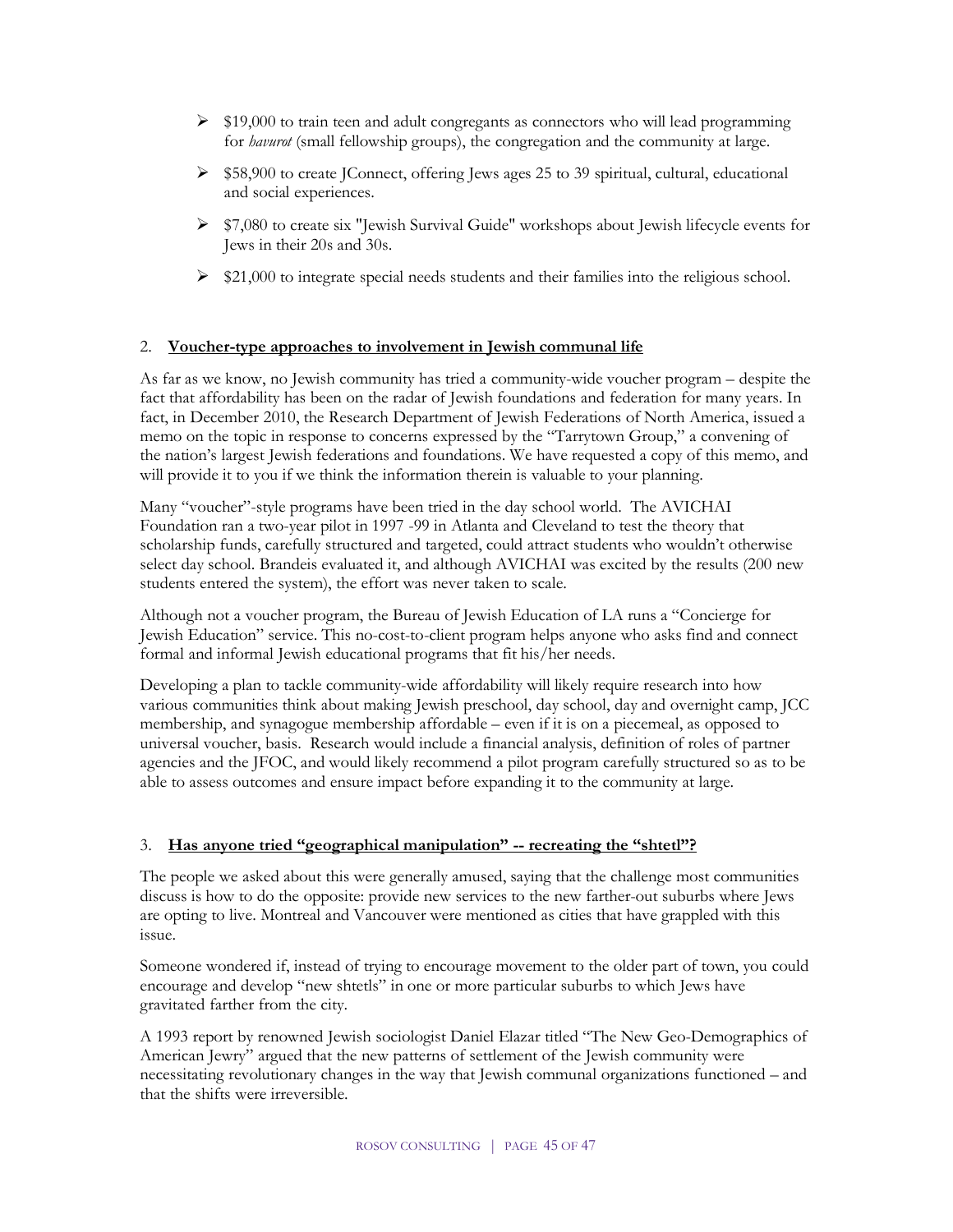Overall, then, the guidance we received would lead us to advise against pursuing "geo-demographic" manipulation of the type you suggest, although there might well be other opportunities to recreate a close-knit Jewish communal culture in Cincinnati. Looking into what other communities are doing to enable this sort of old-new feeling in the community is indeed a viable project, and might turn up ways to make the JCC and other local institutions more vibrant and attractive places as well.

### 4. **Have any Jewish communities established "centers for excellence" to aid and support their local communal institutions?**

We didn't turn up anything quite like the model you envision: one that provides the Jewish community with a team of experts in various areas, including strategic planning, human resources, finance, marketing, organizational culture, community engagement, intra-agency collaboration, board development, and professional development.

Just as you know that the Cincinnati VA Hospital works with a national center of this kind, we know that individual Jewish day schools are accessing services from places like JESNA, PEJE, RAVSAK and PARDeS. In addition, there are examples of collaborative hires for specific tasks: a number of day schools in LA have embarked on a service-sharing arrangement, and in Bergen City, New Jersey, Jewish organizations can take part in a joint purchasing program based at the Federation.

Even if there aren't good examples of what you would like to do in the Jewish world, there may well be any number of relevant analogues outside the Jewish world. And perhaps, in this day and age, we could find and pilot a solution that is virtual – which would allow local agencies to tap into expertise they would not otherwise be able to access.

### 5. **When Divestment From a Jewish Communal Institution is warranted.**

We spoke with Dr. Steven Windmueller, a professor at HUC in Jewish Communal Service (and dean of HUC's LA campus) about this topic. Dr. Windmueller provided a verbal update to his 1997 article entitled "The Survival and Success of Jewish Institutions: Assessing Organizational and Management Patterns," saying that the current measures of a high-functioning institution in the Jewish community should be the following:

(1) **Quality of Lay and Professional Leadership**: An institution needs to be adept at recruiting and replacing its "bench" of leadership.

(2) **Courage to Engage in Serious Strategic Planning**: In tougher times, this means asking hard questions, such as "What if we didn't exist?"

(3) **Strength of Fundraising Campaigns:** Although the last several years have been difficult ones, an organization must be able to raise funds to sustain its programs and operational and promotional expenses.

(4) **Responsiveness to Crisis:** A healthy organization took careful stock of itself during the last several years and made operational and programmatic changes, at the same time paying close attention to the "human" side of the organization and demonstrating a certain responsibility to its staff and the people it serves.

These are in addition to the "six basic measures" for evaluating the health of Jewish communal institutions that Dr. Windmueller identified in his 1997 paper:

(1) **Core Numbers:** A certain mass of members or clients to maintain their status.

(2) **Cause(s):** A clear mandate.